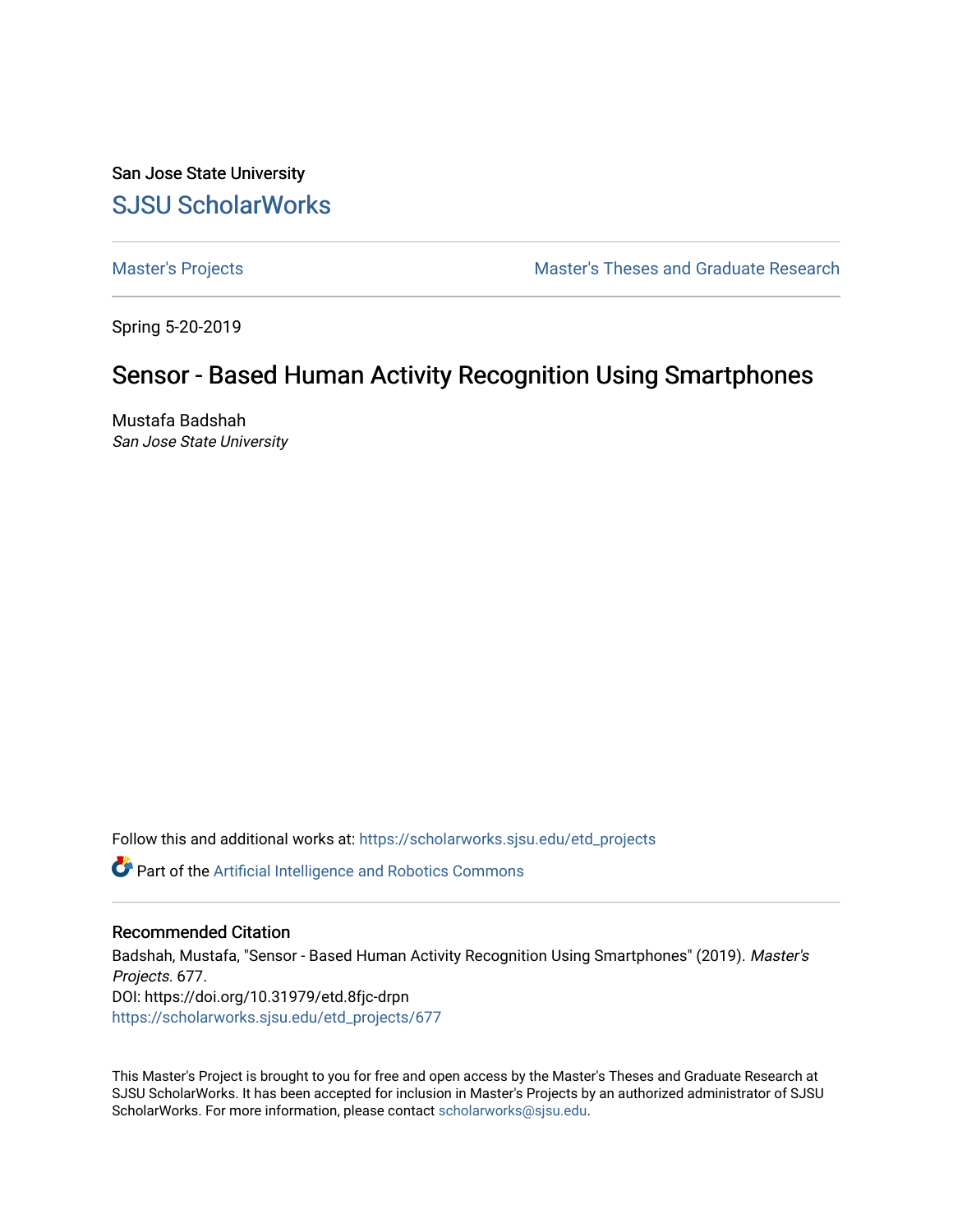Sensor - Based Human Activity Recognition Using Smartphones

A Project Report

Presented to

The Faculty of the Department of Computer Science

San José State University

In Partial Fulfillment

Of the Requirements for the Class

CS 298

By

Mustafa Badshah

May 2019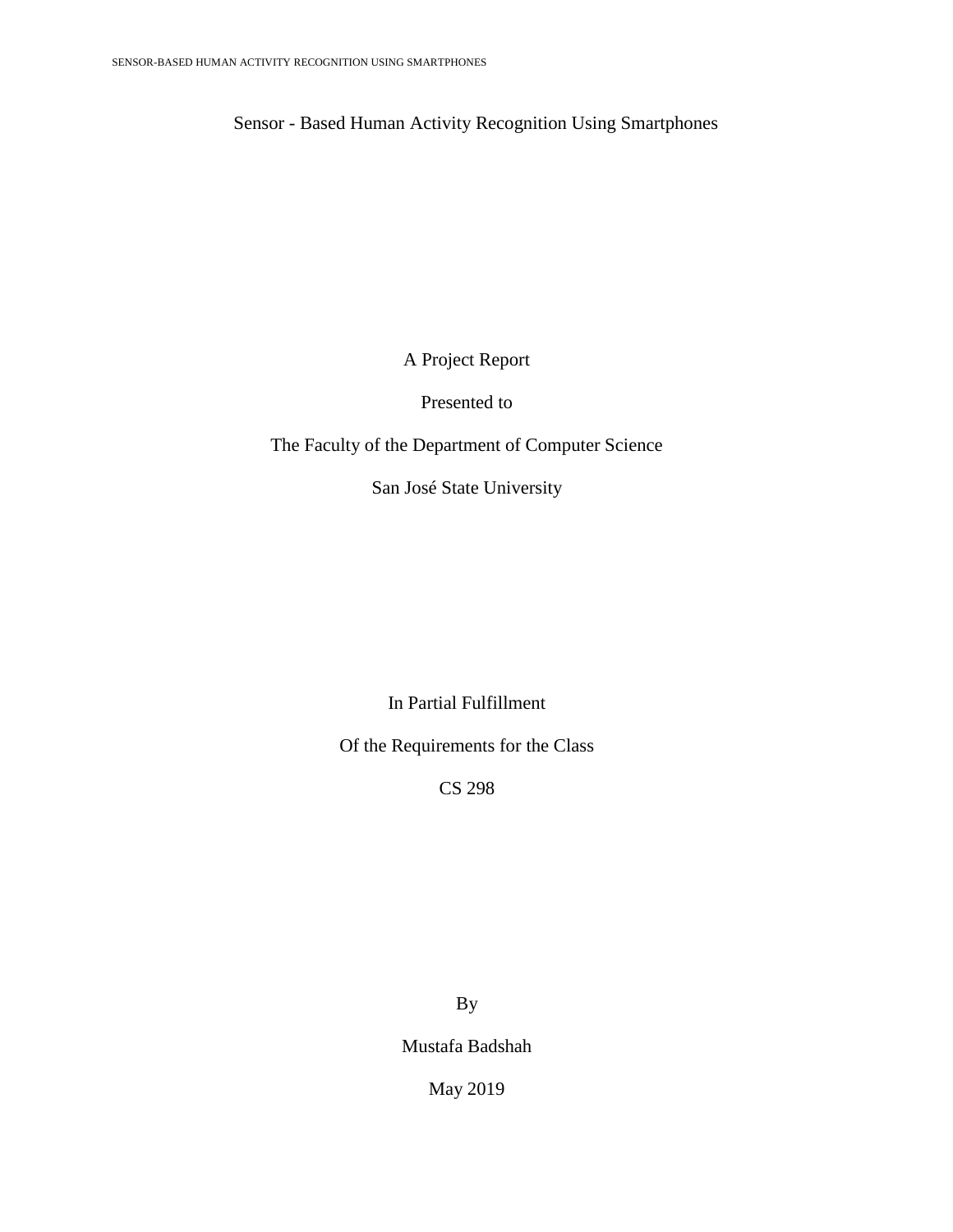SENSOR-BASED HUMAN ACTIVITY RECOGNITION USING SMARTPHONES

## © 2019

## Mustafa Badshah

## ALL RIGHTS RESERVED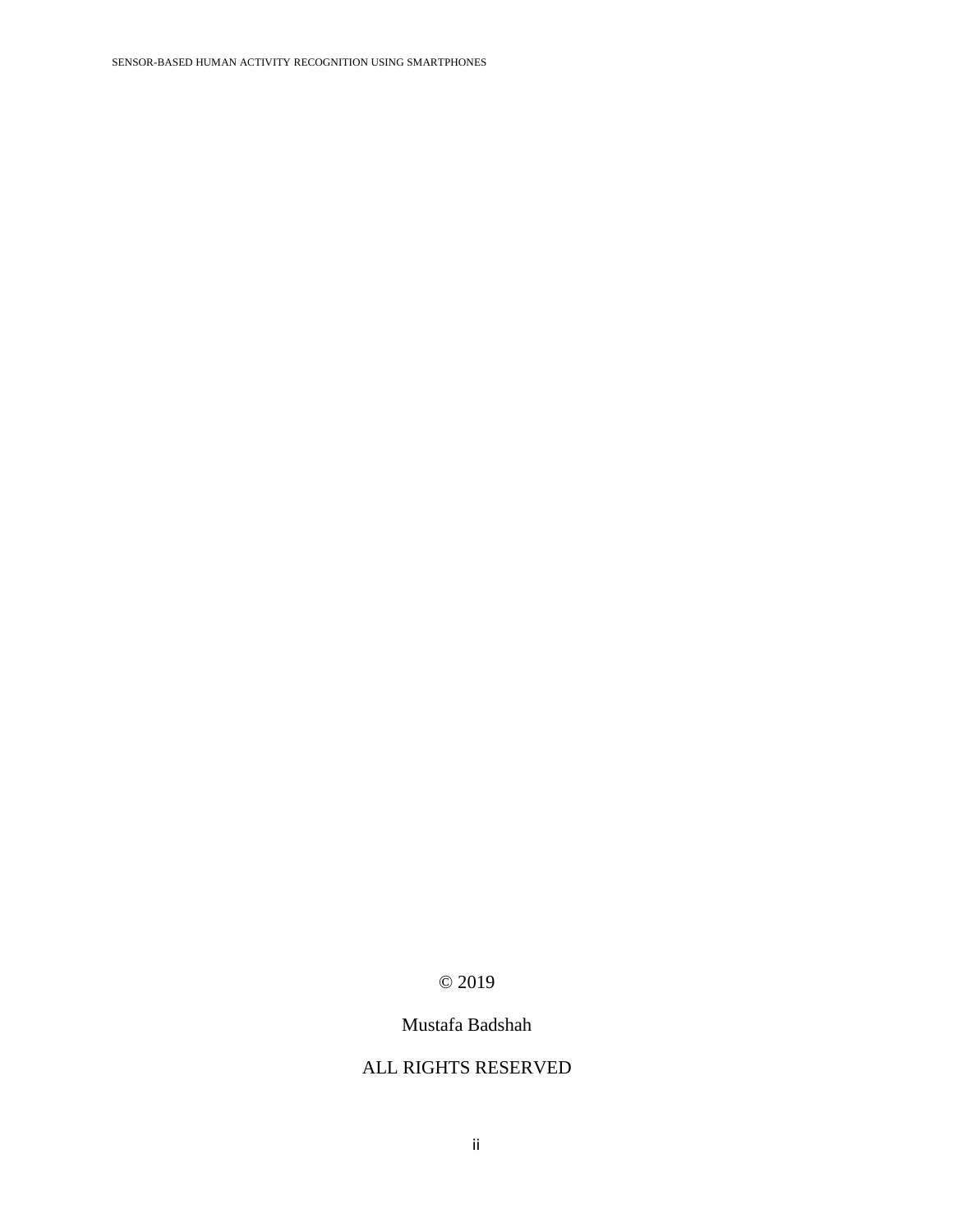The Designated Project Committee Approves the Project Titled

Sensor – Based Human Activity Recognition Using Smartphones

by

Mustafa Badshah

## APPROVED FOR THE DEPARTMENT OF COMPUTER SCIENCE

San José State University

May 2019

| Dr. Robert Chun | Department of Computer Science |
|-----------------|--------------------------------|
| Dr. Nada Attar  | Department of Computer Science |
| Mr. Adil Khan   | Software Engineer, Adobe       |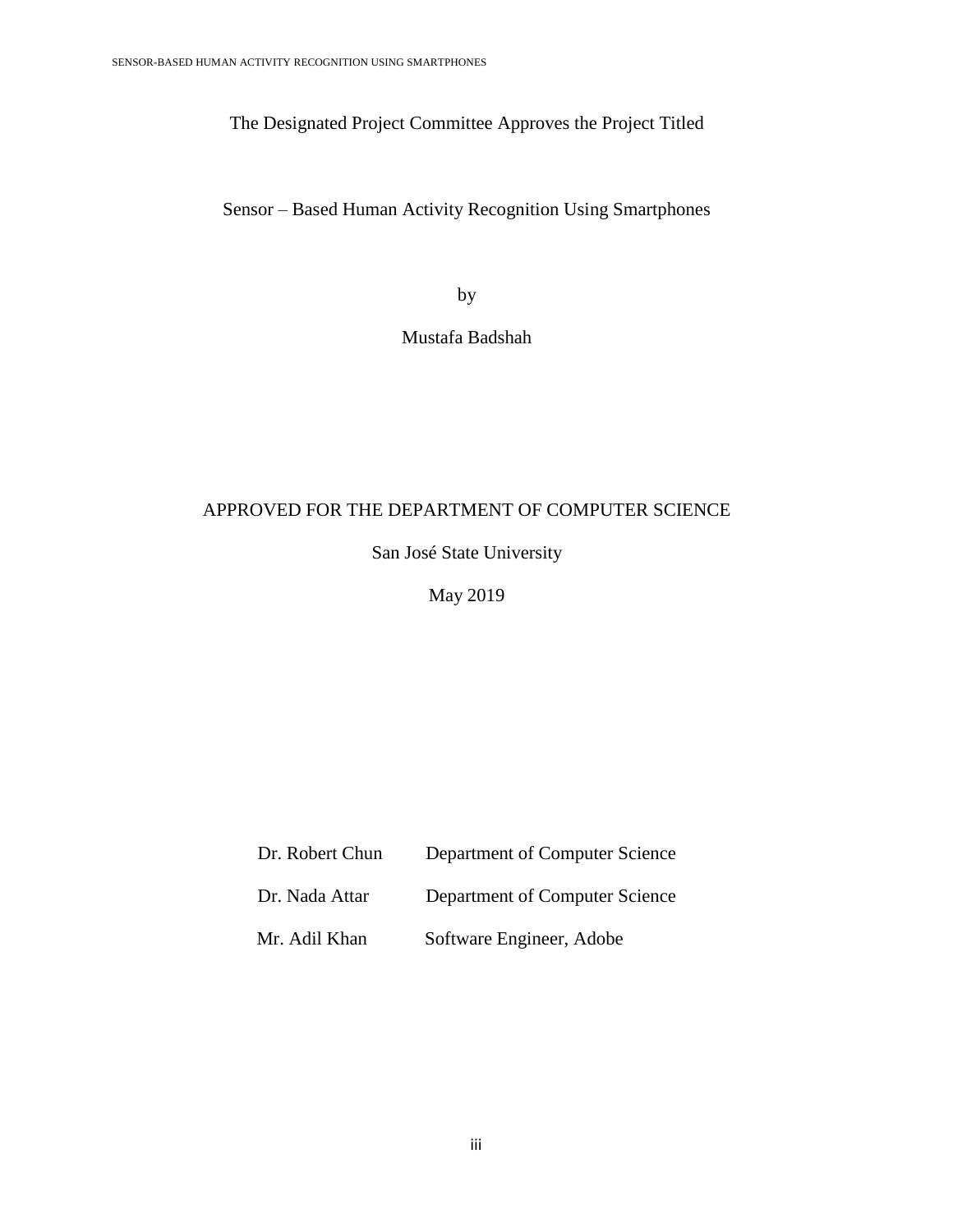#### **ABSTRACT**

It is a significant technical and computational task to provide precise information regarding the activity performed by a human and find patterns of their behavior. Countless applications can be molded and various problems in domains of virtual reality, health and medical, entertainment and security can be solved with advancements in human activity recognition (HAR) systems. HAR is an active field for research for more than a decade, but certain aspects need to be addressed to improve the system and revolutionize the way humans interact with smartphones. This research provides a holistic view of human activity recognition system architecture and discusses various problems associated with the design aspects. It further attempts to showcase the reduction in computational cost and significant achievement in accuracy by methods of feature selection. It also attempts to introduce the use of recurrent neural networks to learn features from the long sequences of time series data, which can contribute towards improving accuracy and reducing dependency on domain knowledge for feature extraction and engineering.

*Index Terms –* **Human activity recognition, machine learning, mobile sensors, accelerometer, gyroscope, feature selection, RNN.**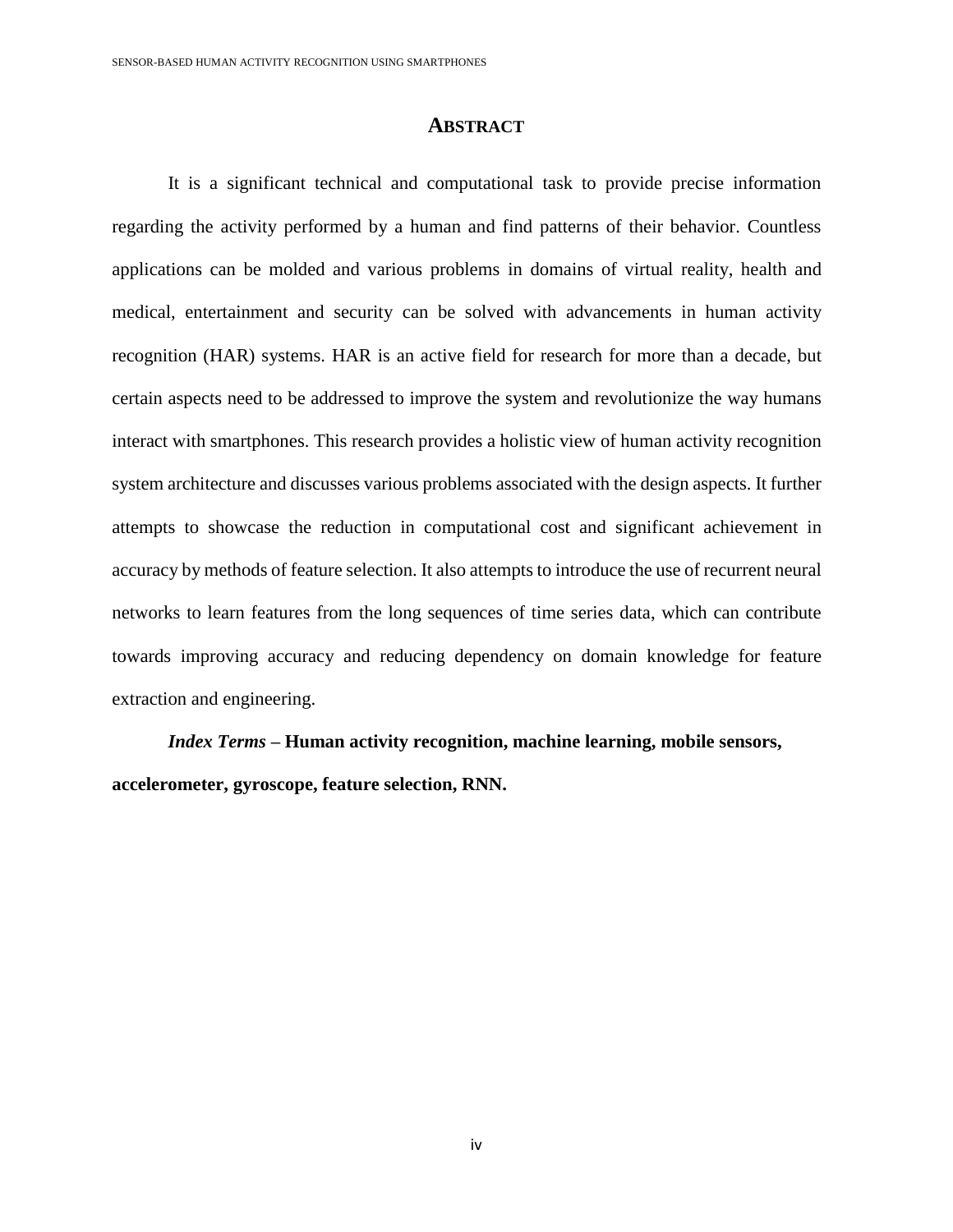### **ACKNOWLEDGEMENTS**

I want to thank my mentor Dr. Robert Chun for his constant support throughout this research and for encouraging me to do my best. I would also like to thank my committee members, Dr. Nada Attar and Mr. Adil Khan for having taken interest in my research and having agreed to help me as needed.

Last but not least, I would like to thank my parents for their invaluable support and for making it possible for me to chase my dreams.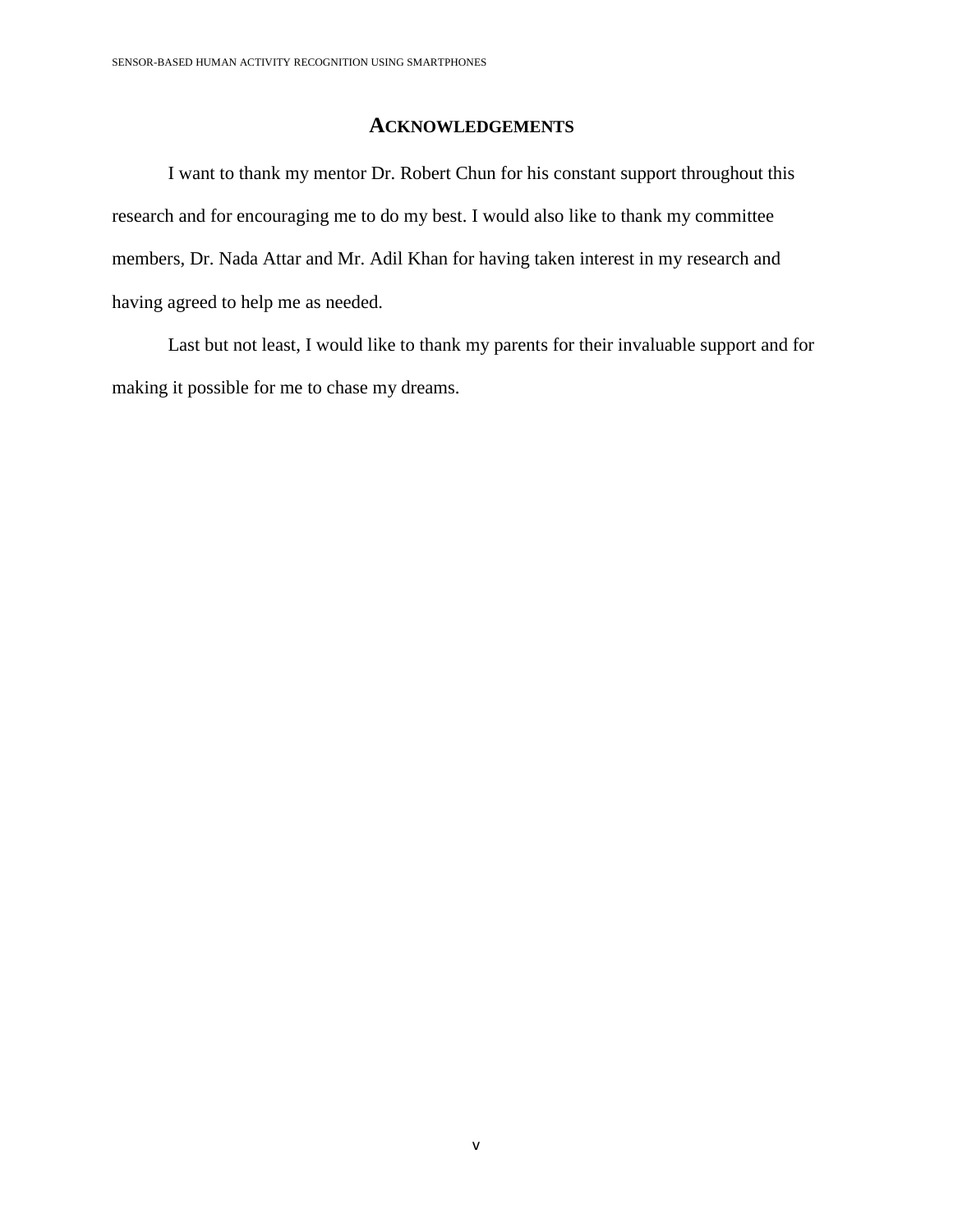# **Table of Contents**

| 1                       |     |       |  |  |  |
|-------------------------|-----|-------|--|--|--|
| $\boldsymbol{2}$        |     |       |  |  |  |
| 3                       |     |       |  |  |  |
|                         | 3.1 |       |  |  |  |
|                         | 3.2 |       |  |  |  |
|                         |     | 3.2.1 |  |  |  |
|                         |     | 3.2.2 |  |  |  |
|                         |     | 3.2.3 |  |  |  |
|                         | 3.3 |       |  |  |  |
|                         |     | 3.3.1 |  |  |  |
|                         |     | 3.3.2 |  |  |  |
|                         |     | 3.3.3 |  |  |  |
|                         |     | 3.3.4 |  |  |  |
|                         |     | 3.3.5 |  |  |  |
| $\overline{\mathbf{4}}$ |     |       |  |  |  |
|                         | 4.1 |       |  |  |  |
|                         | 4.2 |       |  |  |  |
| 5                       |     |       |  |  |  |
|                         | 5.1 |       |  |  |  |
|                         | 5.2 |       |  |  |  |
|                         |     | 5.2.1 |  |  |  |
|                         |     | 5.2.2 |  |  |  |
|                         | 5.3 |       |  |  |  |
|                         |     | 5.3.1 |  |  |  |
|                         |     | 5.3.2 |  |  |  |
|                         |     | 5.3.3 |  |  |  |
|                         |     | 5.3.4 |  |  |  |
|                         | 5.4 |       |  |  |  |
|                         |     | 5.4.1 |  |  |  |
|                         |     | 5.4.2 |  |  |  |
|                         |     | 5.4.3 |  |  |  |
|                         |     | 5.4.4 |  |  |  |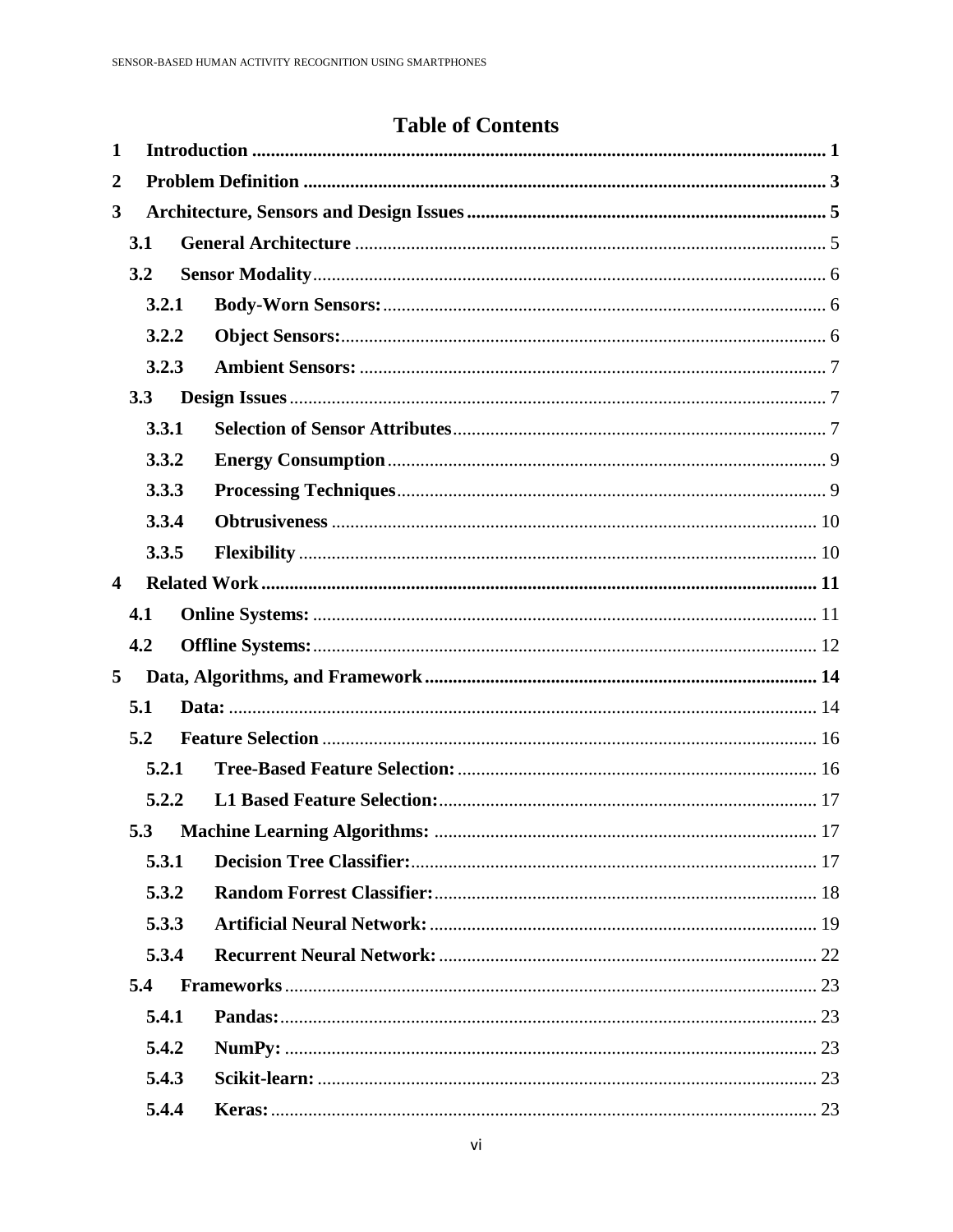| 6   |       |  |
|-----|-------|--|
| 6.1 |       |  |
| 6.2 |       |  |
|     | 6.2.1 |  |
|     | 6.2.2 |  |
| 7   |       |  |
| 7.1 |       |  |
|     |       |  |
|     |       |  |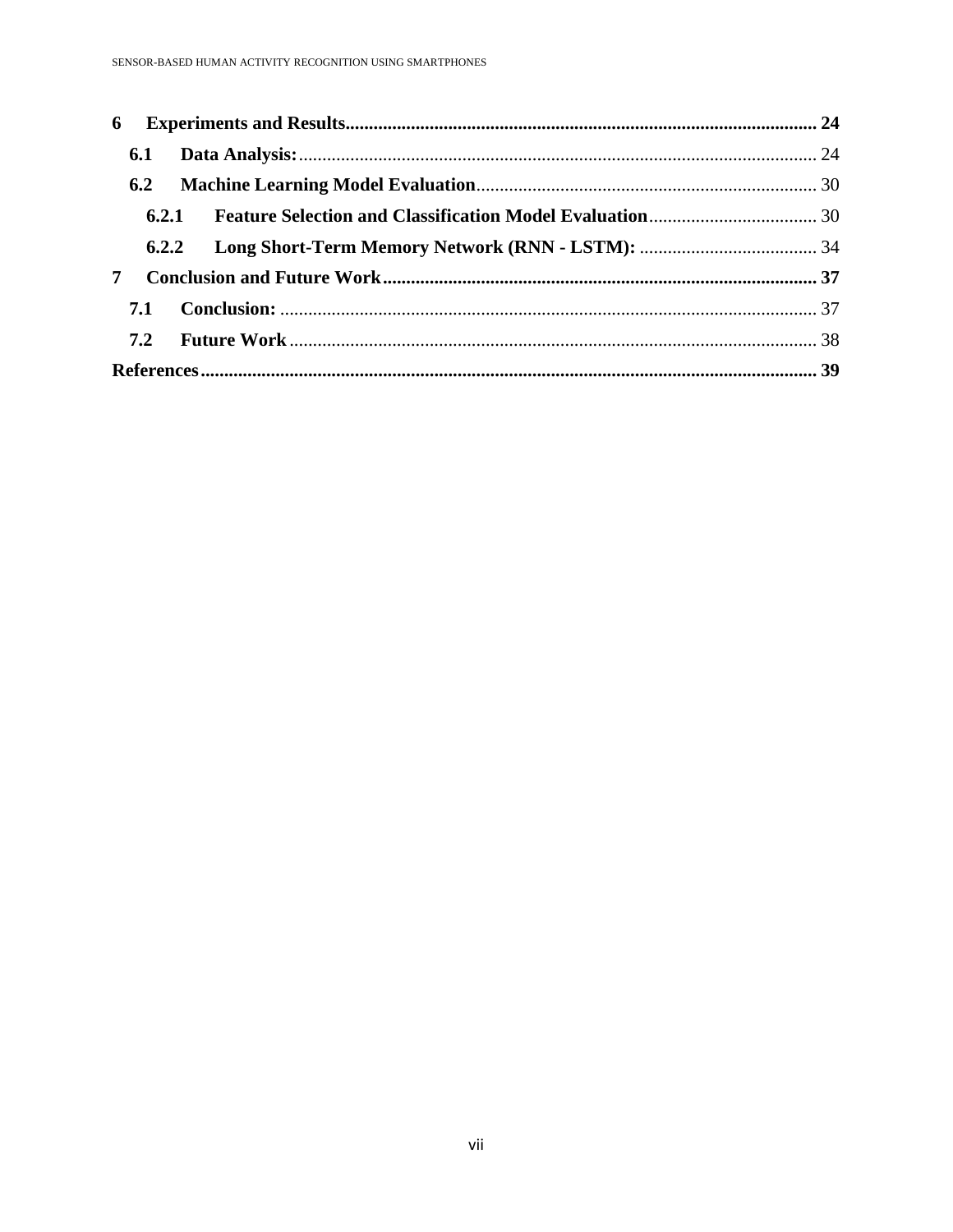## **1 Introduction**

<span id="page-8-0"></span>Mobile devices have become an integral part of our daily life. This is due to an increase in the sophisticated development and the integration of quality sensors, high computational power, large storage capacity and continuous connectivity in mobile devices. People constantly interact with their low cost, small-sized smartphones in their day to day activities, which has led to the rise in the research of extracting knowledge from data acquired by pervasive sensors in mobile devices [1]. Attention towards creating lifelogs, which refers to the use of technology to capture and document large amounts of a user's life through mobile devices, has increased considerably. A good example of lifelogging is capturing the number of steps walked each day using a smartphone. Lifelogs can be used to document simple physical activities such as walking, running, sitting, etc. or complex activities such as eating, working, exercising, etc. This has a wide variety of application in various fields of research such as medicine, augmented reality, computer-human interaction, security and targeted advertising. A lifelog can be used to mine knowledge and give insights about the lifestyle of a user and help improve the quality of life by providing personalized recommendations and services. Creating context-aware applications and services with low-cost consumer hardware will be a significant step towards solving more complex problems.

The biggest issue faced in creating a detailed lifelog is the collection of activity data through various wearable sensors and the accurate classification of human activity based on the collected data. Mobile devices come integrated with powerful sensors, such as accelerometers, gyroscopes, GPS, magnetometer, proximity and ambient light detectors. With the use of smartphones, researchers have an opportunity to collect sensor data easily with the use of minimal infrastructure. Modern machine learning techniques can be used to distinguish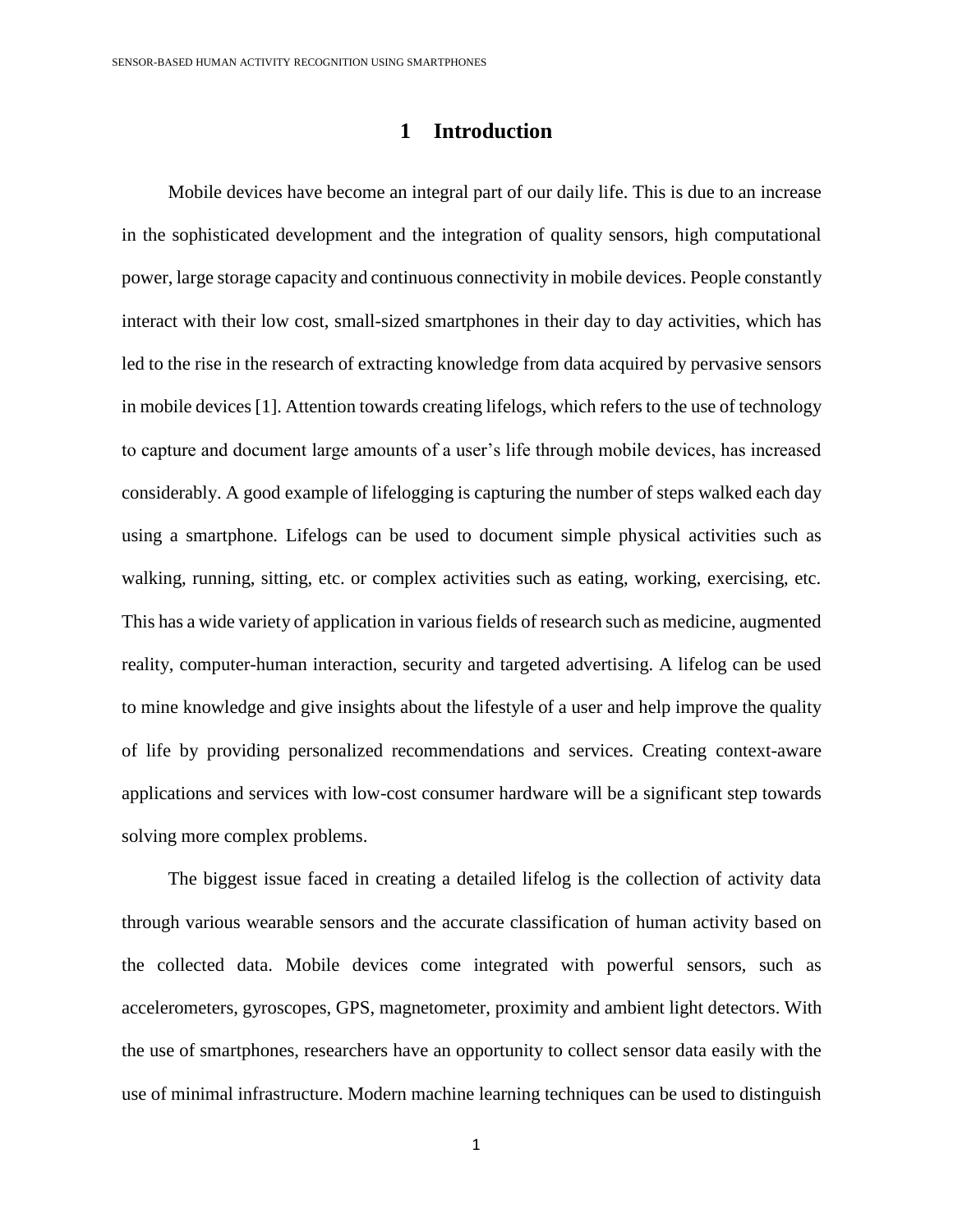and recognize human activities based on the data collected. A simple smartphone could help solve the problem of documenting a detailed history of a user's daily activity. Advancements in deep learning and methods for feature selection along with the inclusion of a variety of sensors can push the boundaries of human activity recognition on deeper ontological levels.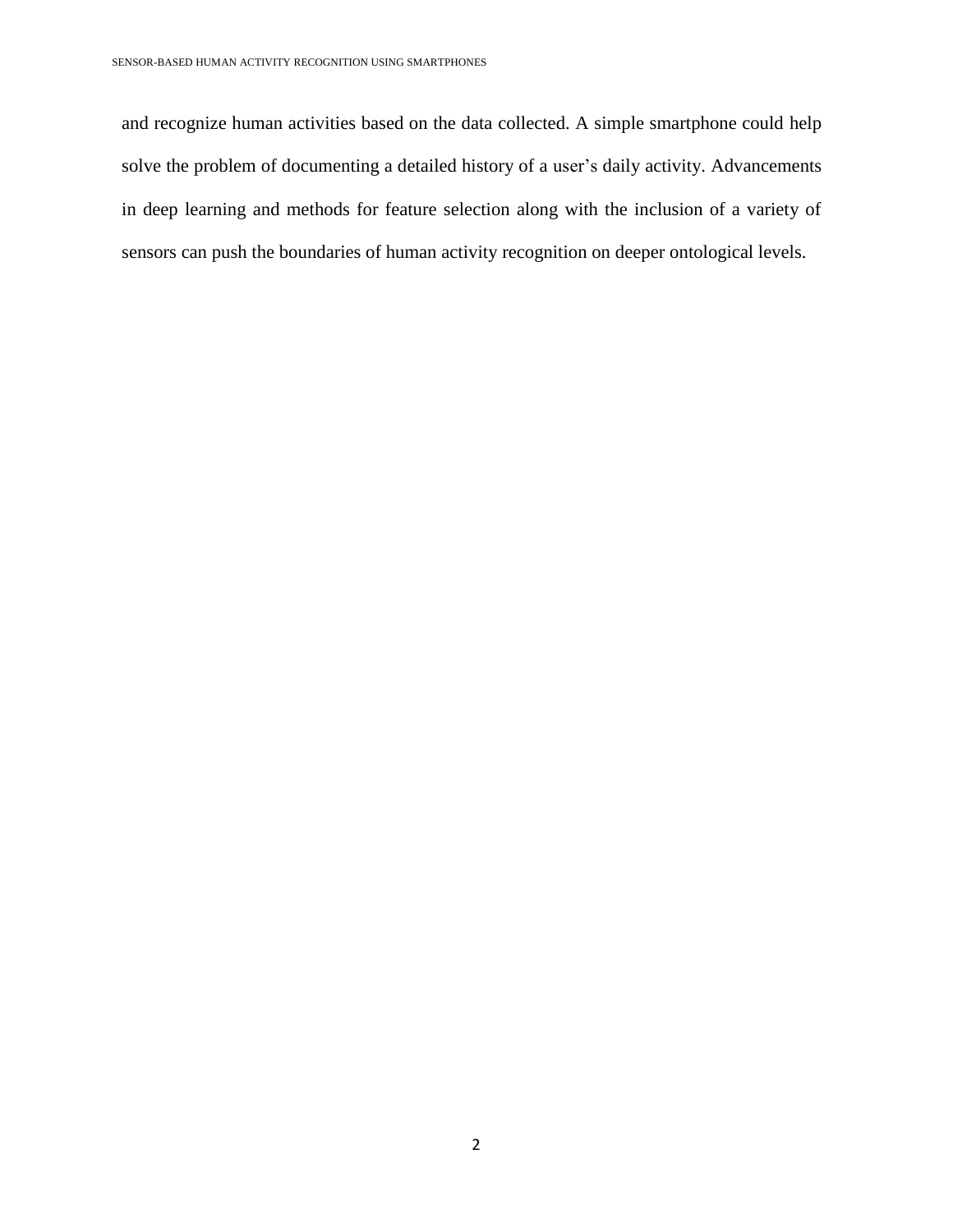### **2 Problem Definition**

<span id="page-10-0"></span>Human Activity Recognition (HAR) is the problem of identifying a physical activity carried out by an individual dependent on a trace of movement within a certain environment. Activities such as walking, laying, sitting, standing, and climbing stairs are classified as regular physical movements and form our class of activity which is to be recognized. To record movement or change in movement, sensors such as triaxial accelerometer and gyroscopes, capture data while the activity is being performed. A triaxial accelerometer data detects acceleration or movement along the three axes and a gyroscope measures rotation along the three axes to determine direction. Data recorded is along three dimensions of the X, Y and Z axis at the specified frequency. For example, a frequency of 20Hz would indicate that 20 data points are recorded each second of the action. Various other physiological signals such as heartbeat, respiration, etc. and environmental signals such as temperature, time, humidity, etc. can further augment the recognition process. Activity recognition can be achieved by exploiting the information retrieved from these sensors [26].

The challenge arises as there is no explicit approach to deduce human actions from sensor information in a general manner. The large volume of data produced from the sensors and use of these features to develop heuristics introduces the technical challenge. Storage, communication, computation, energy efficiency, and system flexibility are some of the aspects which need to be analyzed in detail to build a robust activity recognition system. Conventional pattern recognition methods have made tremendous progress in discovering significant information from scores of low-level readings. But such recognition models are successful for data collected in controlled environments, and for few activities only. Complex HAR tasks are hindered due to the naïve feature extraction techniques and limitation in domain knowledge.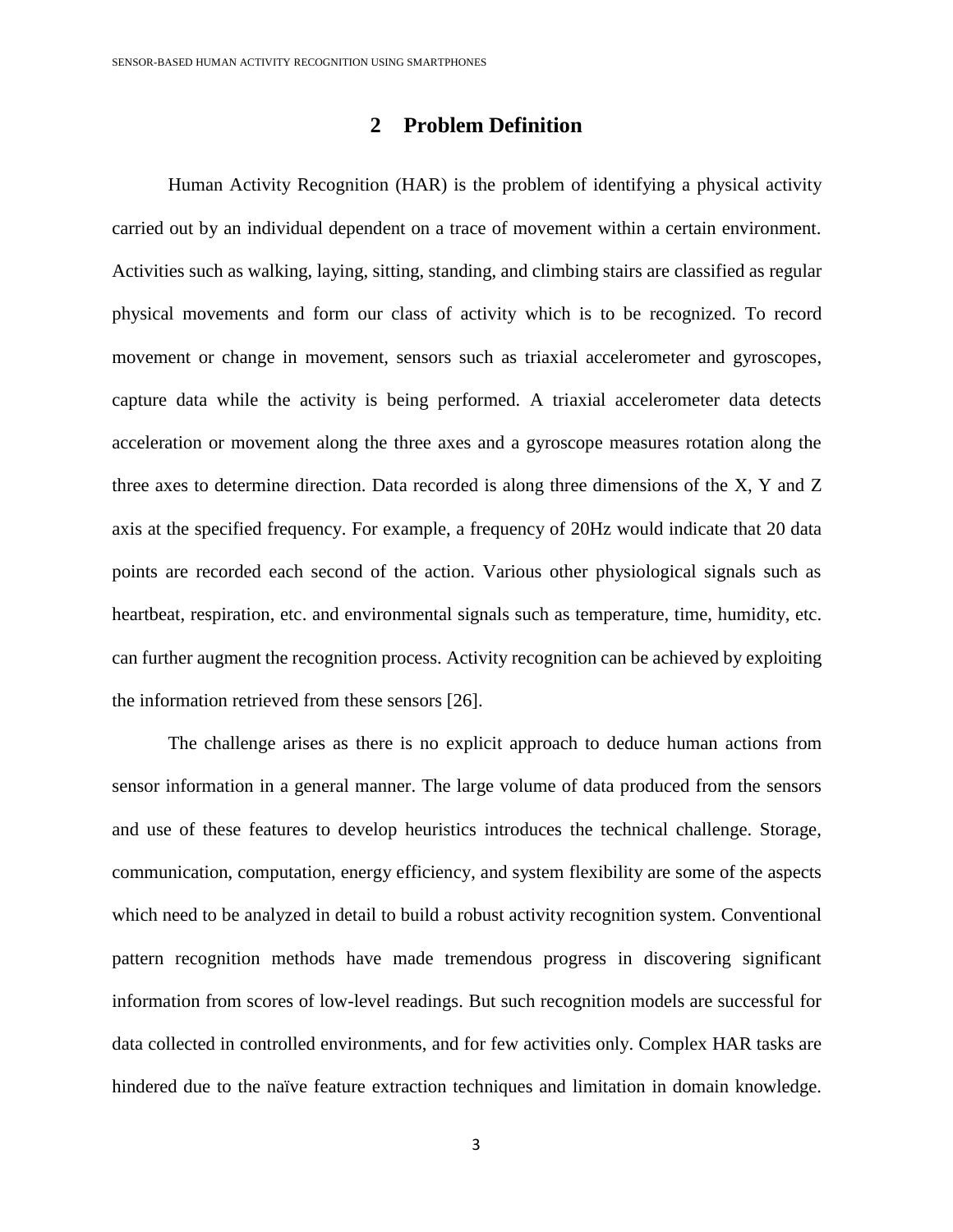The shallow features extracted degrades the performance of unsupervised learning algorithms and connected activities. Deep learning models have the capabilities to learn features of the higher order [27]. Advancement in such models makes it conceivable to learn and improve the performance of the predictive models and find deeper knowledge from human activities.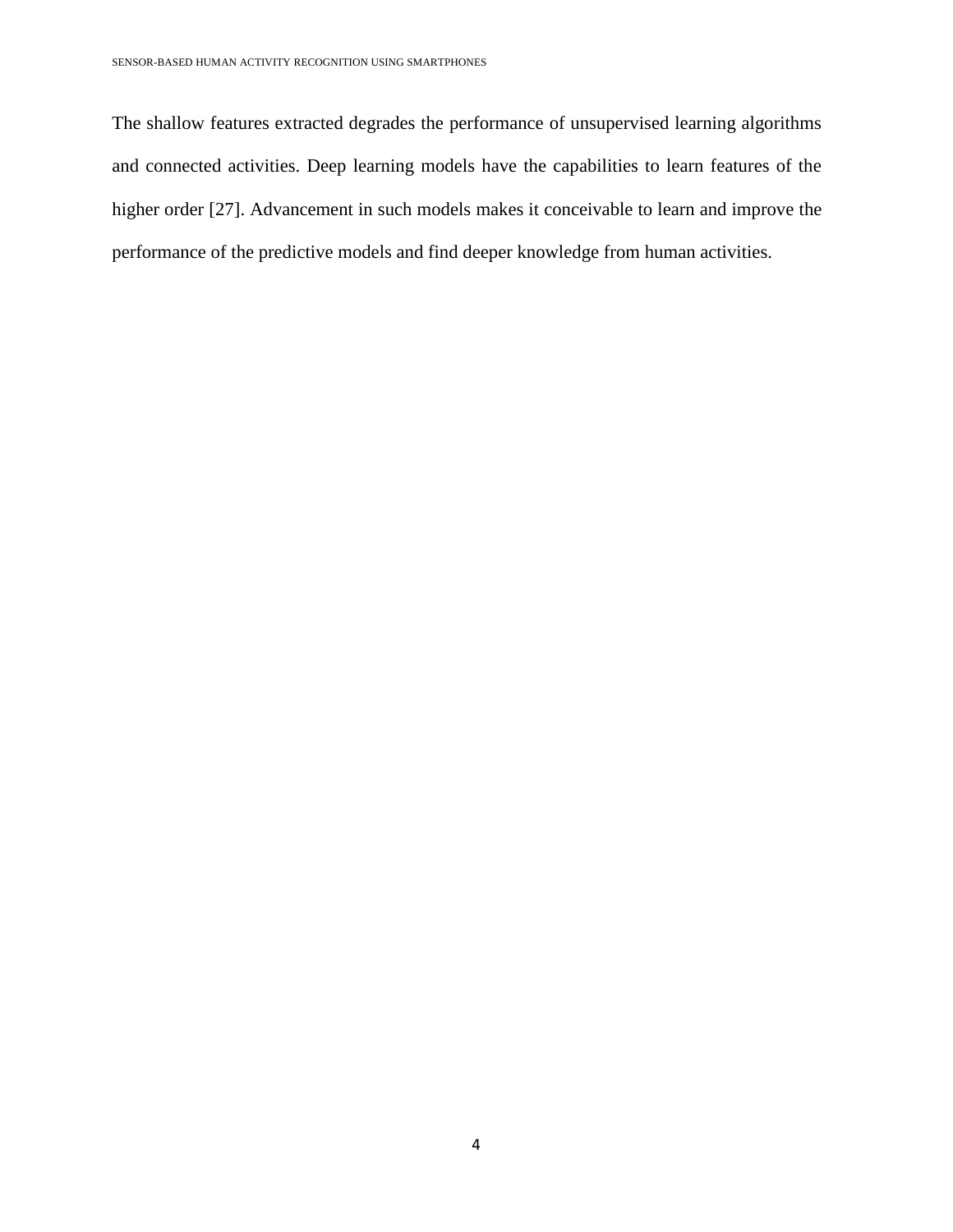## **3 Architecture, Sensors and Design Issues**

### <span id="page-12-1"></span><span id="page-12-0"></span>**3.1 General Architecture**

The architecture for HAR systems has a generalized architecture composing of two main phases – (1) Data Acquisition, (2) Activity Recognition. Data acquisition mainly deals with the collection and storage of the sensor data while the activity recognition deals with machine learning models used for predictive analytics. The data acquisition system has a standard structure as shown in Figure 1. The main component of the data acquisition phase is the sensors which measure the various attributes such as acceleration, location, audio, temperature, etc. The other components are the integration device, communication network, and remote application server. The integration device is used prominently for collecting and preprocessing the raw sensor signal. The data can also be sent to a remote application server with the use of networking protocols such as TCP/IP or UDP, for real-time analysis and visualization [2], [20]. Not all the components are required and implemented in each data acquisition system. In [4]- [6], the sensors are integrated within a device itself and carry out the analytical processing on it. Other systems require an external wearable device which communicates with an integration device such as a laptop, cellphone, etc. Different applications and requirements reflect on these differences in the general architecture.

Activity recognition component relies heavily on machine learning models and is built on the training and testing stages. As described in [11], the training stage requires a large dataset of the collected features to train the model. Varied processes such as data cleaning, feature extraction, dimensionality reduction, and feature selection take place in the training stage. Similarly, the authors in [11] describe the testing stage. This stage has a smaller dataset and undergoes the same data processing. It is then used to test the machine's predictions and evaluate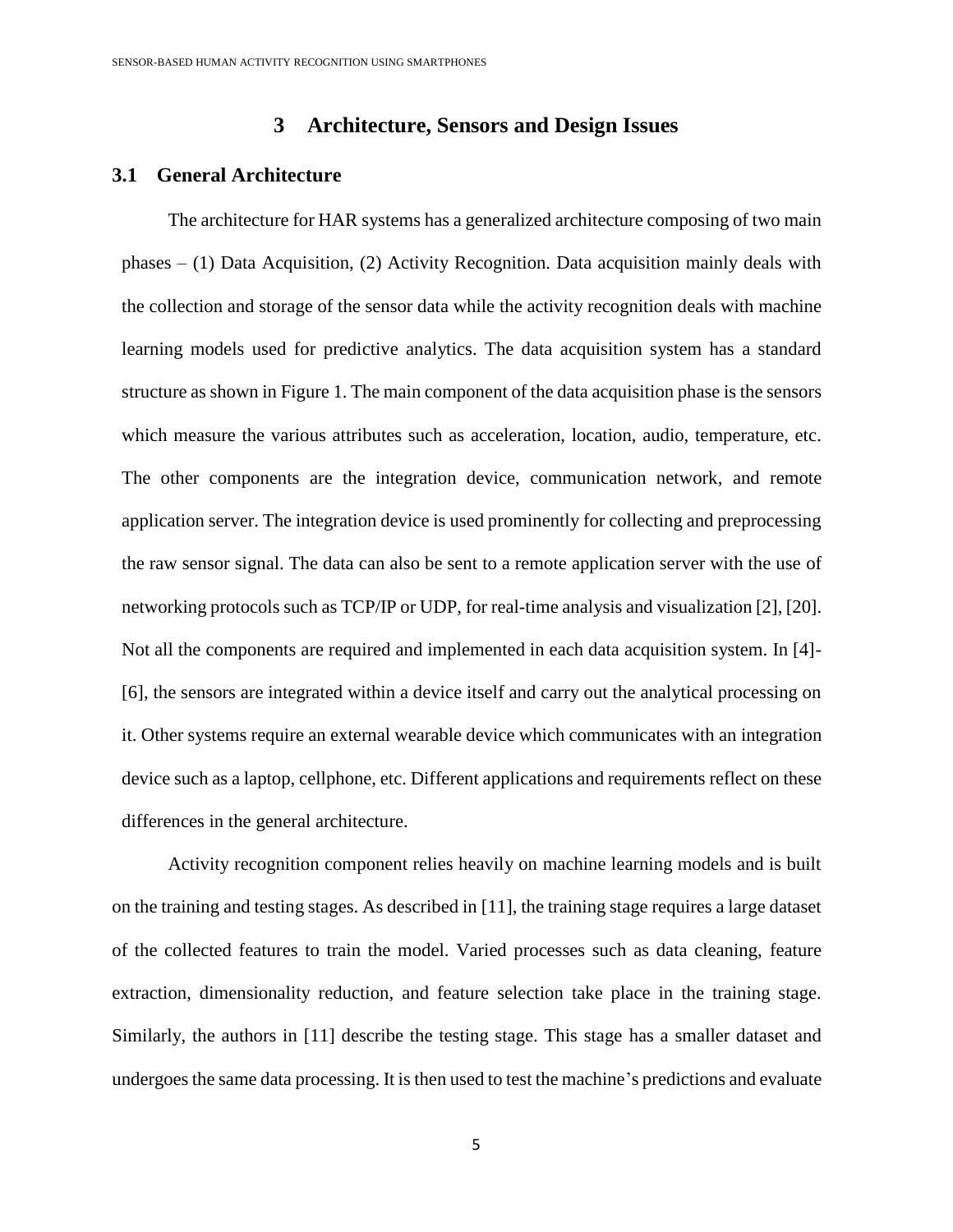the training.



Fig 1. Data acquisition structure for HAR system

### <span id="page-13-0"></span>**3.2 Sensor Modality**

According to [27], sensor modalities are classified into three basic types:

- Body-worn sensors
- Object sensors
- Ambient sensors

#### <span id="page-13-1"></span>**3.2.1 Body-Worn Sensors:**

Sensors such as an accelerometer, gyroscope, and GPS which are embedded within devices such as smartphones, watches, glasses, caps, etc. come under the category of body-worn sensors. These sensors are attached at various positions to the human body to trace and recognize different activities. Among the work surveyed, the accelerometer is the highly adopted sensor, due to its capabilities of recording change in acceleration of the human body. A gyroscope or a magnetometer is paired with the accelerometer recognize daily physical activities or sports activities.

#### <span id="page-13-2"></span>**3.2.2 Object Sensors:**

Object sensors are sensors which are placed in an environment or on certain objects to detect motion of a specific object. RFID, WIFI, Bluetooth can record information on a deeper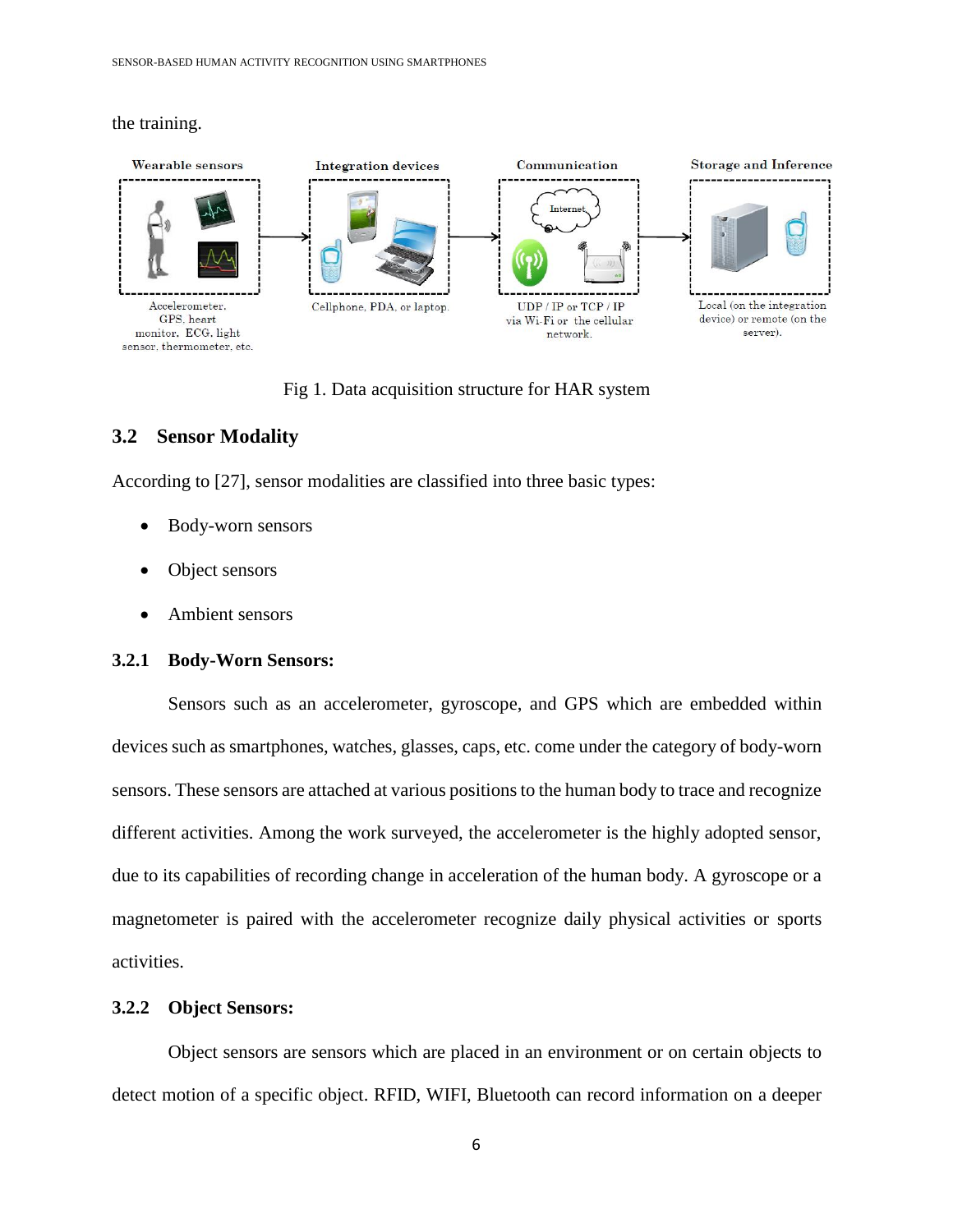level to recognize complex activities. Such sensors are not worn on the body of the person but are placed in the environment to detect movement from a different perspective. Use of such sensors is very rare as they are expensive and difficult to install. The pairing of object sensors with body-worn sensors in controlled environments can help advance the research of deeper ontological level human activity recognition.

#### <span id="page-14-0"></span>**3.2.3 Ambient Sensors:**

Ambient sensors capture the variables of the environment such as temperature, sound, pressure, humidity, etc. They do not specifically capture the change in movement of a human but capture data related to change in the environment. They provide knowledge holistically about a person's surrounding and the environment in which the action is being carried out. Such sensors are found in smart home environments.

### <span id="page-14-1"></span>**3.3 Design Issues**

There are various design issues which need to be taken into account to develop an efficient HAR system. The design issues impact heavily on the usage of the system and the accuracy of the prediction.

### <span id="page-14-2"></span>**3.3.1 Selection of Sensor Attributes**

A variety of sensors are present and can be broadly classified into the following four groups:

#### **3.3.1.1 Acceleration Signal:**

Triaxial accelerometers are low energy consuming, cheap sensors which are extensively used to recognize activities such as walking, sleeping, sitting, etc. Most of the ambulatory activities can be recognized with the use of a triaxial accelerometer [7] – [9]. The position and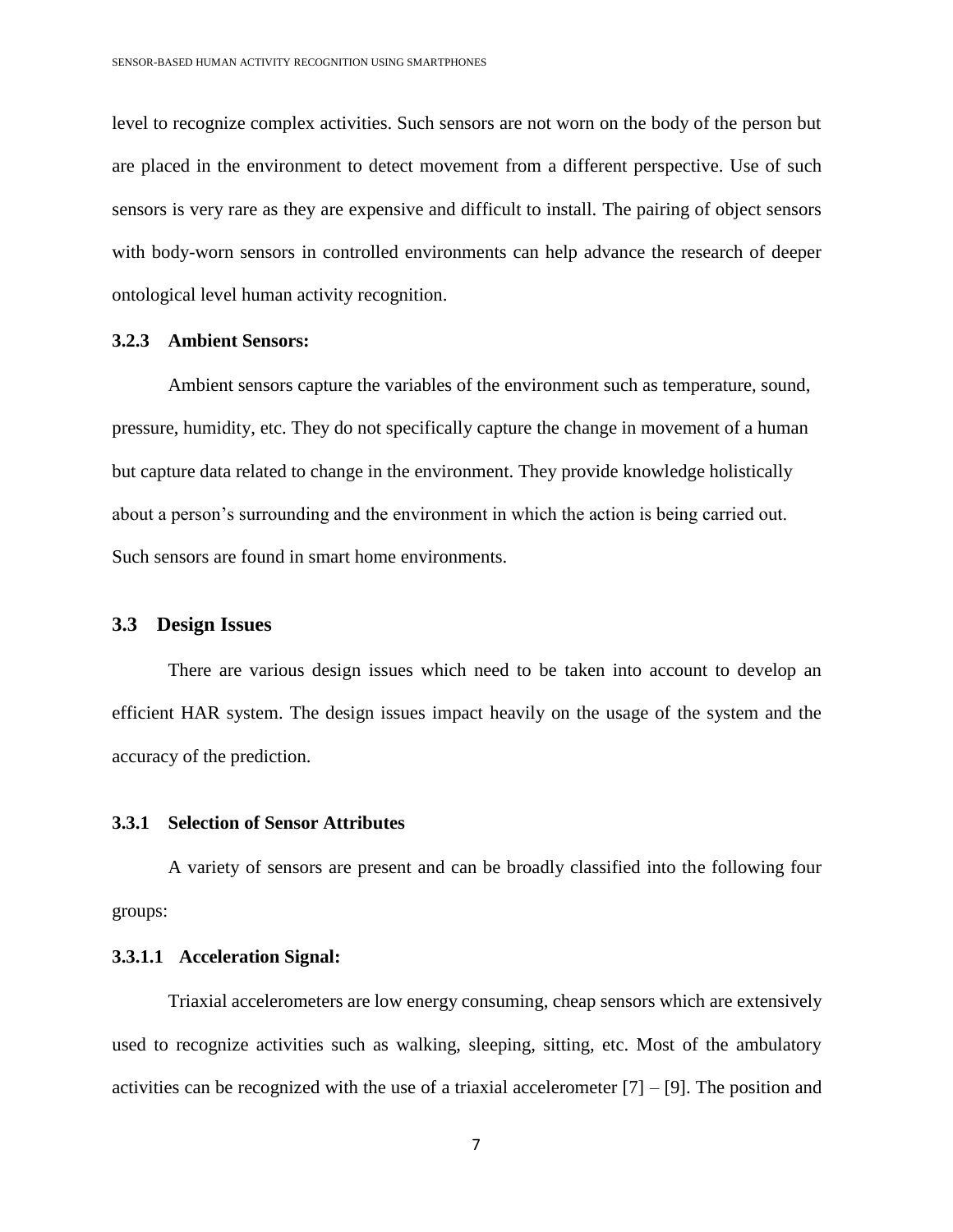placement of the accelerometer play a significant role in the prediction of the activity and accuracy achieved. According to He et al. [9], the best place to keep the accelerometer is in the pant pocket, but this conclusion varies with the type of activity to be recognized. Accelerometers are also not useful to deduce more meaningful activities such as working at the desk or eating at the dinner table. The same body motion for multiple activities is confusing to recognize from the accelerometer's point of view [15].

#### **3.3.1.2 Location Signals:**

Global Positioning Systems provide location data with the use of satellites. All current smartphones are equipped with GPS sensors and the data can be used to provide context-aware recognition or infer activity based on ontological reasoning [5]. However, Reddy et al. [19] report that the biggest issues faced in GPS sensors are that they perform poorly indoors, are high energy consuming sensors and are associated with privacy issues. This puts a limit on the usage of GPS data for real-time applications. Riboni et al. [5] suggests that to overcome the poor performance indoors, GPS sensors should be paired with accelerometers.

#### **3.3.1.3 Environmental Attributes and Physiological Signals:**

For better contextual information, attributes like audio, temperature, light intensity, time, microphones, etc. are used. They provide information about the environmental setting of an individual to infer activities. The authors in [15] and [17] analyze that individually, the environmental sensors do not contribute sufficiently towards the recognition, and are also easily affected due to weather conditions, external artificial illumination and loud noise levels. Physiological signals such as heart or respiration rate, ECG, body temperature can be considered as vital signs and have been used in a few HAR systems. Tapia et al. [16] combined data collected from a heart monitor and accelerometer for activity recognition and concluded that the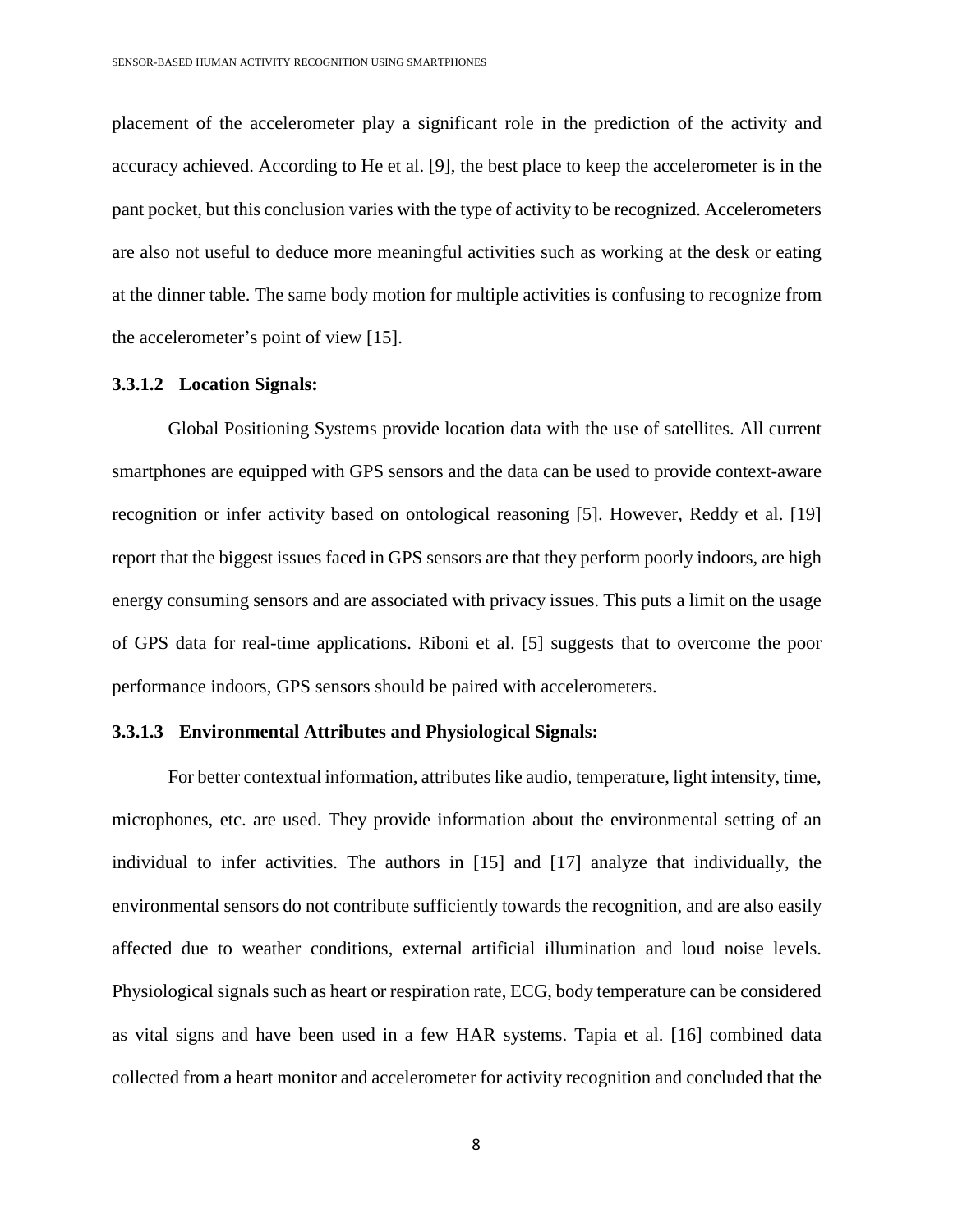heart rate signal is not useful. It misclassified activities while increasing cost and energy with the use of additional obtrusive sensors.

#### <span id="page-16-0"></span>**3.3.2 Energy Consumption**

Individual sensors and sensors embedded within mobile devices are heavily constrained by battery life. Many applications require critical data to be delivered from the sensors which make efficient energy consuming sensors highly desirable. Battery life can be extended by limiting the communication with the sensors as it is a very expensive operation. Short-range communication, data filtering, and compression techniques should also be utilized to save energy. Riboni et al. in [5] discuss how analytics and classification should be performed over the integrated device itself to lower the communication with an external server.

#### <span id="page-16-1"></span>**3.3.3 Processing Techniques**

Processing the data on the server or within the integrated device itself is an important design decision. Lara et al. in [11] deduce that the design aspect depends on the application, whether fast real-time results or passive results are required. A HAR system deployed over a mobile device is a more scalable design as it reduces the communication and alleviates the server load by locally computing the classification. It would also help overcome unreliable communication systems and become a highly responsive application. However, mobile devices fall short on high processing power and large storage needs. In [12] - [14] the researchers discuss the shortcomings of a mobile HAR system in terms of storage, energy consumption, and computational power. In [13], Williams and Matthew describe a scenario where the application requires data from a group of users, and how it is beneficial to compute the classification over a central server rather than on individual mobile devices. This trade-off needs to be carefully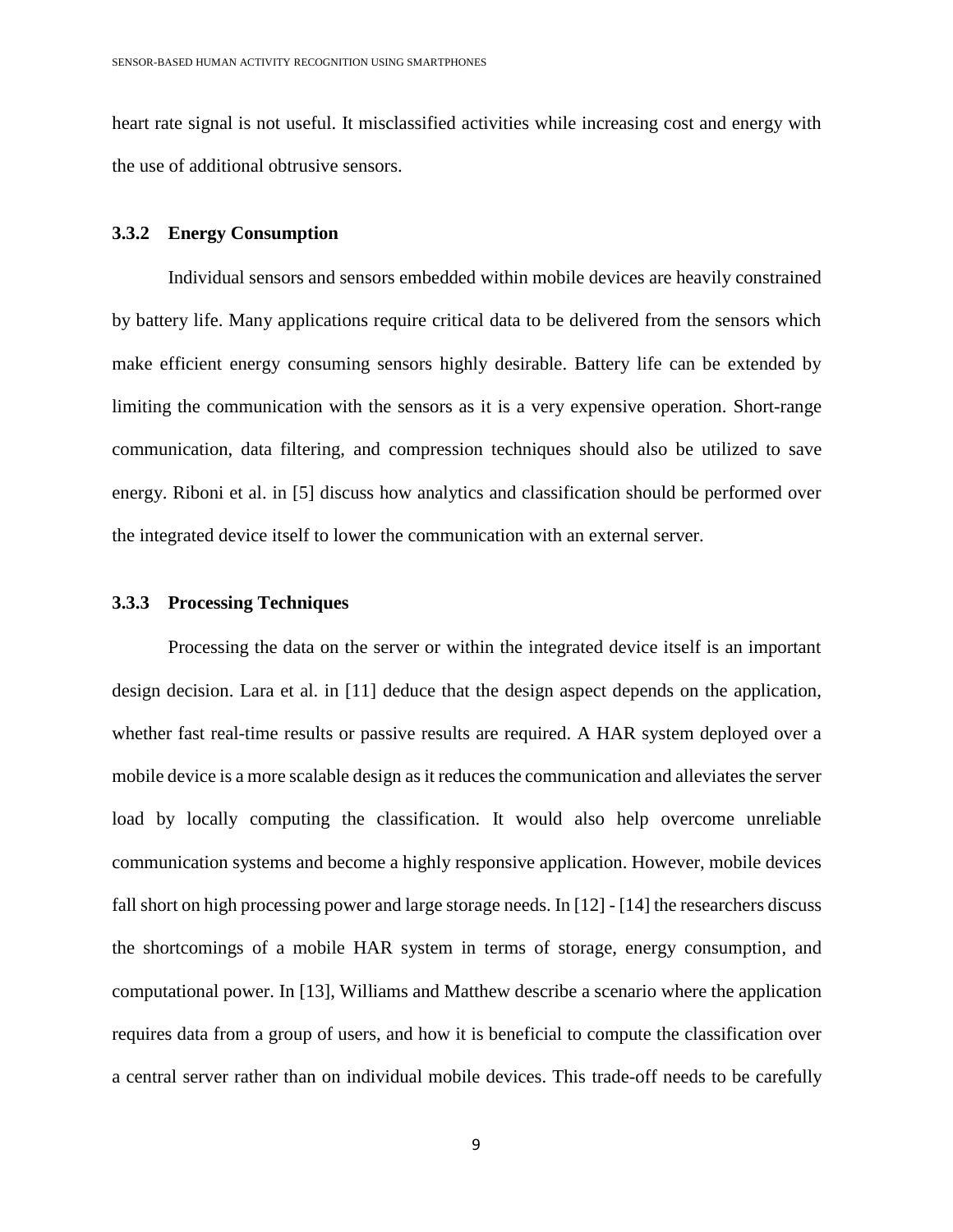analyzed with the needs of the application.

### <span id="page-17-0"></span>**3.3.4 Obtrusiveness**

Many HAR systems require data to be collected from many sensors for a deeper inference. This requires individuals to wear or carry more sensors which can become uncomfortable, expensive and also invasive. Unobtrusive systems are highly desirable and the authors in [4], [15] and [19] propose systems which collect data from embedded sensors within a smartphone or a watch.

#### <span id="page-17-1"></span>**3.3.5 Flexibility**

The design of an activity recognition model is under heavy scrutiny and debate as some studies suggest that the recognition model should be specific to an individual [23] and some emphasize the model should be flexible enough for a generalized group [20]. The analysis shows that it is not suitable nor efficient to train the same model for different users if there are too many activities to train the model for or if the individual is unable to perform certain activities (e.g. swimming). However, recognizing activities without considering the individual characteristics would lead to a decrease in accuracy and in the training efficiency.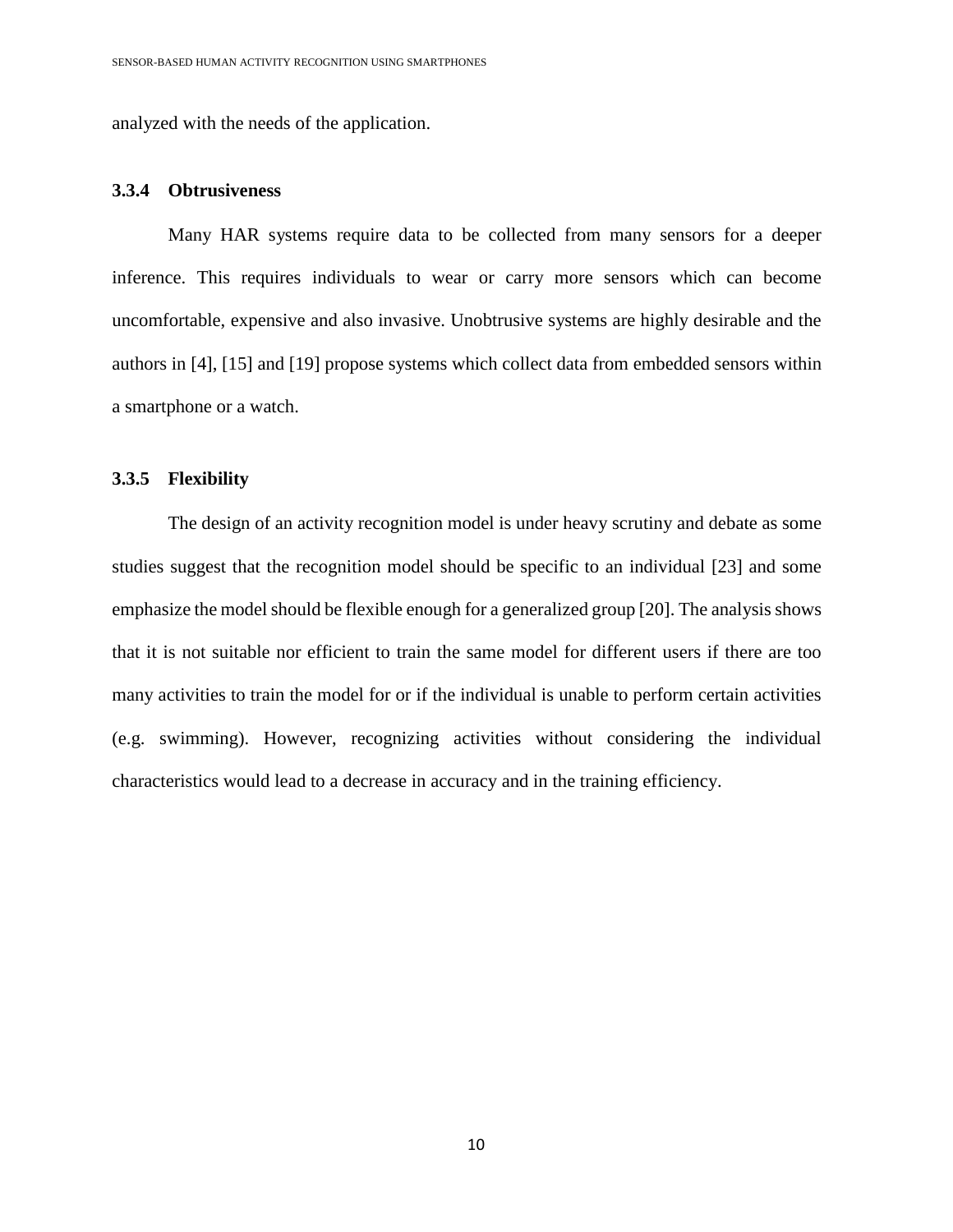### **4 Related Work**

<span id="page-18-0"></span>In this section, we analyze previous HAR systems that rely on supervised learning and sensor data and separate them into online and offline systems. Supervised learning required labeled data to learn from and give an output. Online systems provide immediate feedback while offline systems need more time to recognize activities due to high computational demands.

### <span id="page-18-1"></span>**4.1 Online Systems:**

Vigilante is a mobile application built by the authors of [24] for real-time human activity recognition. The authors measured the acceleration and physiological signals such as heart and respiration rate, breath waveform and skin temperature through external sensors. Using the Mobile Evaluation of Classification Algorithms (MECLA) library, the authors implemented the C4.5 decision tree classifier to recognize three ambulation activities. The classifier achieved an overall accuracy of 92.6%. The application has a fast response time and is trained with different users with diverse characteristics to ensure a more flexible system is built. This reduced the need to retrain the model for new users and was considered a moderate energy efficient system.

Berchtold et al. in [4] proposed the ActiServ platform which used a cellphone to capture the acceleration signal. The authors developed an efficient and portable fuzzy inference system to classify ambulation activities. The accuracy achieved varied between 71% and 97%. If the algorithm is meant to meet a real-time response then the accuracy drops down to 71%, and if the algorithm is allowed to train to its full capacity, which takes an order of days, it reaches an improved accuracy of 97%. A subject dependent analysis boosted the accuracy to 90%.

Riboni et al. [5] presented COSAR, a framework for context-aware activity recognition. Through COSAR, it was possible to recognize activities such as brushing, writing on a blackboard, strolling, etc. The authors used the combination of two accelerometers and a GPS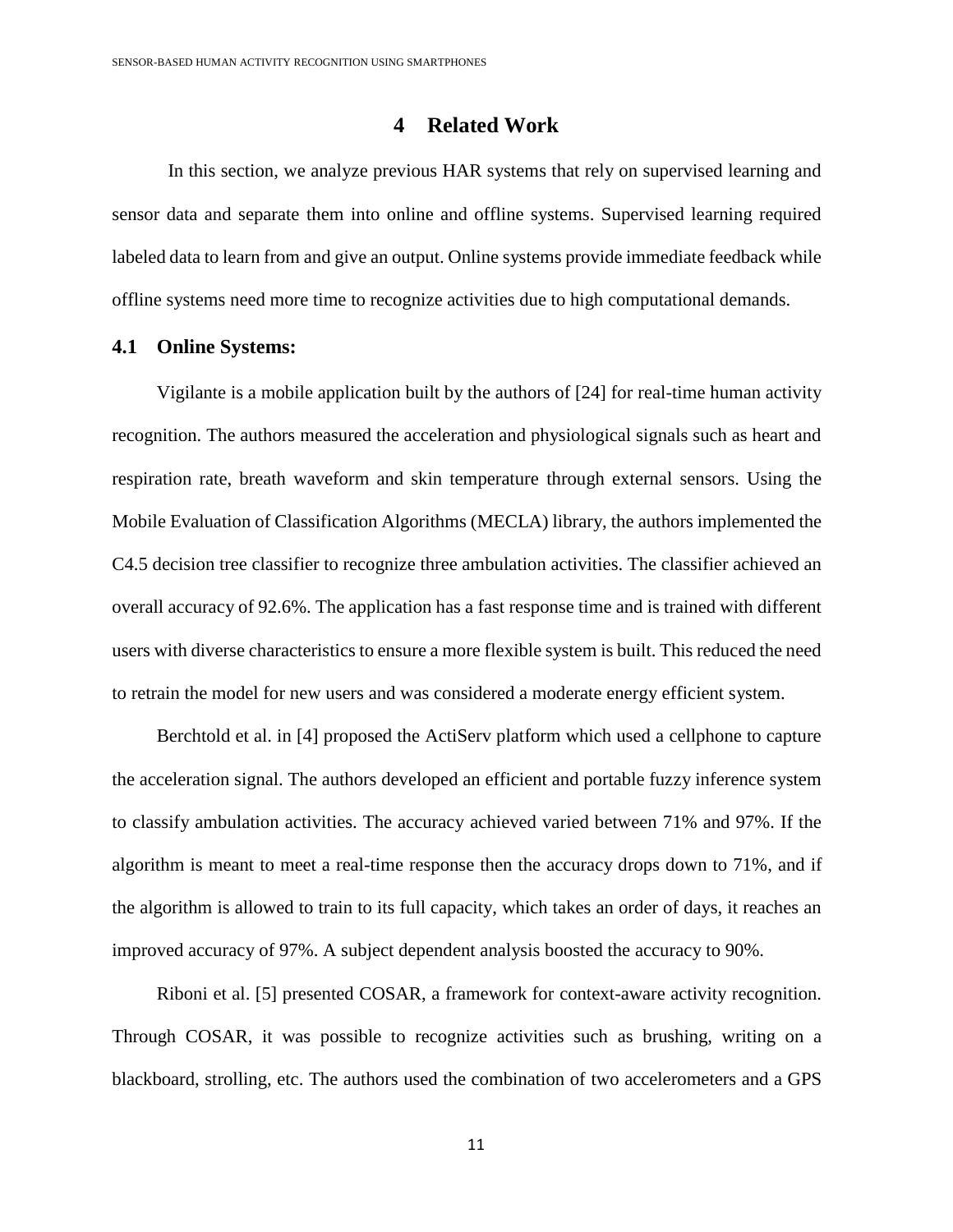sensor within a cellphone to collect data. The authors introduced the concepts of potential activity matrix and statistical historic classification to filter out activity prediction which was not suitable. The overall accuracy achieved was 93%.

### <span id="page-19-0"></span>**4.2 Offline Systems:**

Parkka et al. [17] utilized twenty-two signals which include acceleration, vital signs and environmental variables to classify seven ambulatory activities. Sensors were positioned at different points over the body and the individual required to carry along a compact computer in a bag pack to collect the sensor data. This system was considered highly obtrusive and had high privacy concerns as well. The authors built three classification models like the auto-generated decision tree, custom decision tree, and an artificial neural network. The researchers achieved the highest accuracy of 86 % from the first classifier. These models required high computational capabilities and hence were classified as offline systems.

Zhu and Sheng [25] proposed a system which utilized the combination of two classifiers to recognize activities. The system architecture was highly obtrusive as sensor data were collected on to a PDA device and then the signals were transferred to a computer. Classification made use of the acceleration signals and worked in 2 phases. The first phase required an artificial neural network to classify the activity as stationary or non-stationary. The output is then inputted to a Hidden Markov Model (HMM) model for a specific activity prediction.

Lara et al. [20] used a single smartphone and a sensor device to collect acceleration and vital sign information and create a portable and unobtrusive real-time platform, named Centinela. Signals acquired from the sensors were processed to extract time and frequency features. Centinela programmed to recognize five ambulatory activities and achieved an accuracy of 95.7% after being evaluated over eight different classifiers. Certain activities

12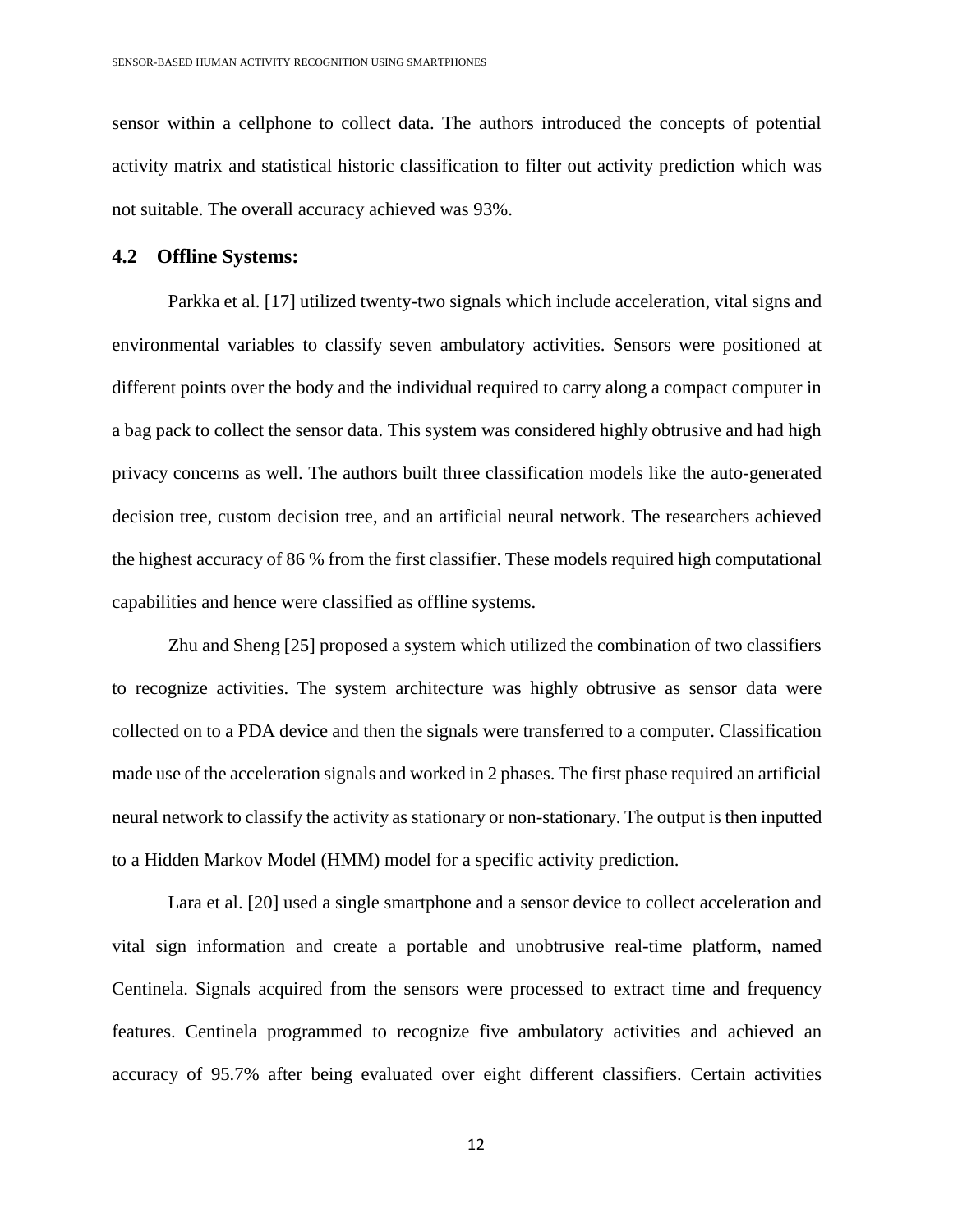achieved an accuracy of 100 %. As the proposed system depended on an ensemble of classifiers, it carried a high computational cost, and hence considered as an offline system. To overcome the issues faced in this system, the authors proposed Vigilante.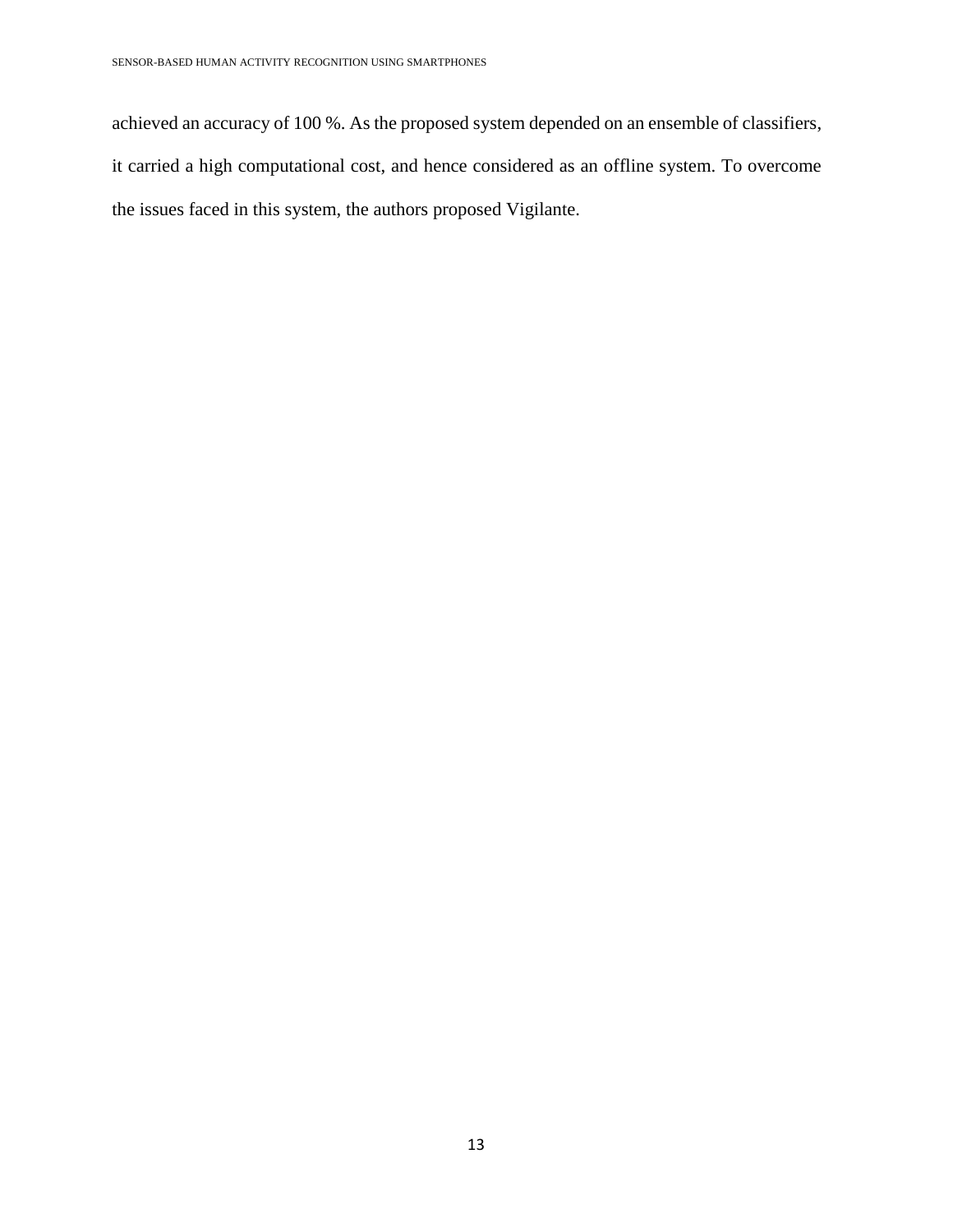## **5 Data, Algorithms, and Framework**

#### <span id="page-21-1"></span><span id="page-21-0"></span>**5.1 Data:**

"Activity Recognition Using Smartphone" dataset was prepared and made publicly available by Davide Anguita et al. [26] and can be freely downloaded from the UCI Machine Learning repository. The raw data is not available, but the preprocessed version of the dataset is made publicly available to carry out experiments. The smartphone sensor data was collected from the experiments conducted on a group of 30 volunteers who were within the age bracket of 19 - 48 years. The set of physical activities focused by the authors are walking, sitting, standing, laying, walking upstairs and walking downstairs. The authors attached a Samsung Galaxy SII smartphone to each subject to capture sensor data. Each subject was instructed to perform each of the six activities twice. On the first trial, the smartphone was firmly attached on the left side of the waist of the subject but in the second trial, the subject was given the opportunity to place the smartphone as they preferred. This insured there is variation in data based on the position of the phone for the same activity. The authors video recorded the action performed by each subject which assisted them to manually label the signals captured by the sensors.

Signals produced by the accelerometer and gyroscope, embedded within the Samsung Galaxy SII, are captured through a smartphone app. An accelerometer, as the name suggests, is used to measure the acceleration of the device. Values along the X, Y and Z axis are utilized to detect motions such as swinging, tilting, vibration, etc. Figure 2 shows the orientation of the axis of a triaxial accelerometer with respect to the device. Values provided over the three axes also include the gravitational acceleration of the earth  $(g = 9.81 \text{ m/s}^2)$ . If the mobile device is at rest, it would only show the gravitational acceleration over one of the axes based on the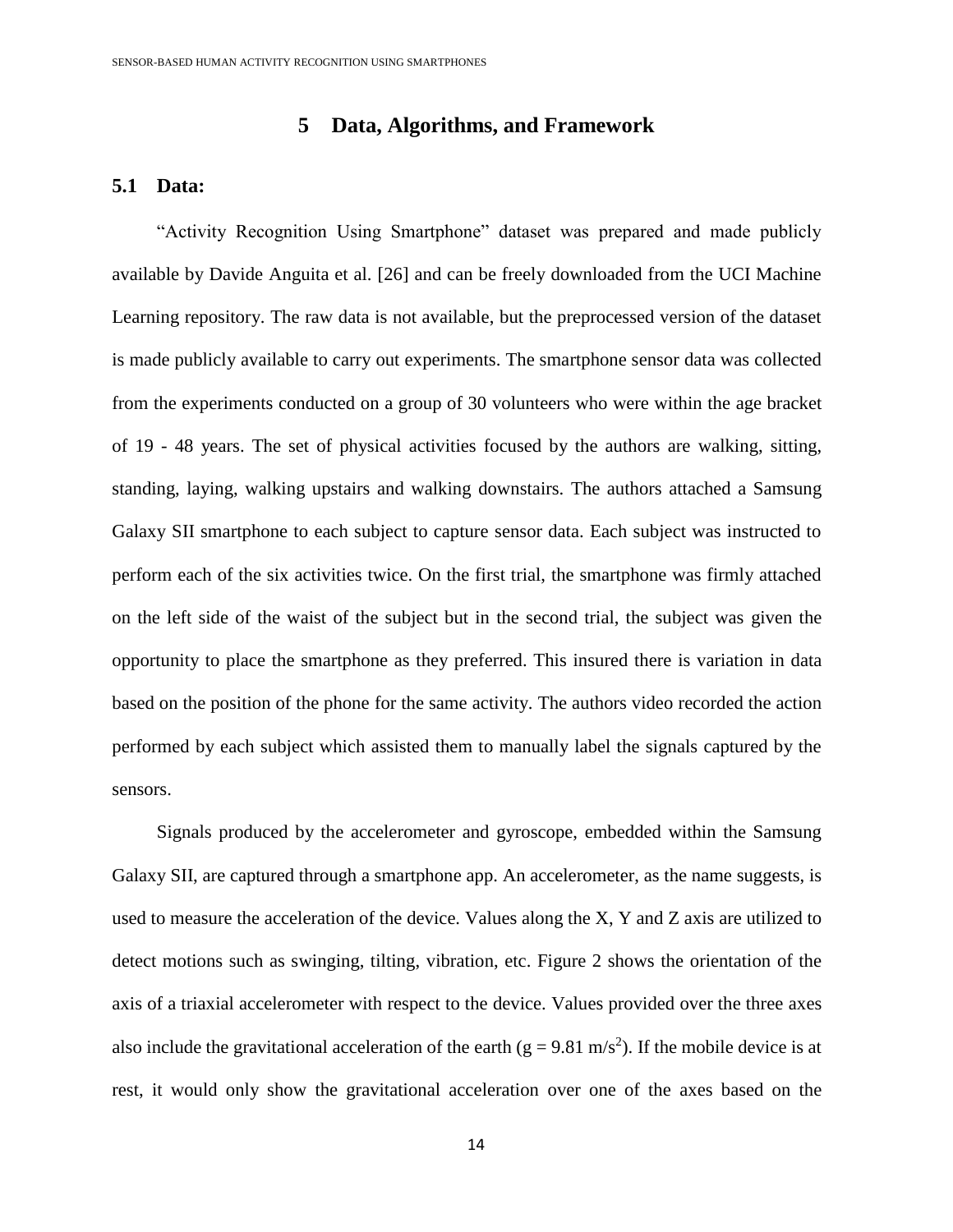orientation. A gyroscope, on the other hand, makes use of angular velocity to calculate the rotation or twist in a smartphone device. The rate of rotation is measured in rad/s along the three axes. While an accelerometer detects directional movement, a gyroscope detects the lateral orientation of the device. Both the sensors are used to measure the rate of change, but for different things.



Fig 2. Axis orientation of a smartphone device

Anguita et al. captured the sensor signals at a constant rate of 50Hz and were subsequently preprocessed to reduce noise. The signals were preprocessed for noise reduction with a median filter and a 3rd order low-pass Butterworth filter with a 20Hz cutoff frequency. The Butterworth filter was used to separate the acceleration signal into body acceleration and gravitational acceleration. The processed signals were sampled into a fixed window of length 2.56 seconds with a 50% overlap. Each window had 128 data points for each of the original features recorded, which are body acceleration, body gyroscope and gravity acceleration over X, Y and Z axis. The windowed inertial signals were feature engineered and several, time and frequency, features were extracted from each window. Feature engineering resulted in a feature vector of 561 elements. The authors randomly split the dataset in a 70:30 ratio which created a distribution of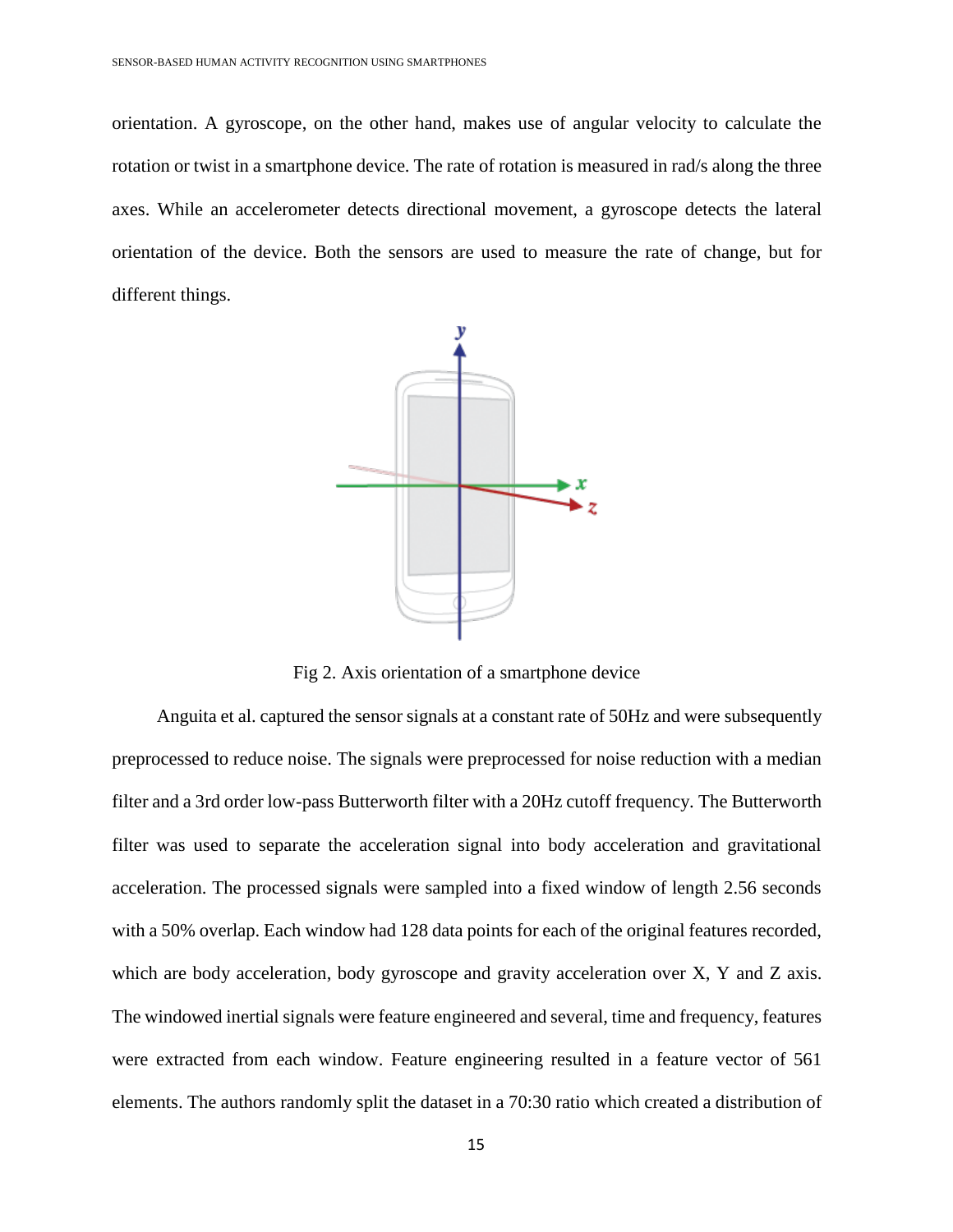21 subjects for training and 9 subjects for testing. The training dataset has a total of 7352 windows of data while the testing data set has 2947 windows of data. The HAR process becomes clear where a window of activity, specifically 2.56 seconds of activity, is predicted for a new user by a model trained over a trace of activity from known subjects.

### <span id="page-23-0"></span>**5.2 Feature Selection**

Feature selection is an important concept in machine learning which is applied as part of the pipeline. It is the concept of automatically or manually selecting a set of features which contribute to improving the model and the prediction output. This step is undertaken as it immensely impacts the performance of the model in terms of the build time as well as the accuracy. Irrelevant features in the dataset can negatively influence the training as it makes the model train on data which do not contribute to reaching the predictive output. The impact is quite often seen on the accuracy as the irrelevant data acts just as noise. Feature selection provides benefits by reducing overfitting, improving accuracy and reducing training time. By applying feature selection, we reduce the dimensions of the dataset. This is often misunderstood as dimensionality reduction which is not the case. Dimensionality reduction techniques often combine features together to reduce the dimensions, while feature selection techniques eliminate attributes without affecting the rest. Two techniques of feature selection are discussed in the following sections.

#### <span id="page-23-1"></span>**5.2.1 Tree-Based Feature Selection:**

Feature importance is an important property which comes along with tree-based classifiers such as decision trees or random forests. The property of the model gives you the importance of each feature with the dataset and enables us to determine the influence of the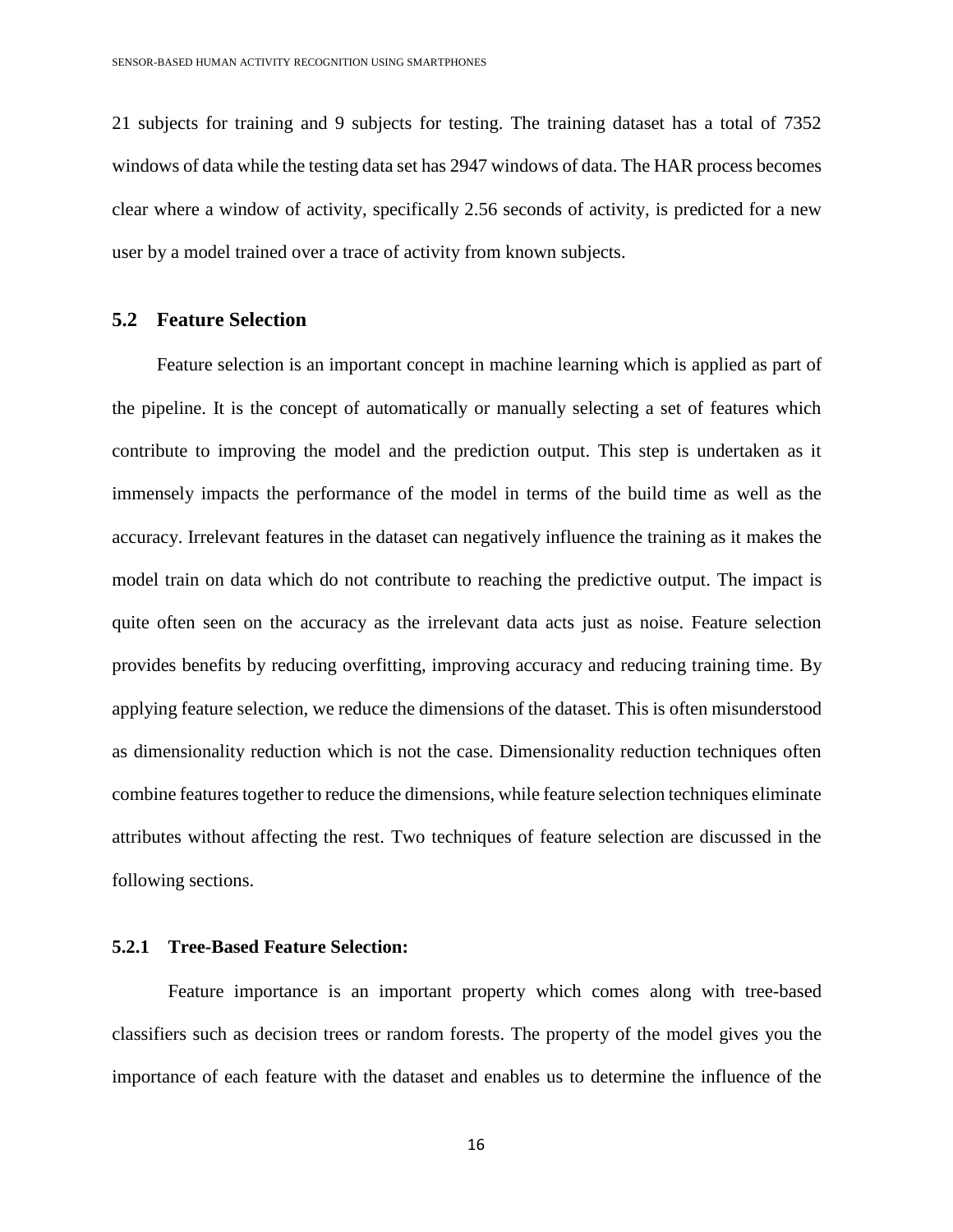feature on the prediction. Higher the score of the feature relates to a greater influence on the positive output. The unimportant features are discarded based on a threshold value.

#### <span id="page-24-0"></span>**5.2.2 L1 Based Feature Selection:**

L1 based feature selection utilizes the coefficients of regression models for the selection and interpretation of features. The idea behind this technique is that features which are uncorrelated to the prediction variable will have their coefficients close to or equal to zero and important features would high coefficients. Linear models which are penalized with the L1 norm produce sparse solutions. As each non-zero coefficient contributes to the penalty, the L1 regularization forces weak features to zero and are discarded. For classification Logistic Regression or LinearSVC models are used while for regression Lasso model is used. The parameters C or alpha control the sparsity or the number of features selected.

### <span id="page-24-1"></span>**5.3 Machine Learning Algorithms:**

The following section discusses the various machine learning used in the experiments.

#### <span id="page-24-2"></span>**5.3.1 Decision Tree Classifier:**

A popular machine learning model, decision trees uses a tree-like structure to represent decisions. They are constructed in a top-down structure with the use of metrics such as Gini impurity and information. It calculates the importance of each feature and uses it to split the elements into homogenous subsets. The nodes represent the condition of the split and the leaf nodes represent the decision or the predicted output. The branches or the edges of the tree direct to one of the output variables. Decision trees are modeled for both, classification and regression problems. Though the decision tree is easy to understand it tends to overfit as it continues to split on attributes and trains critically on the training data. To avoid overfitting the decision tree is generally pruned to stop it from growing too deep.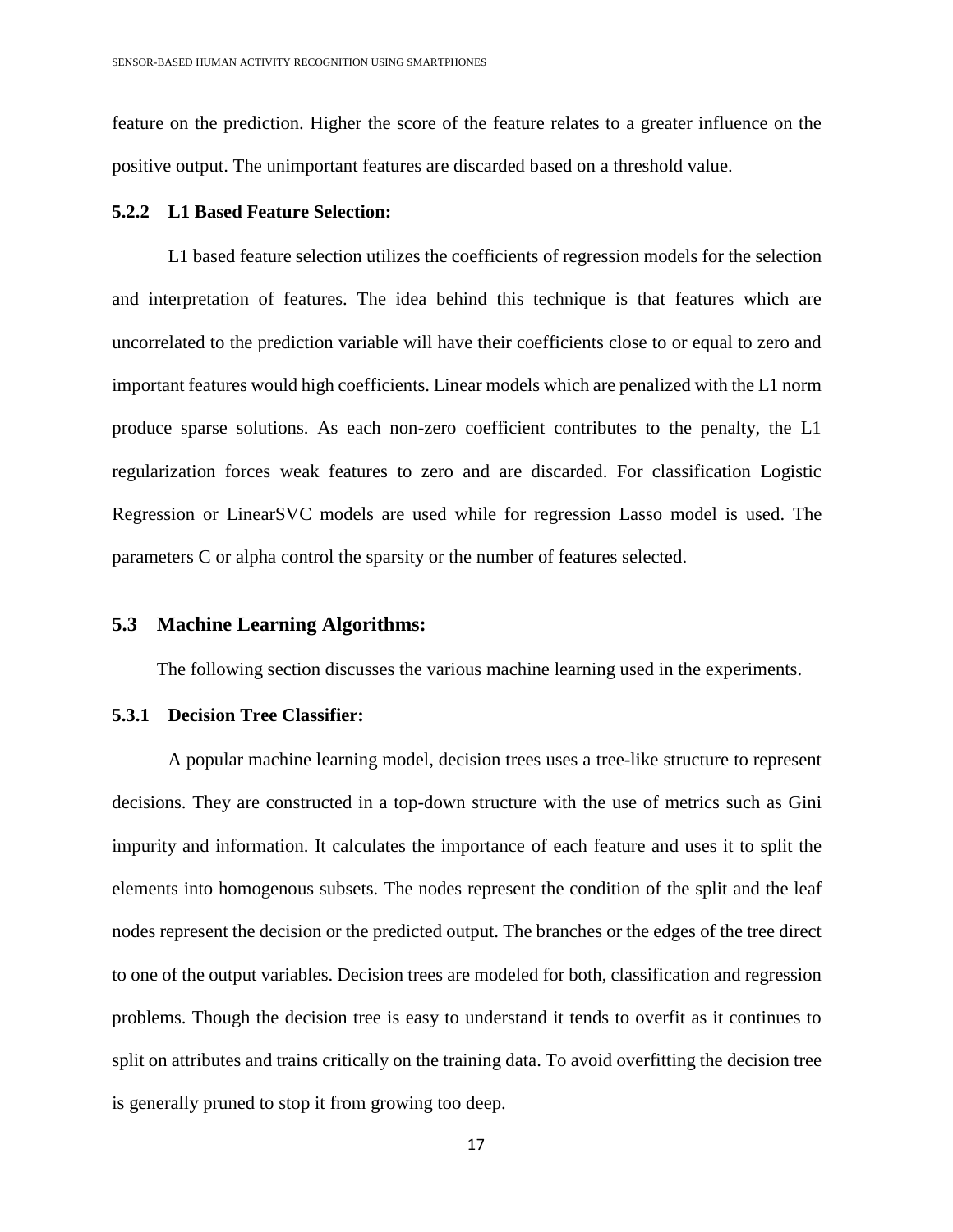

Fig 3. General decision tree structure for classification

### <span id="page-25-0"></span>**5.3.2 Random Forrest Classifier:**

Random Forest Classifier builds a forest which is an ensemble of decision trees. It creates a set of decision trees from a randomly selected subset of the training data and aggregates the decision from all the trees to decide the final output. This technique is robust as it prevents the noisy output of some trees affecting the final decision and avoids overfitting. It cancels out the bias by averaging all the predictions. Random forest is differentiated from decision trees as it does not search for the best feature while splitting the node. It instead searches for the most appropriate feature from a subset of features. This provides diversity and randomness to the algorithm. The algorithm can be easily modeled to both, classification and regression problems.

18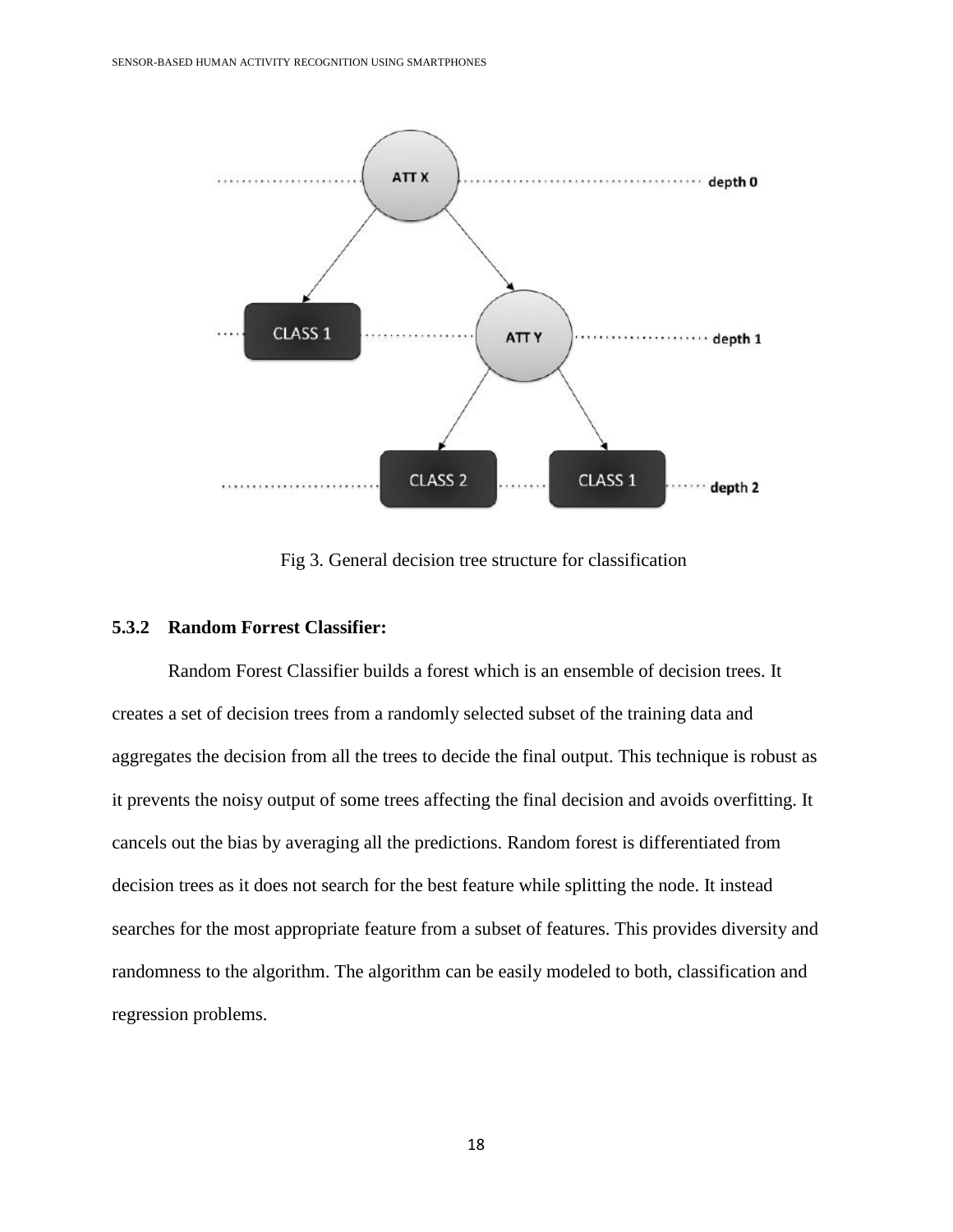

Fig 4. General random forest structure for classification

### <span id="page-26-0"></span>**5.3.3 Artificial Neural Network:**

Artificial Neural Network is a system inspired by the biological neuron structure of the brain. The structure can be defined as a set of connected neurons organized in consecutive layers. The input layer acts as the first layer which brings in the data into the network. The hidden layer consists of artificial neurons which take in a set of weighted inputs and apply an activation function to produce an output. There could be multiple hidden layers in a network which makes it capable to solve complex problems. The output of a layer of neurons is passed on as the input to the successive layer and is termed as a feed forward network. The output layer provides the final predictive output.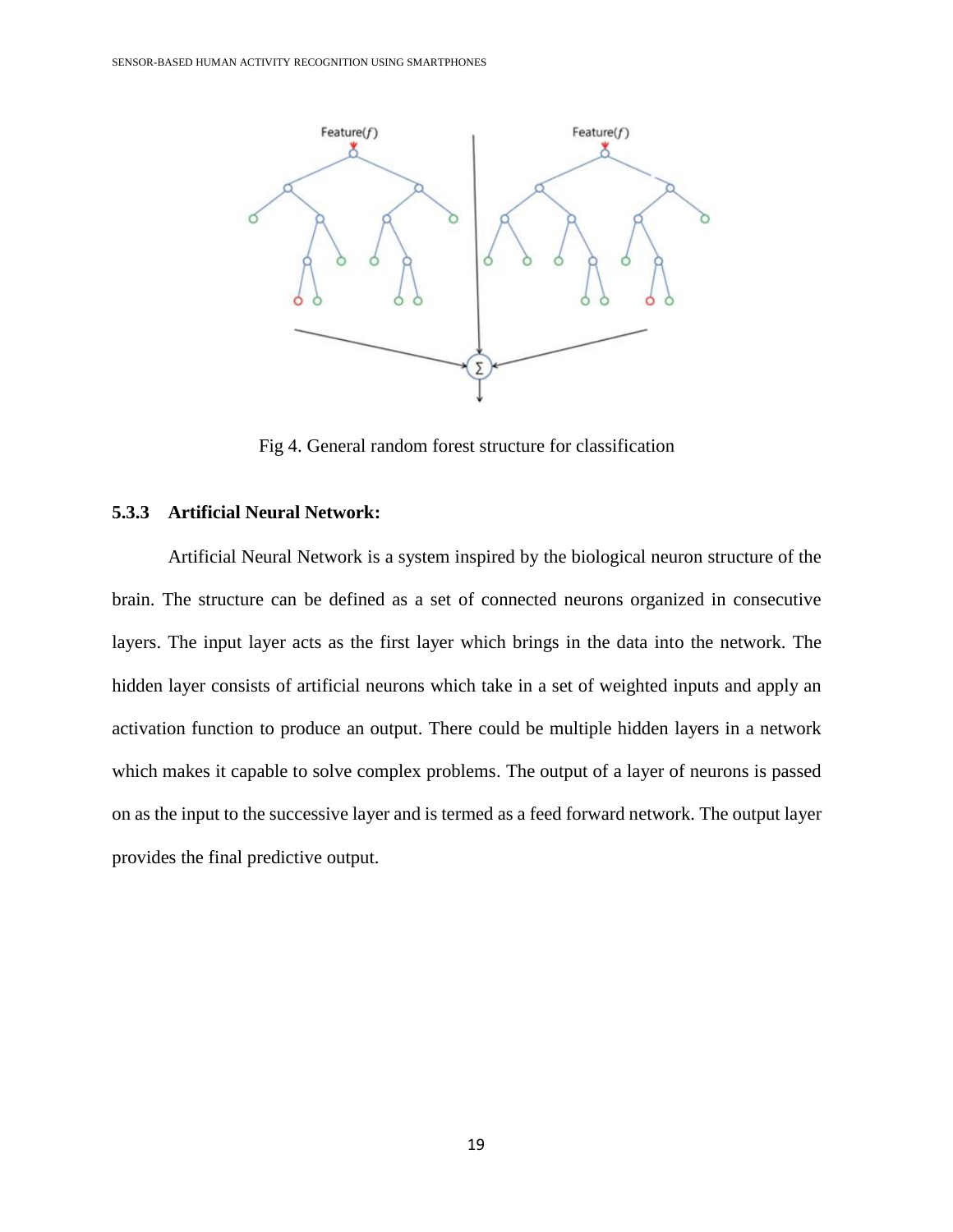

Fig 5. General Structure of Artificial Neural Network

Activation functions core logic of the neural networks and defines the output of the neuron given an input or a set of inputs. Following are the different activation functions:

• **Sigmoid:**

The sigmoid function has a characteristic 'S' shaped curved and is widely used in binary classification. The function generates a probability output between 0 and 1 for a set of input.



Fig 6. Sigmoid Curve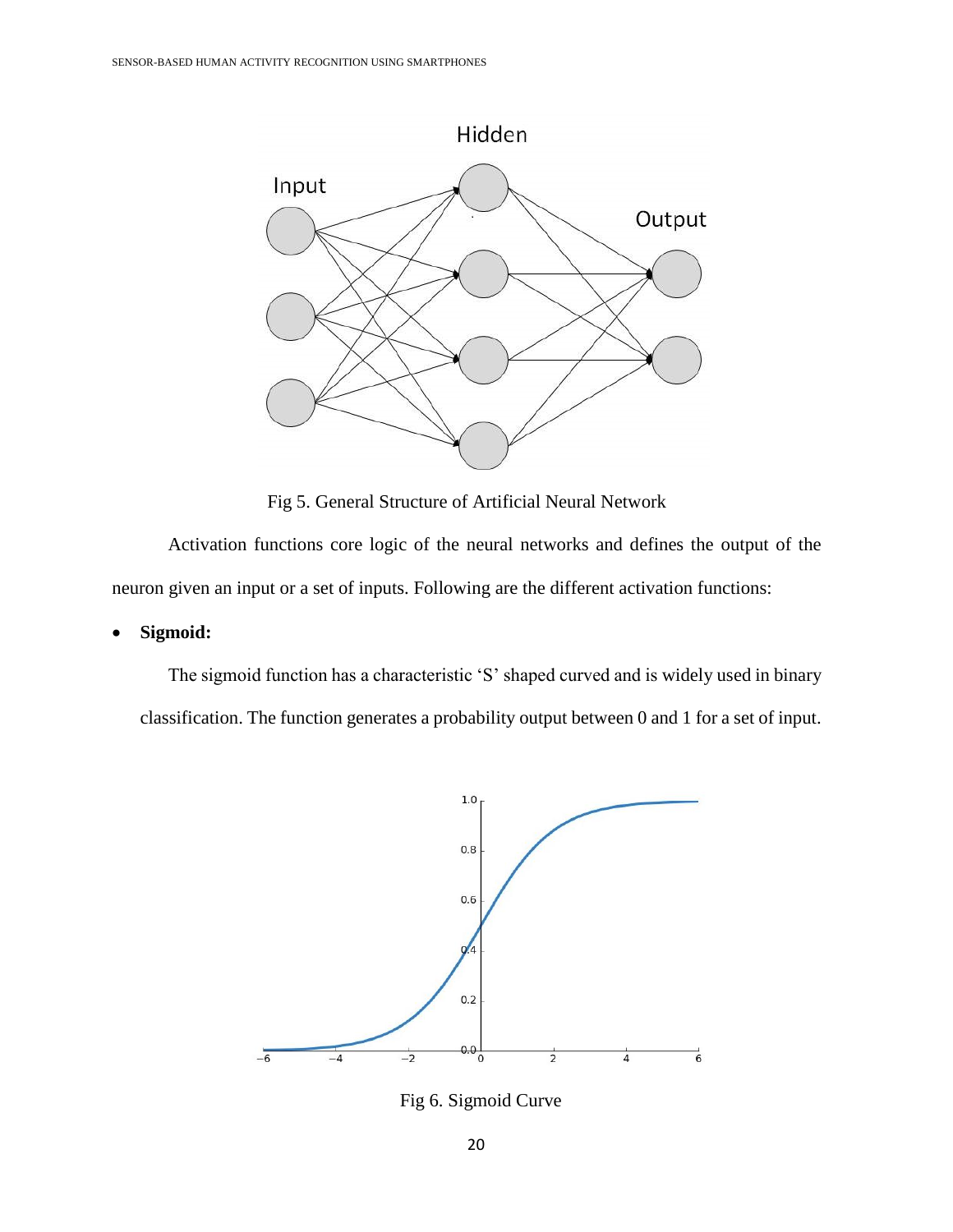### • **ReLU:**

Rectified Linear Units are most commonly used in the hidden layers of the artificial neural networks. The function is such that if the input is less than zero the output is 0 and if the input is greater than zero it gives the input itself as the output.



```
ReLU(x) = max(0, x)
```
Fig 7. ReLU Curve

### • **Softmax:**

The softmax activation function is used for multi-class classification. It calculates the probability distribution of each class over all possible target classes. Based on the calculated probabilities it determines the output for a given set of inputs.

$$
Softmax(x) = \frac{e^j}{\sum_i e^i}
$$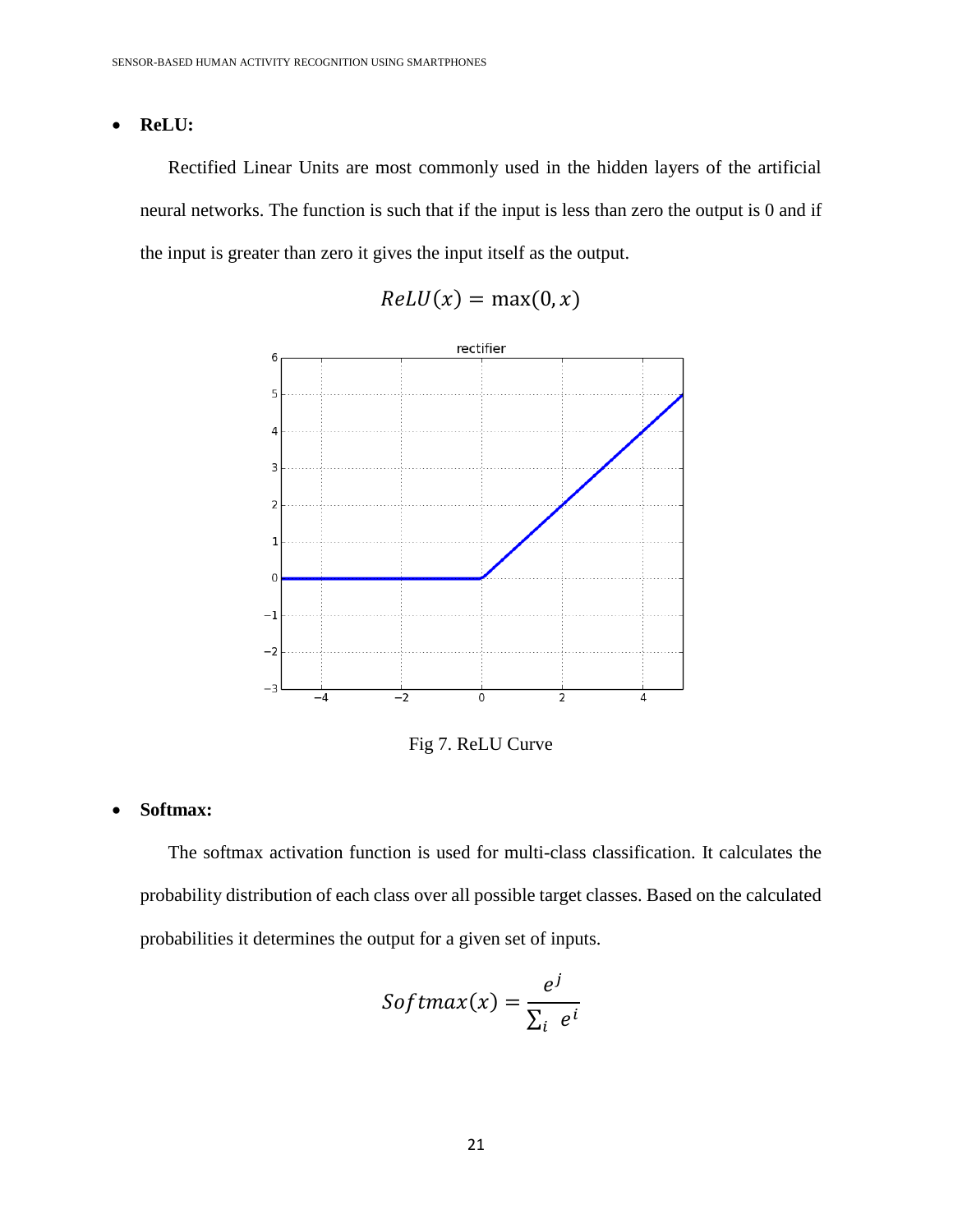### <span id="page-29-0"></span>**5.3.4 Recurrent Neural Network:**

Recurrent Neural Networks are the only networks with internal memory which makes them robust and powerful. The network can be precise about the next prediction as they have the ability to remember significant bits of the input due to the internal memory. This makes the model highly preferable to train sequential data like text, audio, video and time series. A feedforward network does have any memory of the previous input and works only on the current input. In a recurrent neural network, the current is considered along with the past learnings. Weights are applied to both the current input and the looping back output and are adjusted through gradient descent or backpropagation.



Fig 8. General Structure for Recurrent Neural Network

### • **Long Short Term Memory (LSTM):**

Recurrent Neural Networks usually have a short memory and are extended by LSTM units to extend the memory of the network. It enables the network to remember input over a longer period of time which makes it an essential unit in the layers of the recurrent neural network. It provides the capabilities to absorb more information from even longer sequences of data. This helps to boost the precision of the prediction by taking into account more data.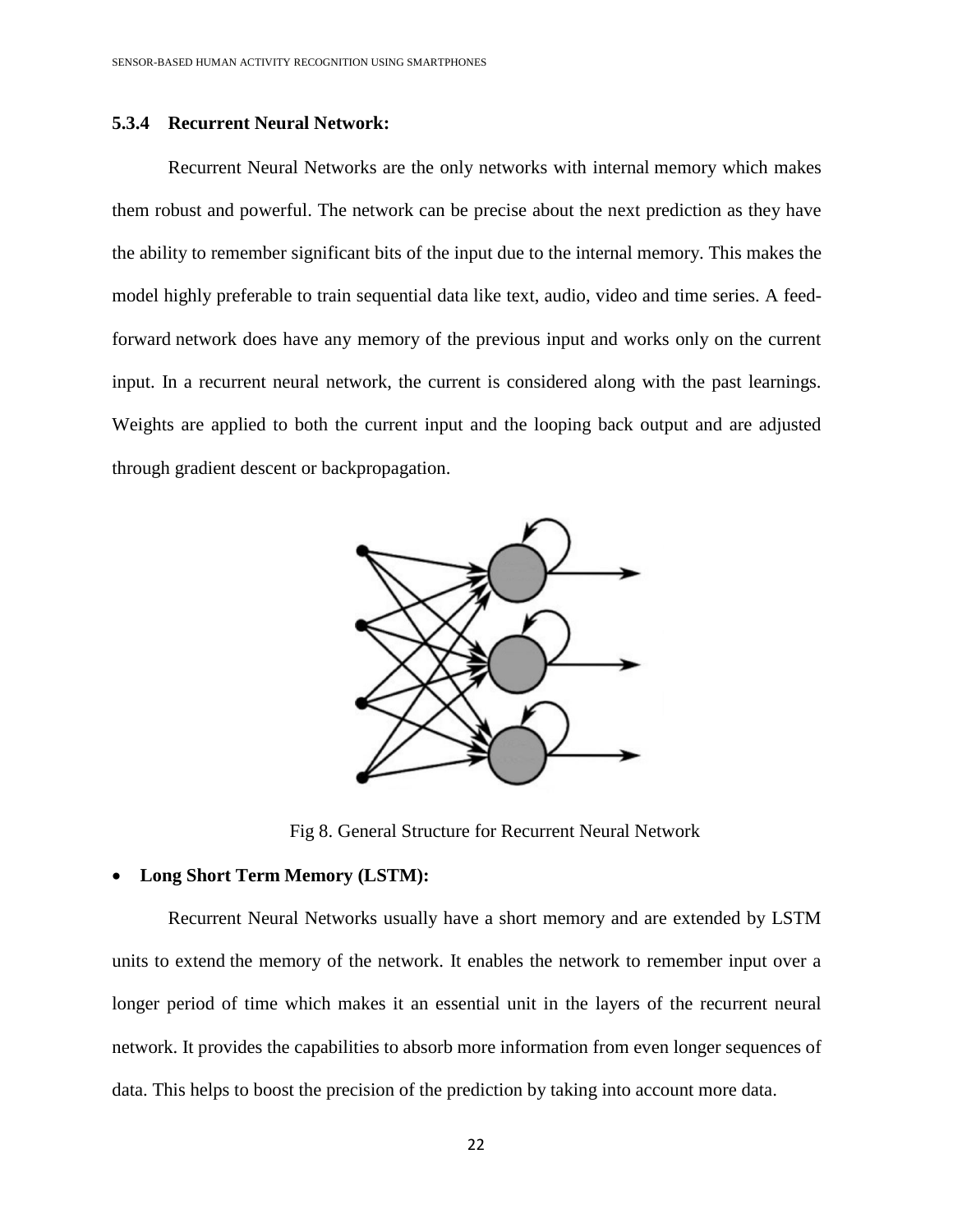### <span id="page-30-0"></span>**5.4 Frameworks**

#### <span id="page-30-1"></span>**5.4.1 Pandas:**

Pandas, an open source Python library, provides a framework to construct data into a tabular form and perform a row, column and cell transformations. It is a useful tool load, analyze and mine data for insights and also structure it in a form to be consumed by machine learning algorithms.

#### <span id="page-30-2"></span>**5.4.2 NumPy:**

NumPy, an open source Python library, is used along with the pandas library to handle multidimensional data and perform complex scientific and mathematical operations on the data.

#### <span id="page-30-3"></span>**5.4.3 Scikit-learn:**

Scikit – learn is Pythons open source machine learning library. It provides the capabilities to easily build various regression, classification and clustering algorithms. It allows to create pipelines and validate output with a variety of evaluation metrics. The library also always to customize the algorithms by hyper tuning the parameters of the models. It also contains algorithms which are used to preprocess data, extract features and reduce dimensions.

### <span id="page-30-4"></span>**5.4.4 Keras:**

Keras is an open source neural network API in Python which can run on top Theano, CNTK, and TensorFlow. It provides a layer of abstraction to the complexities of creating a neural network and which augments the process of fast experimentation. It is well suited to create recurrent networks and convolutional networks.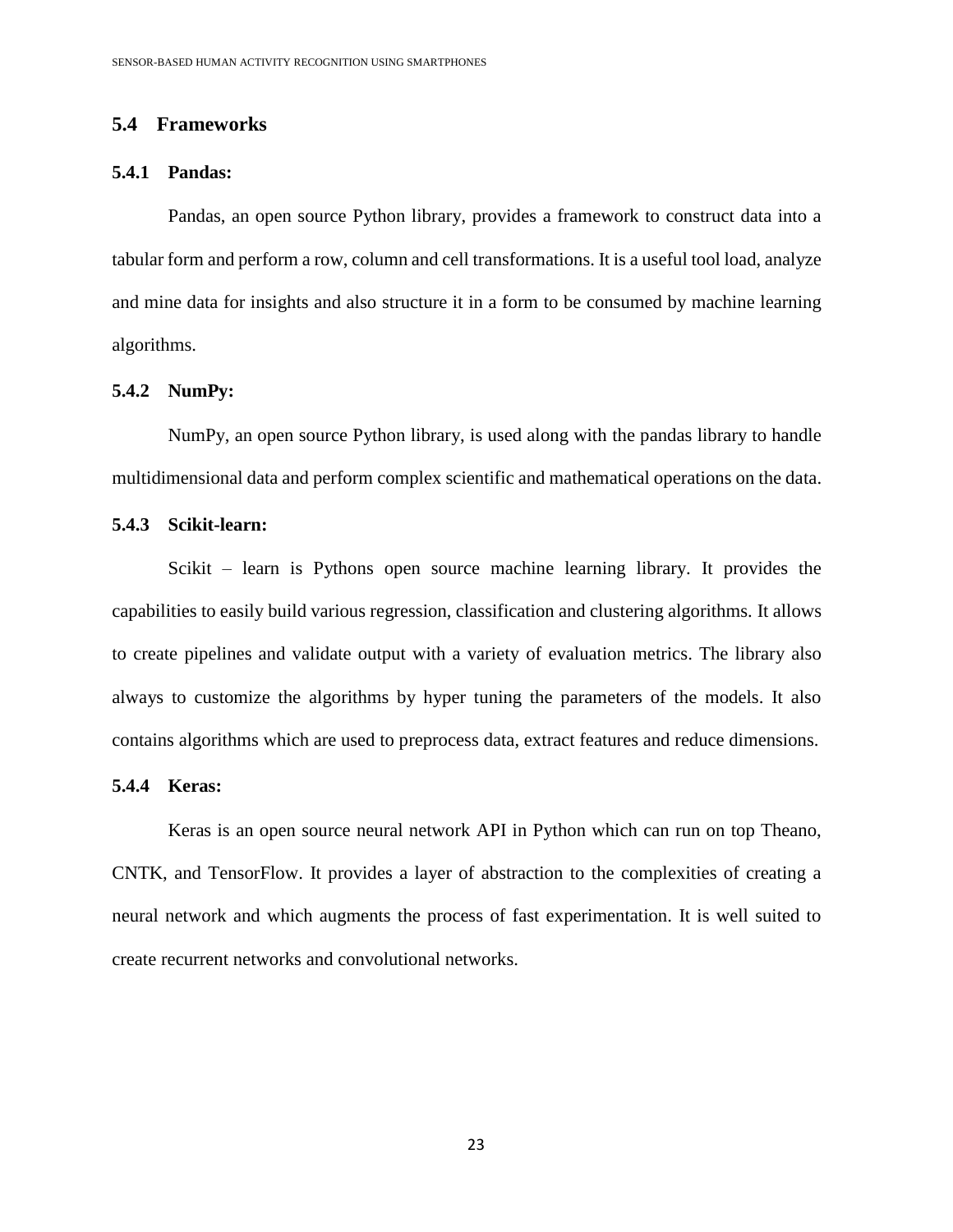### **6 Experiments and Results**

#### <span id="page-31-1"></span><span id="page-31-0"></span>**6.1 Data Analysis:**

The dataset was converted in a CSV file and imported into a pandas data frame. The only preprocessing required was to combine the subjects and activity columns to their respective windowed features. Upon exploration, it was found that the dataset did not have any missing values. The data set was explored further to understand the various features and their effects on the activities. The training dataset has a total of 7352 observations or windows of data. It has a total of 561 time and frequency features where each observation corresponds to one of the 6 ambulatory class activities. The 6 activities are as follows:

- Class 1 Walking
- Class 2 Walking Upstairs
- Class 3 Walking Downstairs
- Class 4 Sitting
- Class 5 Standing
- Class  $6 -$  Laying

The dataset was investigated to check the balance between the activity's observations performed by the 30 subjects. The count and graph analysis showed that the distribution of the classes ranged 13% and 19% for both, the training and test data. Though the data distribution is not equal for all activities, they are closely balanced. Table 1 gives us the distribution of each class activity for the training and test data. Figure 9. plots the count of activities for the training data set and Figure 10. displays the count of activities recorded for the test data. The graphs clearly indicate that the activity 'laying' has the maximum number of observations recorded and 'walking downstairs' has the minimum. This observation can similarly be seen in the training dataset too.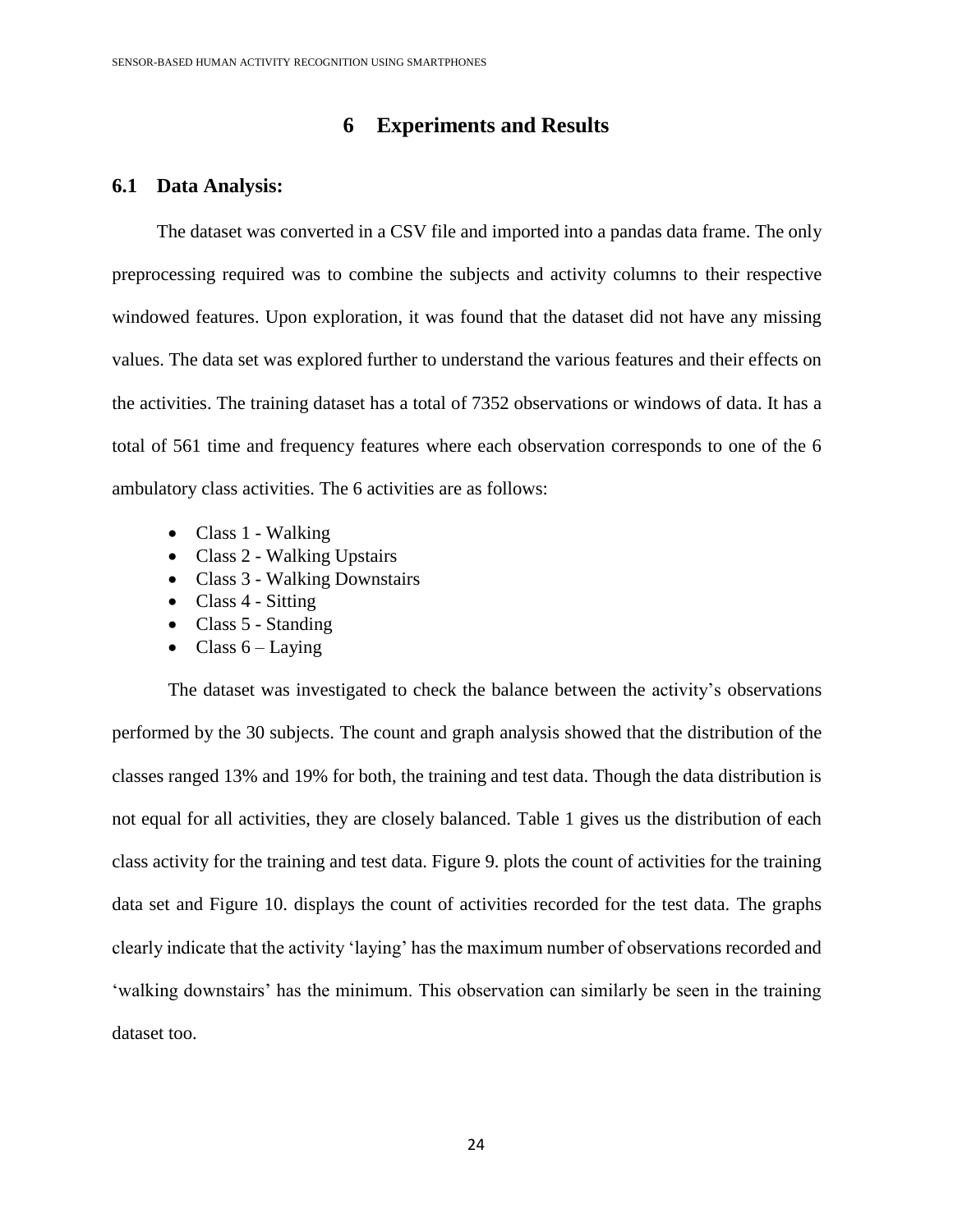| <b>Training Data</b>      |       |            |  |  |  |
|---------------------------|-------|------------|--|--|--|
| <b>Class</b>              | Count | Percentage |  |  |  |
| Walking                   | 1226  | 16.676     |  |  |  |
| <b>Walking Upstairs</b>   | 1073  | 14.595     |  |  |  |
| <b>Walking Downstairs</b> | 986   | 13.411     |  |  |  |
| Sitting                   | 1286  | 17.492     |  |  |  |
| Standing                  | 1374  | 18.689     |  |  |  |
| Laying                    | 1407  | 19.138     |  |  |  |

| <b>Testing Data</b>       |       |            |  |  |
|---------------------------|-------|------------|--|--|
| <b>Class</b>              | Count | Percentage |  |  |
| Walking                   | 496   | 16.831     |  |  |
| <b>Walking Upstairs</b>   | 471   | 15.982     |  |  |
| <b>Walking Downstairs</b> | 420   | 14.252     |  |  |
| Sitting                   | 491   | 16.661     |  |  |
| Standing                  | 532   | 18.052     |  |  |
| Laying                    | 537   | 18.222     |  |  |

| <b>Training and Testing Data</b> |       |            |  |  |
|----------------------------------|-------|------------|--|--|
| <b>Class</b>                     | Count | Percentage |  |  |
| Walking                          | 1722  | 16.72      |  |  |
| <b>Walking Upstairs</b>          | 1544  | 14.992     |  |  |
| <b>Walking Downstairs</b>        | 1406  | 13.652     |  |  |
| Sitting                          | 1777  | 17.254     |  |  |
| Standing                         | 1906  | 18.507     |  |  |
| Laying                           | 1944  | 18.876     |  |  |

Table 1. Percentage Distribution of Activities

Though the observations for each activity are not exactly equal the data set overall provides a well-balanced distribution of the activity observations. Even after the separation of the data into the training and testing dataset, the balance in observation holds true. The count of observations for certain activities such as walking up the stairs or downstairs helps us understand that the subjects did not carry out the task for a specific time but instead for a fixed distance. Different walking styles has lead to a recording a different count of observations for each subject.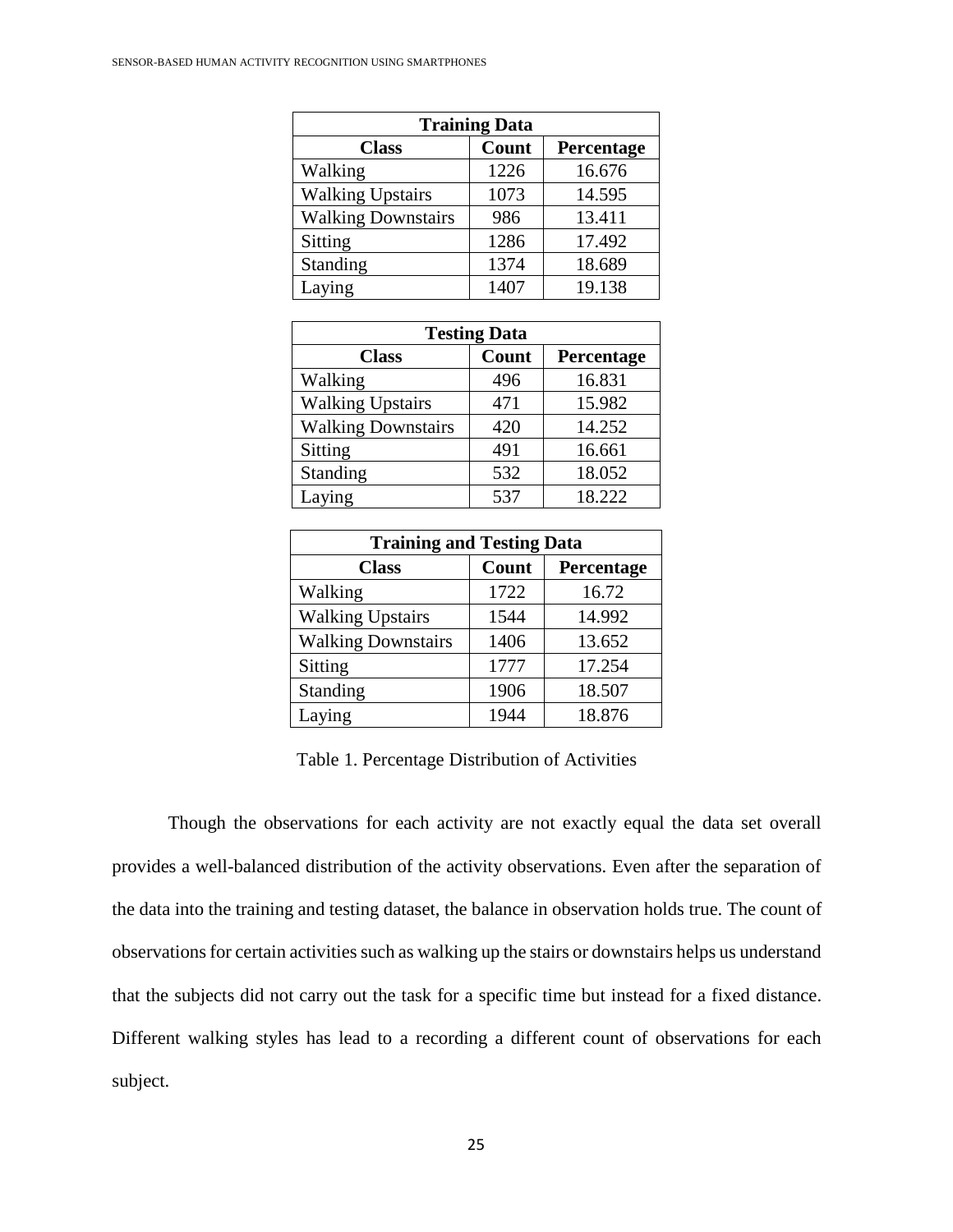

Fig 9. Frequency of Activities in Training Dataset





26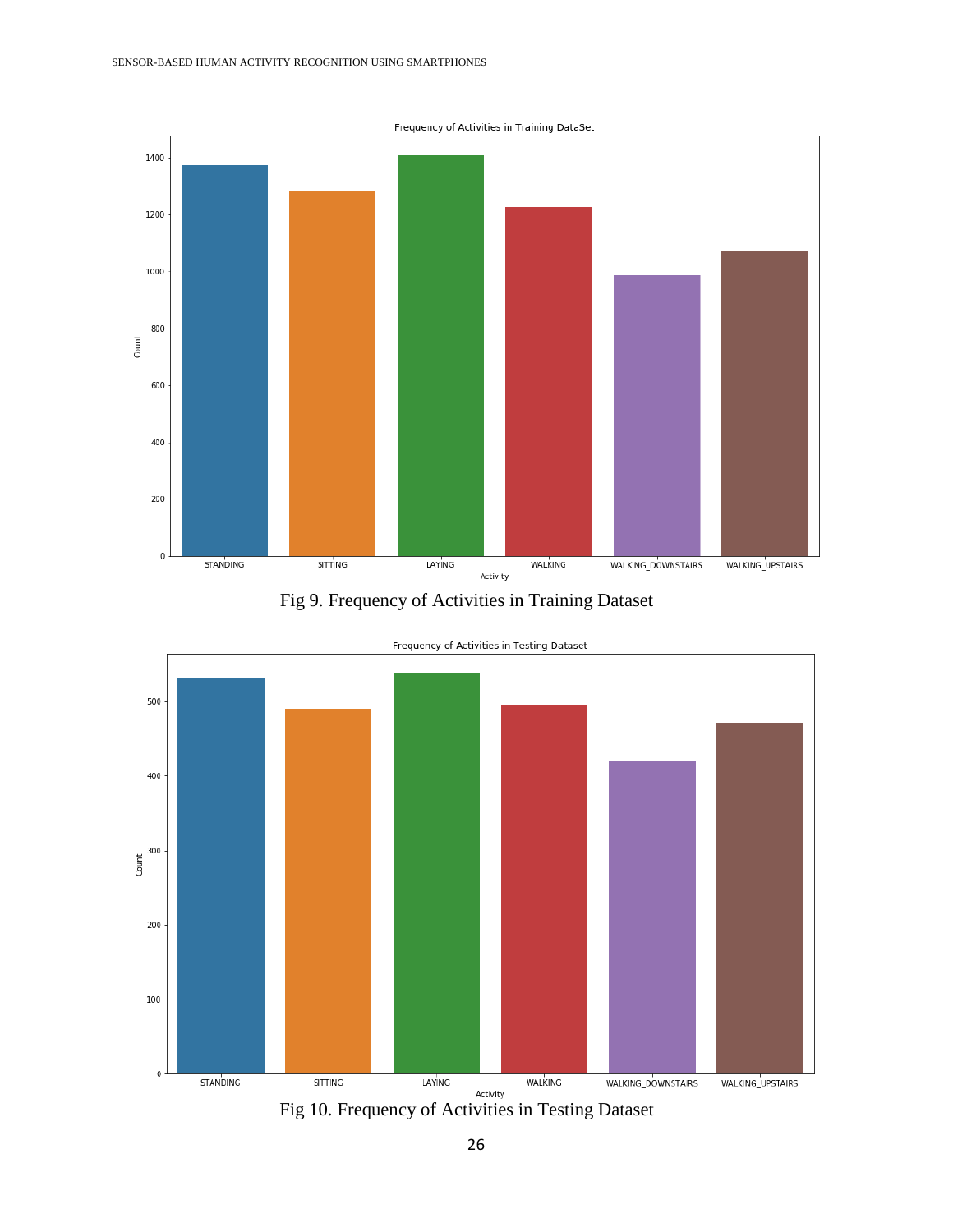The next set of analysis is carried out to understand the variation in data for each activity. The experiments were carried out on the data recorded only for subject 15. The feature of 'Mean Body Acceleration' along the X, Y, Z axis was documented as a scatter graph. The graph in Figure 11 and Figure 12 indicates that the mean value of the body acceleration is more variable for the activities of walking, walking upstairs and walking downstairs than the passive activities of sitting, standing and laying.



Fig 11. Mean Body Acceleration – X Axis Scatter Plot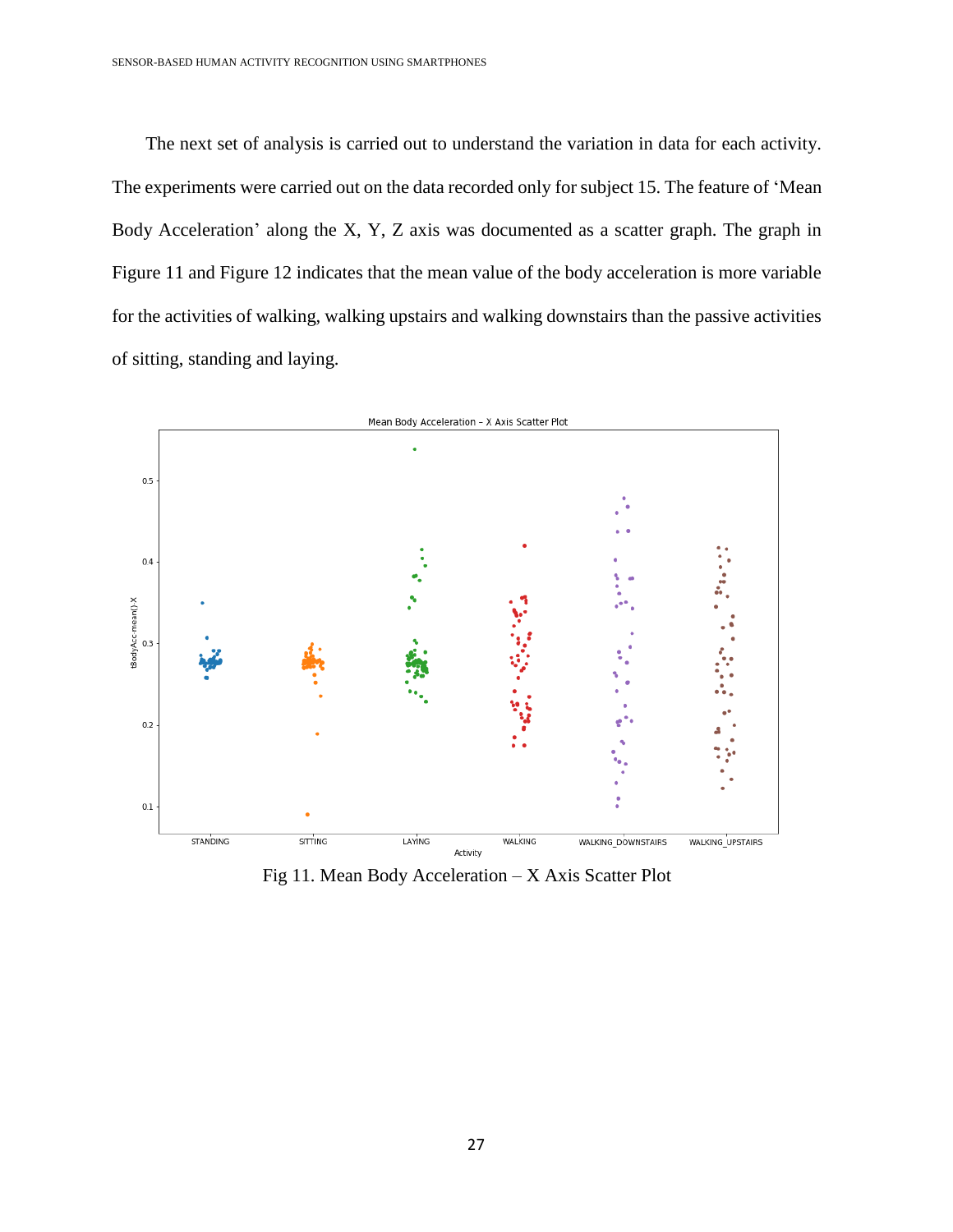

Fig 12. Mean Body Acceleration – Y Axis Scatter Plot

The maximum acceleration feature along the X, Y and Z axis for subject 15 is plotted and analyzed next. Analysis indicates that there is a clear distinction in the maximum values between the passive and active activities as all the passive activities fall below the active ones. The analysis from Figure 13 reveals that values along the X-axis can help us differentiate between walking, walking upstairs and walking downstairs but does not provide any insights into the passive activities. This provides a certain indication that the acceleration alone is not sufficient enough for ambulatory activity recognition but data from a different sensor such as a gyroscope would help in differentiating among the passive activities. Figure 14 is the graph plotted for feature 'Angle(X, GravityMean)'. The plot shows a clear distinction for the 'Laying' activity from the other classes. In a similar way, other features engineered provide important insights into recognizing human activities.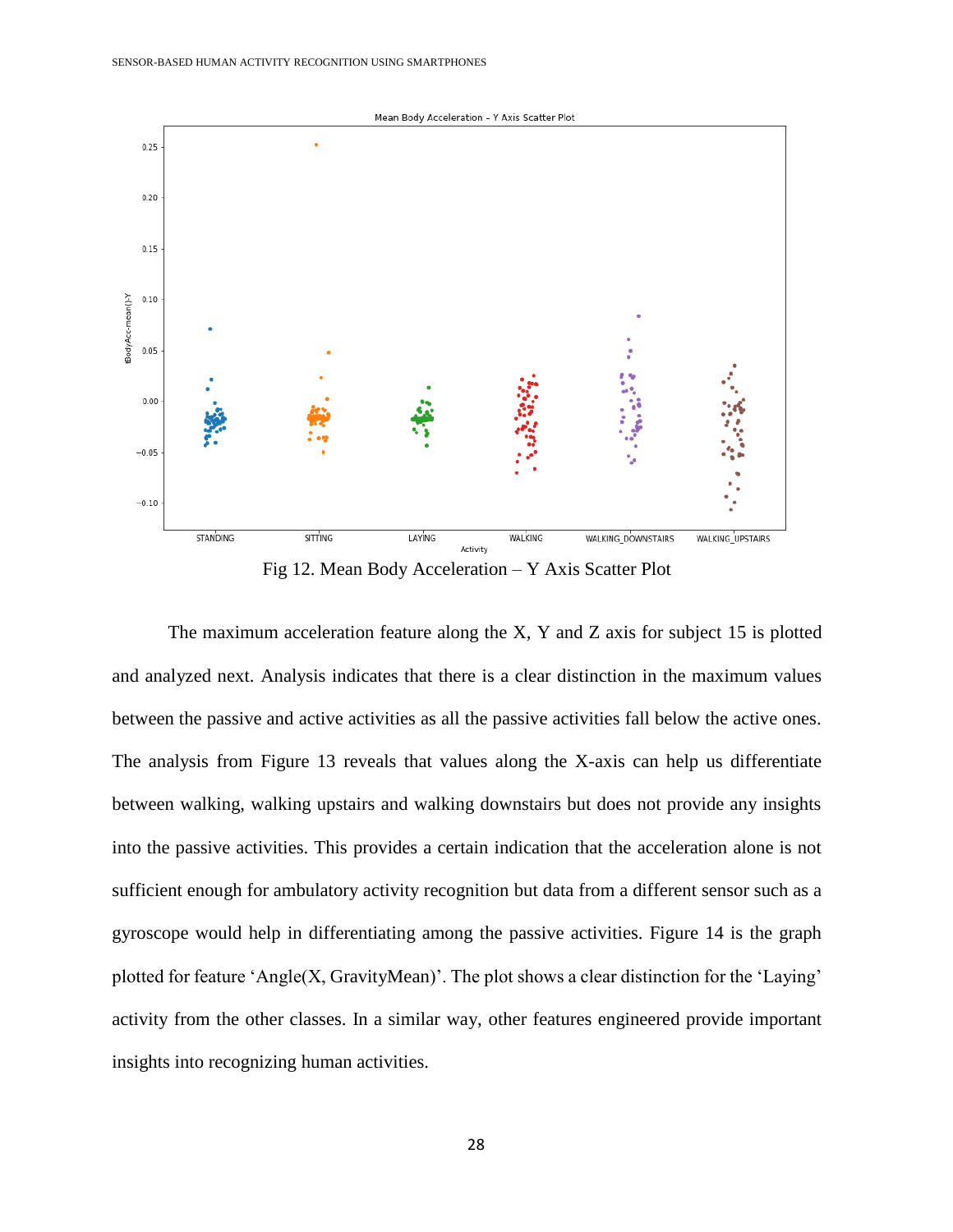

Fig 13. Max Body Acceleration – X Axis Scatter Plot



Fig 14. Angle (X, GravityMean) Scatter Plot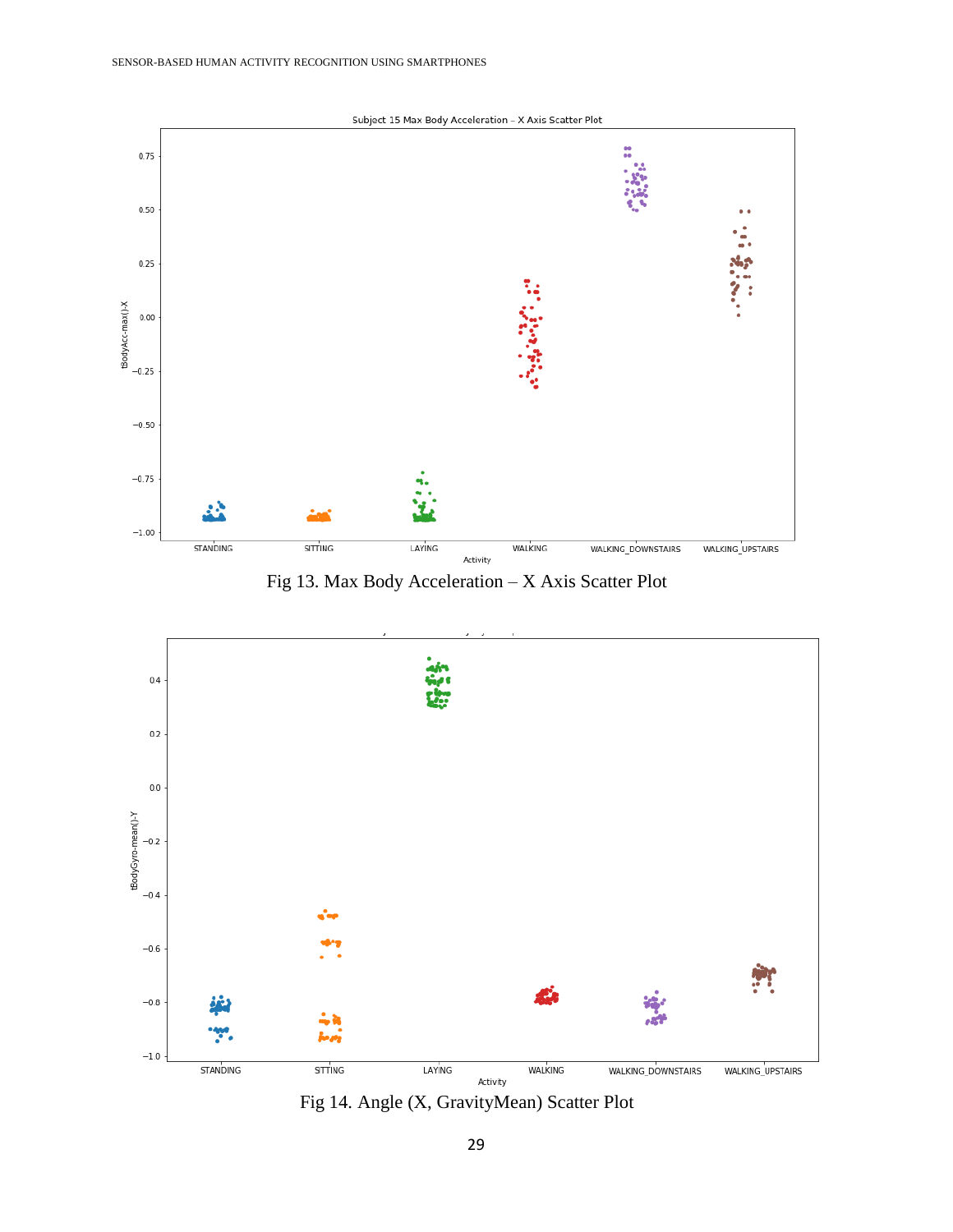### <span id="page-37-0"></span>**6.2 Machine Learning Model Evaluation**

### <span id="page-37-1"></span>**6.2.1 Feature Selection and Classification Model Evaluation**

A comparative analysis was carried on four classifiers to understand the improvement in the model after the feature selection. The four classification algorithms experimented on are the Decision Tree Classifier, Random Forrest Classifier, Gradient Boosting Classifier, and the Artificial Neural Network. The results were compared to the metric of the time taken to build and train the model and the accuracy of the model. We use the tree-based feature selection and L1 based feature selection methods to reduce the dimensions of the feature dataset. From the 561 features from the original dataset, 91 features were selected by the Tree-Based feature selection method and 108 features were selected by the L1 based feature selection method. Table 2 lists the method of feature selection and the resulting feature dimensions.

| <b>Feature Selection Method</b> | <b>Features Selected</b>  |
|---------------------------------|---------------------------|
| Tree-Based Feature Selection    | Dataset shape (7352, 91)  |
| L1 - Based Feature Selection    | Dataset shape (7352, 108) |

Table 2. Feature Selection Method and Resulting Dimensions

The L1 - Based feature selection keeps more features than the tree-based method and the execution time is far less than the tree-based feature selection method. For the L1 based feature selection, variable C had a value of 0.01. Tuning this parameter further could have enabled to select more distinct and important features.

To build the models of the Random Forrest Classifier and Gradient Boosting Classifier a value of 200 was set for the variable 'n estimators'. Upon experimenting with values of 100, 200, 300, 400 and 500 for the variable 'n\_estimators' it was noticed that the accuracy did not increase after the value of 200 and hence it was considered as the base case for a set of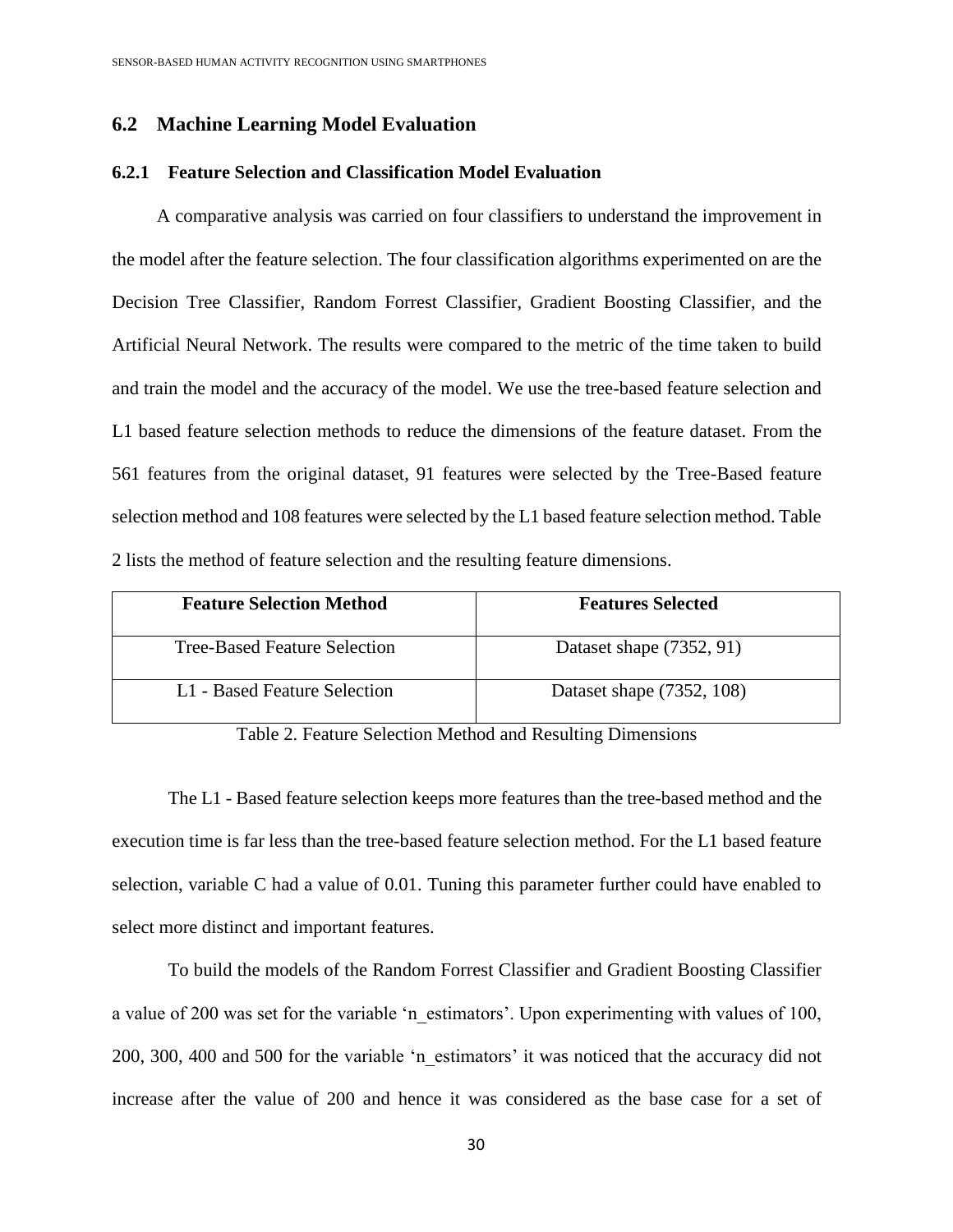experiments. The artificial neural network was built using the Keras library using Tensorflow as its backend. The network was configured to have two hidden layers with 40 hidden units in each with the "ReLU" activation function for each neuron. The output layer was configured to utilize a 'Softmax' activation and the 'Adam' optimizer was used to boost accuracy. The model was compiled to run over 500 epochs with a batch size of 20 using 'Categorical Cross Entropy' as its loss function. Table 3 summarizes the accuracy of each model and Table 4 summarizes the build and prediction time for each classification model.

| <b>Model Accuracy Summarization</b>                                                                                                   |        |        |        |  |  |
|---------------------------------------------------------------------------------------------------------------------------------------|--------|--------|--------|--|--|
| <b>L1-Based Feature</b><br><b>No Feature</b><br><b>Tree-Based</b><br><b>Feature Selection</b><br><b>Selection</b><br><b>Selection</b> |        |        |        |  |  |
| <b>Decision Tree</b><br><b>Classifier</b>                                                                                             | 85.78% | 82.91% | 84.08% |  |  |
| <b>Random Forrest</b><br><b>Classifier</b>                                                                                            | 92.80% | 89.71% | 90.22% |  |  |
| <b>Gradient Boosting</b><br><b>Classifier</b>                                                                                         | 94.06% | 92.29% | 92.60% |  |  |
| <b>Artificial Neural</b><br><b>Network</b>                                                                                            | 94.77% | 92.63% | 93.41% |  |  |

### Table 3. Model and Accuracy Summarization

| <b>Model Build Time Summarization</b>                                                                                          |         |        |        |  |  |  |
|--------------------------------------------------------------------------------------------------------------------------------|---------|--------|--------|--|--|--|
| <b>L1-Based Feature</b><br>No Feature<br><b>Tree-Based</b><br><b>Feature Selection</b><br><b>Selection</b><br><b>Selection</b> |         |        |        |  |  |  |
| <b>Decision Tree</b><br><b>Classifier</b>                                                                                      | 4.279s  | 0.724s | 0.759s |  |  |  |
| <b>Random Forrest</b><br><b>Classifier</b>                                                                                     | 21.44s  | 8.019s | 8.733s |  |  |  |
| <b>Gradient Boosting</b><br><b>Classifier</b>                                                                                  | 252.89s | 51.39s | 56.10s |  |  |  |
| <b>Artificial Neural</b><br><b>Network</b>                                                                                     | 33.74s  | 22.79s | 16.65s |  |  |  |

Table 4. Build and Predict Time Summarization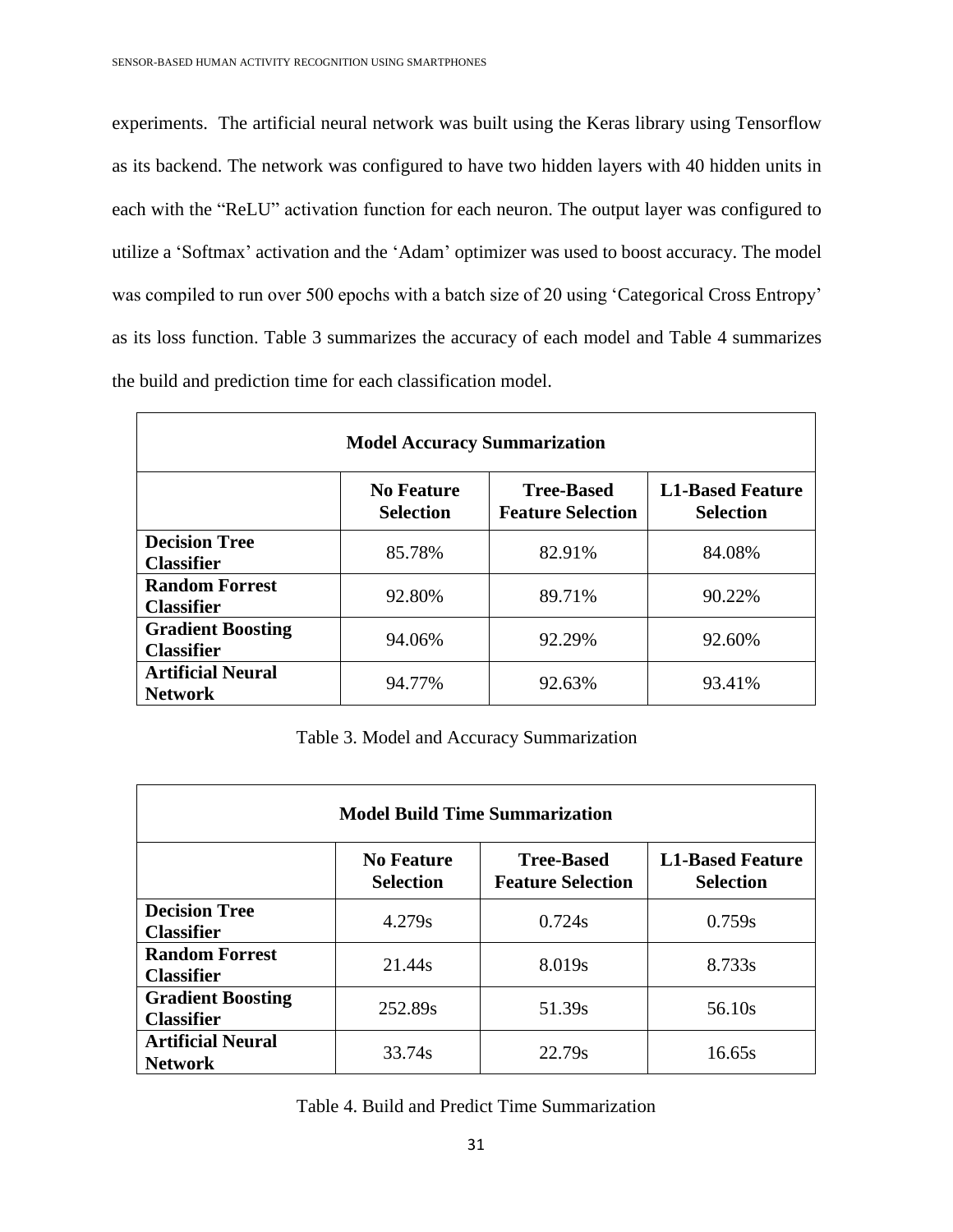



Fig 15. Accuracy by Models and Selection Process

The graph in Figure 15 indicates that with feature selection, the accuracy does not reduce considerably. This indicates that the overall accuracy of the model is not compromised by shrinking the size of the data set. The feature selection methods are sound techniques for selecting impactful features and also preventing overfitting. Improving and tuning the parameters of the feature selection techniques should provide the capabilities to improve performance too.

The graph in Figure 16 shows a decrease in time for building the model and predicting the values with the use of feature selection. This indicates an increase in efficiency, without endangering the accuracy of the model. For classifiers such as Decision Trees, there is not a drastic change in execution time. But for more complex models such as Gradient Boosting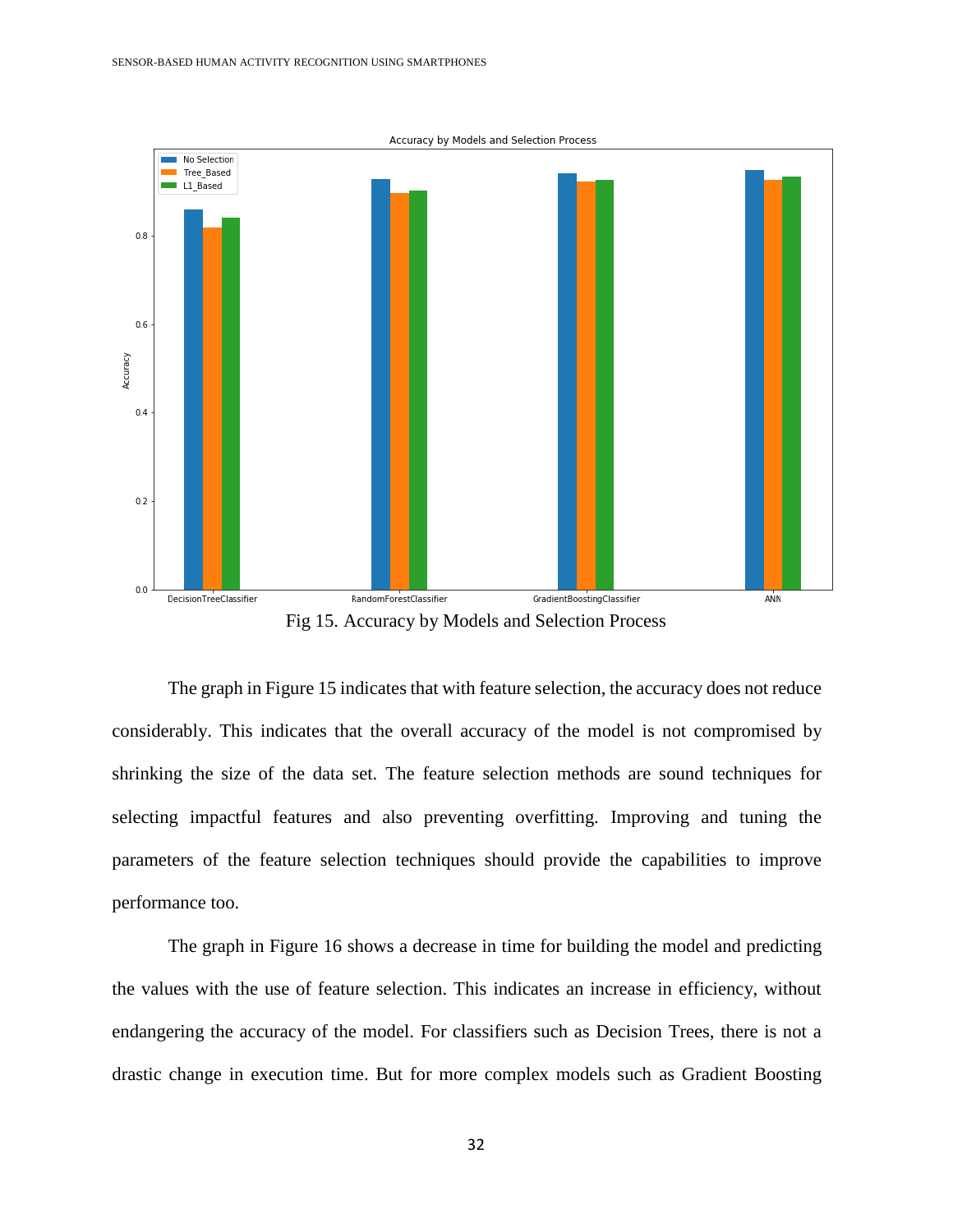Classifiers and Artificial Neural Network, there is a significant time difference with and without feature selection. Gradient Boosting Classifier works in a forward additive fashion with the features being randomly permuted and split at each stage. It continues the process till it improves on the loss function. The classifier build time reduces considerably when smaller set of the data containing the important features are inputted to the model. The model builds faster as it requires less iterations to improve accuracy. Similarly, for the artificial neural network, less misleading data would help improve on the loss function faster and a smaller input vector would require a smaller number of computations at each neuron. We do not see a critical time difference for Decision Trees as the model first calculates the information gain of each feature and splits the tree on those features where the information gain is the maximum. It carries out the same process for the feature selected dataset and hence we do not see a substantial improvement in build time.



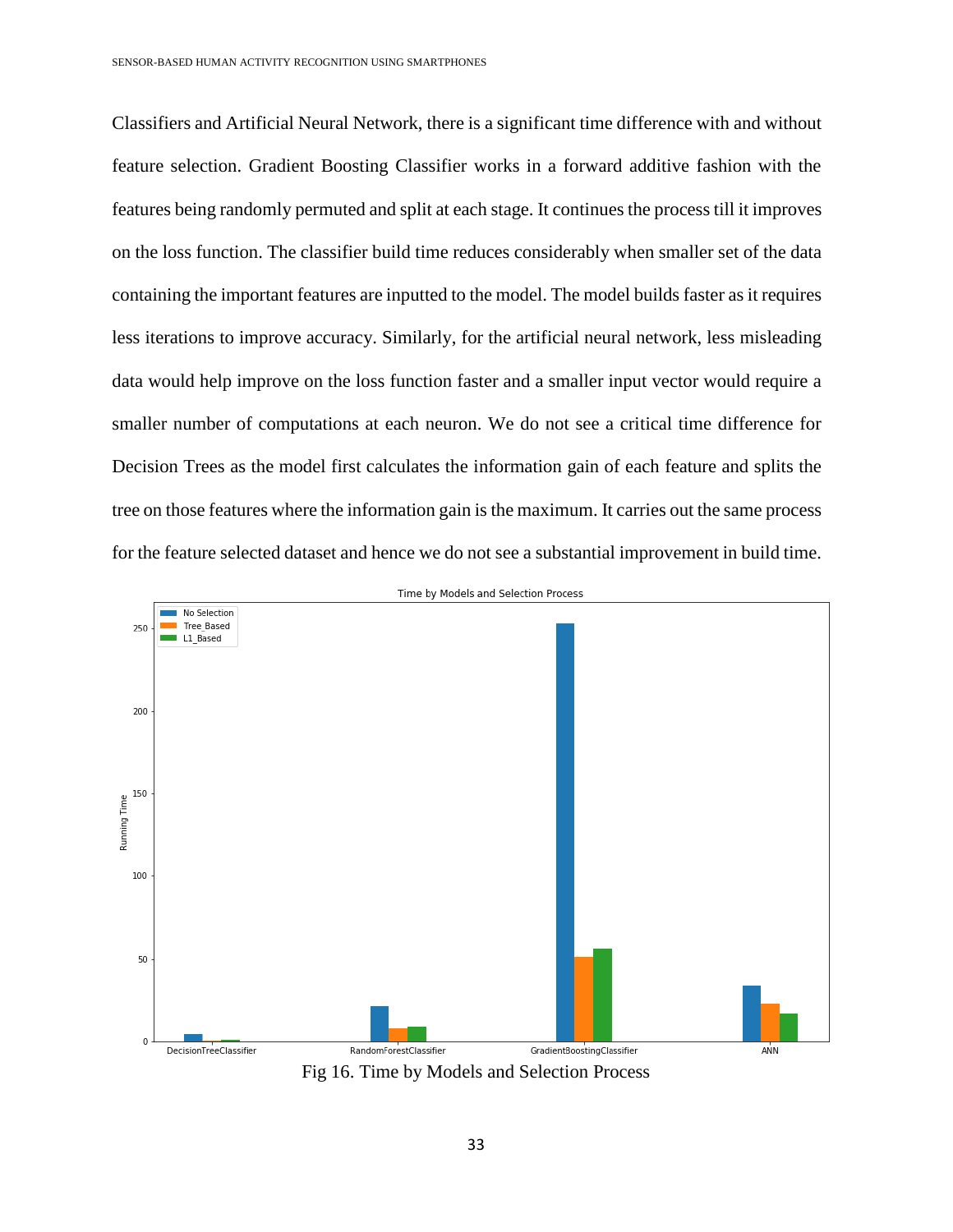### <span id="page-41-0"></span>**6.2.2 Long Short-Term Memory Network (RNN - LSTM):**

An LSTM network model is developed to recognize human activity from the raw inertial signals instead of using feature engineered data. This experiment was carried out to test the ability of the network to learn features from a sequence of time series data and validate if it can recognize human activities from the features it extracts. The raw inertial signals are made of three main signals, body acceleration, total acceleration and body gyroscope with each attribute recording data over the three axes' (X, Y and Z). For a window of 2.56 seconds or 128 timesteps, 9 variables are recorded to give a total of 1152 elements (9\*128) for each row of data. RNN-LSTM's are suitable for time series data as they have the ability to learn and remember over long sequences of data. The 'Smartphone Human Activity Recognition' dataset is a good fit for an LSTM network because it is intended to be used with sequences of data, up to 400 timesteps. Instead of manually engineering features, the RNN-LSTM learns from the time series signals directly and can achieve comparable results to models which are built on feature engineered data.

Each axis of each signal is stored in a different file, with a total of 9 files each for training and testing data. The training and testing data are loaded in a separate single three-dimensional NumPy array (samples, timesteps, features). The functionality of the NumPy library allows to stack features and create a single 3D array. The output variable, which is an integer representing one of the 6 activities, is one hot encoded to make it suitable to fit a multi-class neural network model.

The RNN-LSTM model is built using the Keras library and is defined as a Sequential Keras model. The model first has a single hidden LSTM layer which is used to extract features from the sequence of input data. A dropout layer is added to the model to reduce overfitting on

34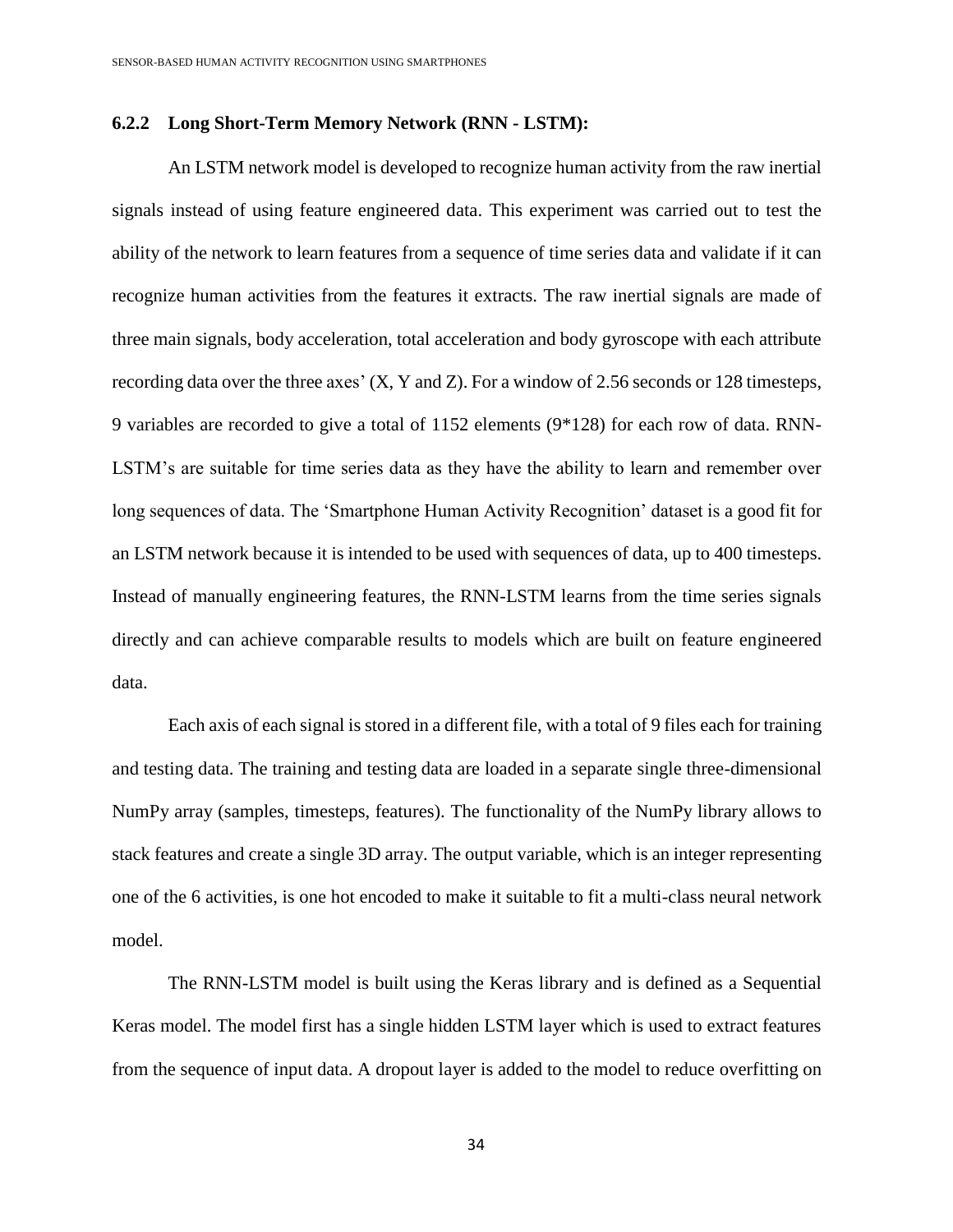the training data. Next, a fully connected dense layer is added to the model which interprets the features followed by an output layer which gives out the final predictions of the human activity. 'Categorical Cross Entropy' is used as a loss function along with an 'Adam' optimizer to boost accuracy and optimize the network. 'Categorical Cross Entropy' is a commonly used loss function for classification tasks while the 'Adam' optimizer is well suited for large datasets as they are computationally efficient and require less memory. The 'ReLU' activation function is used in the dense layer with a 'Softmax' activation function for the output. The ReLU activation function overcomes the trouble of vanishing gradients and is hence preferred over Sigmoid and Tanh activation functions. The 'Softmax' activation function provides a probability distribution over all the classes and reacts well to low and high simulation. The model is run for a total of 15 epochs with a batch size of 64 samples. Generally, sequence data is not shuffled for an LSTM neural network, but for this particular experiment, the windows of time series data are shuffled. This is carried out as the focus is to learn features across time steps in a window and not across multiple windows.

As neural networks are stochastic, it is difficult to judge the evaluation from a single execution and hence the LSTM network is evaluated a total of 10 times. The results are summarized in Table 5. The model runs well, achieving an aggregate accuracy of 90.19% with a standard deviation of 0.994. The accuracy shows us the single-layered LSTM model evaluated over raw signal inputs is at par with other classification models which are built over feature engineered data. Table 6 provides a comparison chart of the accuracy achieved by different models built over the feature engineered dataset and accuracy achieved by the LSTM network over the raw inertial signal data. The LSTM model achieves greater accuracy than the original paper [26] which published an accuracy of 86% using a modified SVM classification algorithm.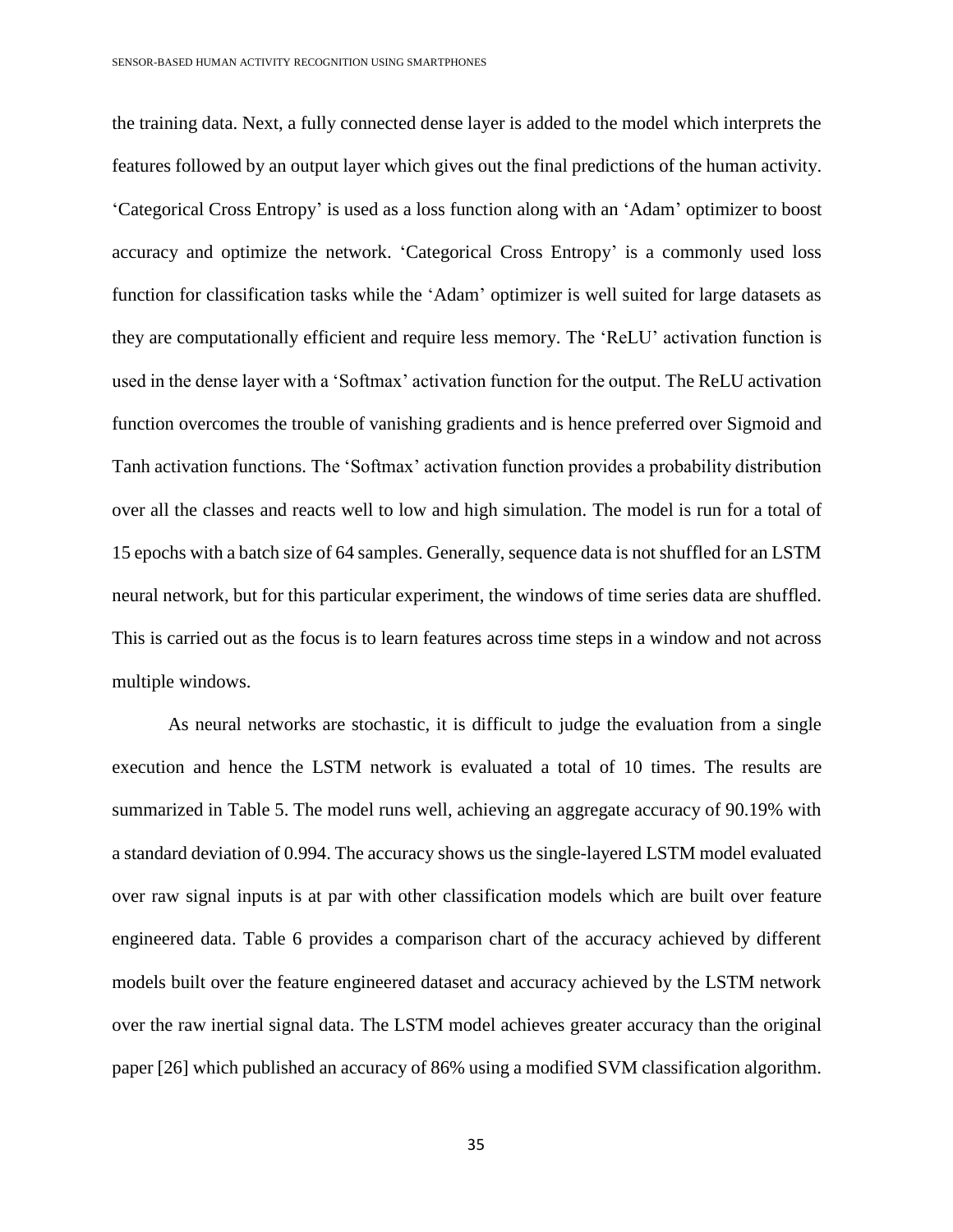| <b>RNN - LSTM Model Evaluation</b> |                 |  |  |
|------------------------------------|-----------------|--|--|
| <b>Evaluation Run</b>              | <b>Accuracy</b> |  |  |
| 1                                  | 90.13%          |  |  |
| 2                                  | 88.70%          |  |  |
| 3                                  | 90.09%          |  |  |
| 4                                  | 91.42%          |  |  |
| 5                                  | 91.65%          |  |  |
| 6                                  | 89.41%          |  |  |
| 7                                  | 89.79%          |  |  |
| 8                                  | 89.72%          |  |  |
| 9                                  | 91.69%          |  |  |
| 10                                 | 89.31%          |  |  |
| <b>Aggregate</b>                   | 90.19%          |  |  |

Table 5. RNN-LSTM Model Evaluation over 10 runs.

| <b>Accuracy Comparison Chart</b> |                                               |                                               |            |                                |  |  |
|----------------------------------|-----------------------------------------------|-----------------------------------------------|------------|--------------------------------|--|--|
|                                  | <b>Raw Inertial</b><br><b>Signals Dataset</b> |                                               |            |                                |  |  |
| <b>Decision Tree</b>             | <b>Random Forrest</b>                         | <b>Gradient Boosting</b><br><b>Classifier</b> | <b>ANN</b> | $LSTM - RNN$<br><b>Network</b> |  |  |
| 85.78%                           | 92.80%                                        | 94.06%                                        | 94.77%     | 90.19%                         |  |  |

Table 6. Accuracy Comparison Chart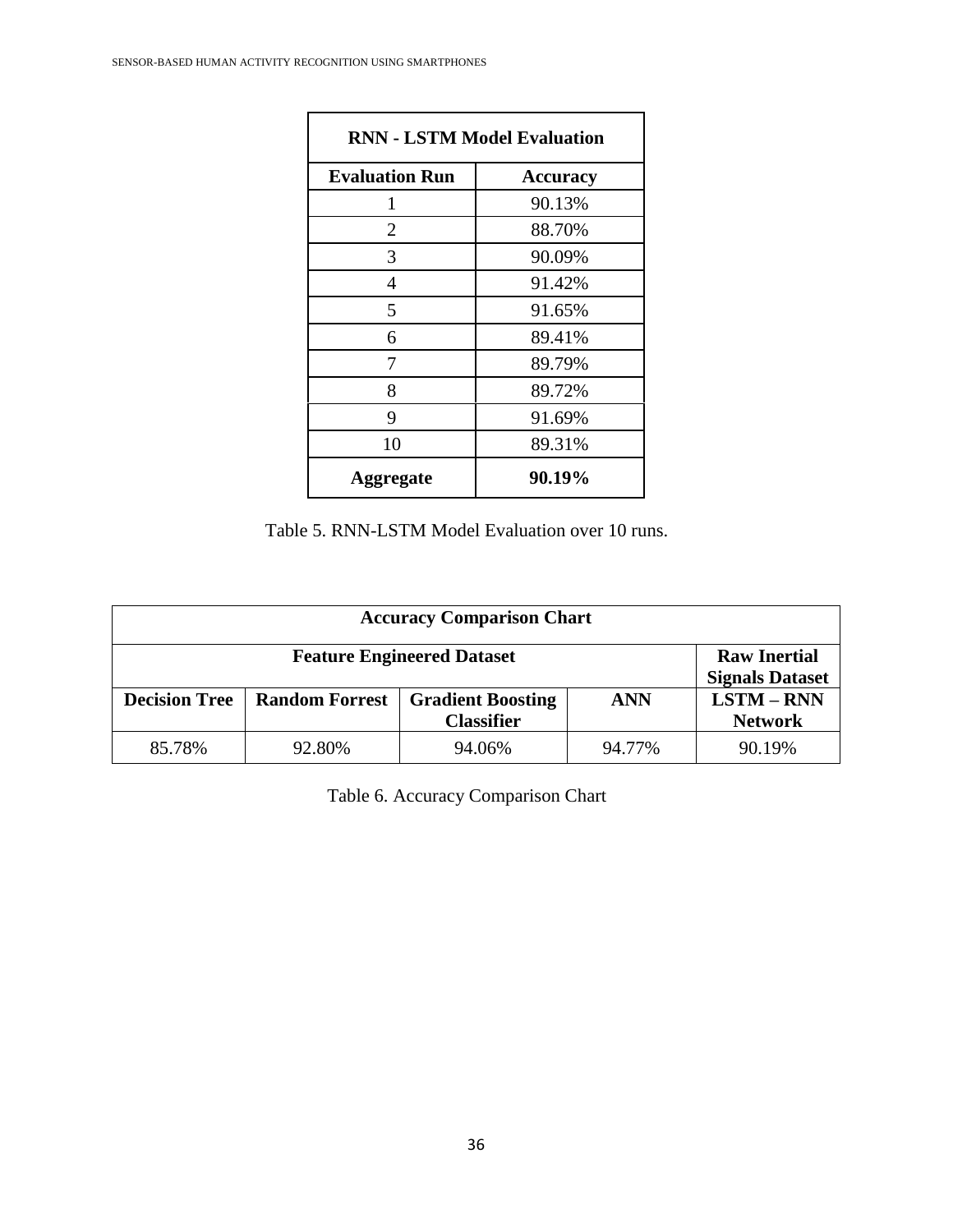## **7 Conclusion and Future Work**

#### <span id="page-44-1"></span><span id="page-44-0"></span>**7.1 Conclusion:**

In this research paper, we have presented the general architecture utilized to build human activity recognition systems and emphasized the design issues such as selection of sensors, obtrusiveness, flexibility, etc. which are independently evaluated based on the kind of system which is being developed. The paper further focuses on the importance of selecting important features from the data and provides a quantitative analysis of the metrics of execution time and accuracy. Tree-based and L1-based feature selection methods were utilized to select important features and were evaluated over four classification models. The results indicate that without a compromise in accuracy, the execution time and computational cost are greatly reduced with the use of feature selection methods. Better feature selection methods and improvement in tuning the parameters can assist further to improve accuracy and decrease computational cost. The research paper also provides a solution to reduce and eliminate the dependency of the requirement of domain knowledge to create hand-crafted features from the raw signals obtained from the sensor data. We have successfully shown that with the use of the LSTM network model, built to train on the sequences of raw inertial signals, features can be learned automatically by the network, and a significant accuracy is achieved. The accuracy achieved through the use of a recurrent neural network on raw signal data is at par with other classification models which are built on handcrafted features. Adding further layers to the network or increasing the complexity would further boost the recognition accuracy of the deep learning algorithm.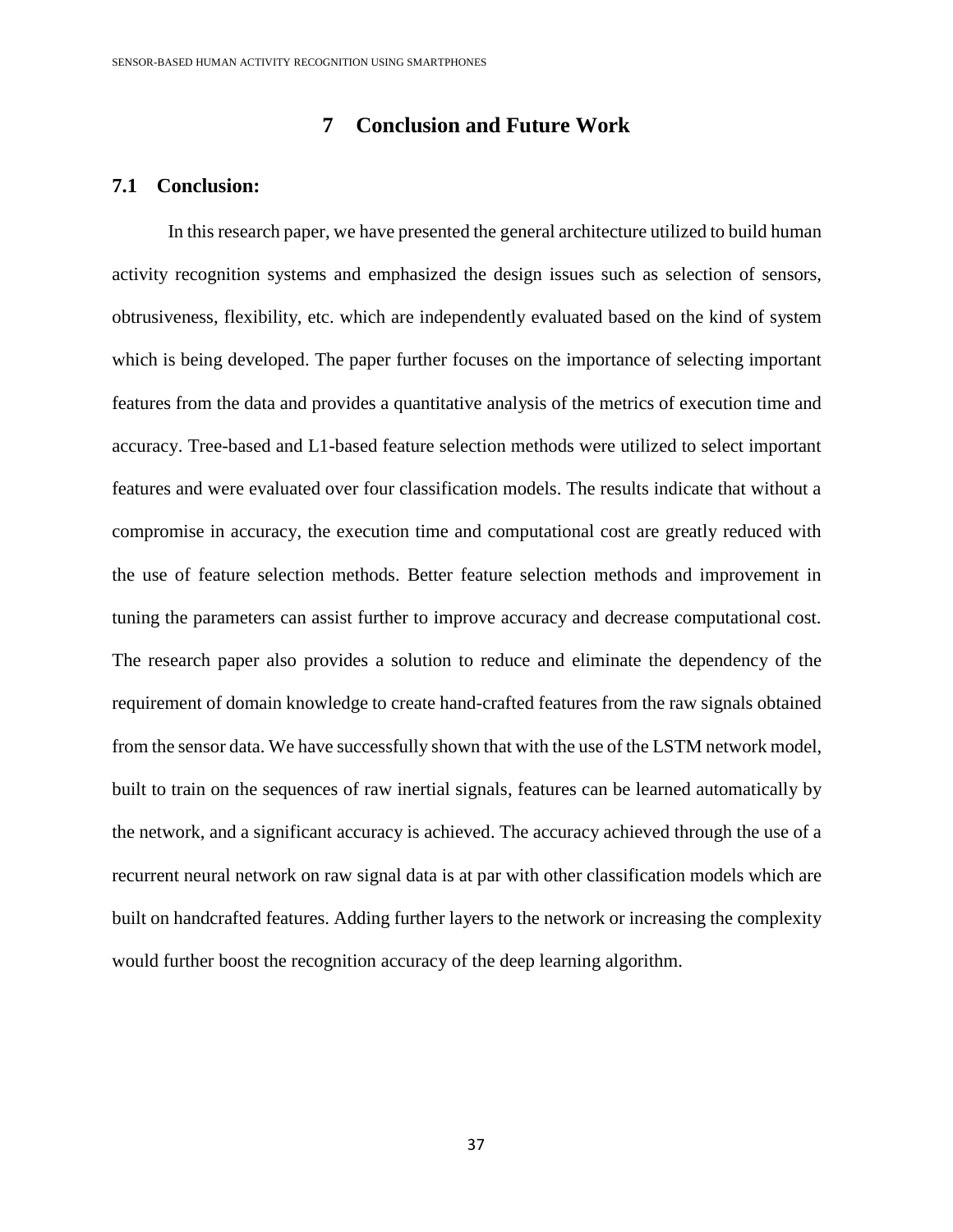### <span id="page-45-0"></span>**7.2 Future Work**

For HAR systems to reach their full potential, more research is required. Comparison between HAR systems is hindered and becomes unquantifiable as each researcher uses a different dataset for activity recognition. A common public dataset would help researchers benchmark their systems and evolve the system altogether. Activities recognized in existing systems have been simple and atomic, which could be a part of more complex composite behaviors. Recognition of composite activities can enrich context awareness. There is also a great research opportunity to recognize overlapping and concurrent activities. Expanding on the work carried out on deep learning algorithms, one dimensional and two-dimensional convolutional neural networks, hybrids of convolutional networks and LSTMs should be further studied to determine their suitability to solve the problem of human activity recognition from raw signal data. Existing HAR systems are mainly focused on individual activities but could be extended further towards recognizing patterns and activity trends for a group of people with the use of social networks. Finally, recognition systems which could predict actions before they take place by the user could be a revolutionary development in certain applications.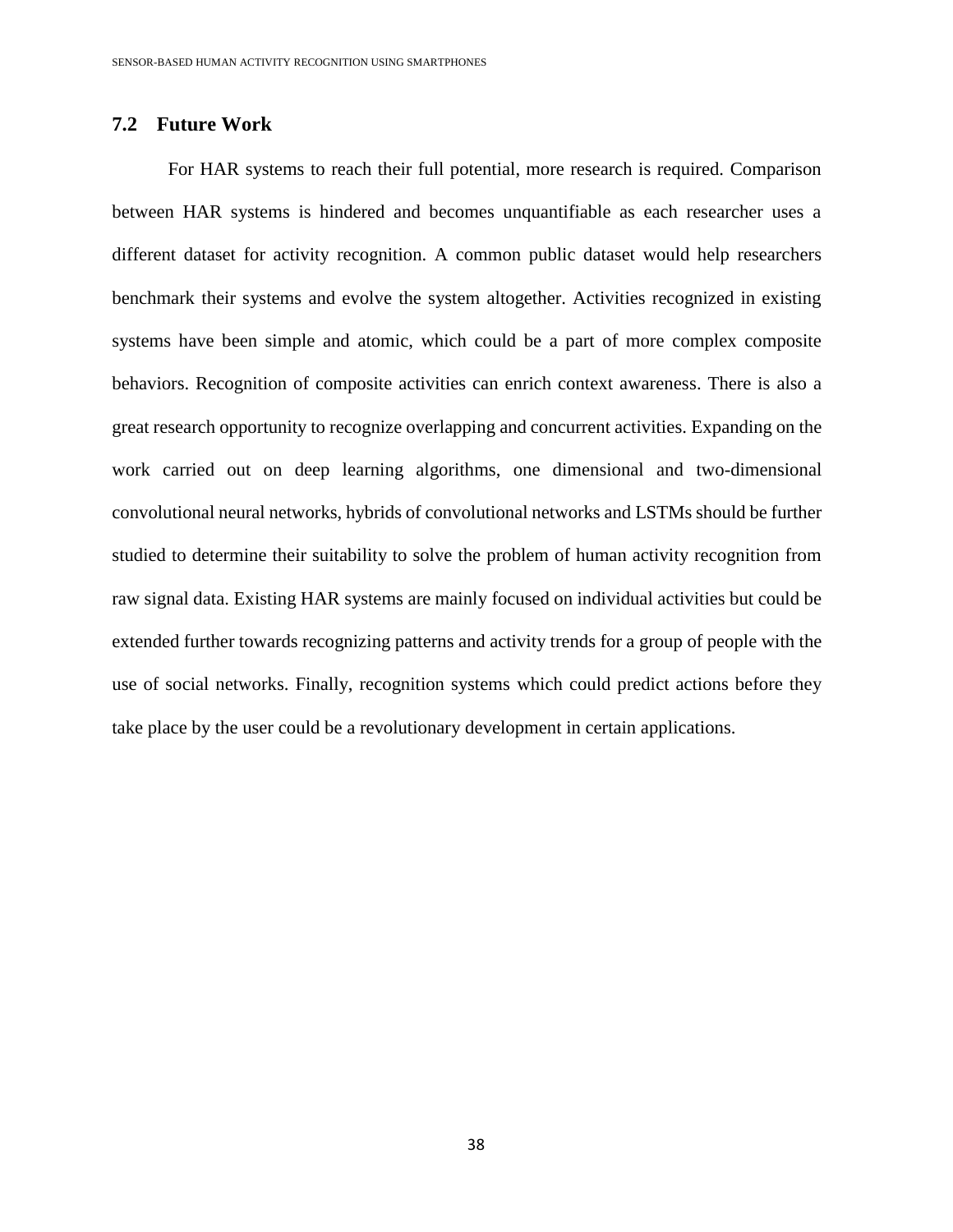## **References**

- <span id="page-46-0"></span>[1] A. Perez, M. Labrador, and S. Barbeau, "G-Sense: A Scalable Architecture for Global Sensing and Monitoring," *IEEE Network*, vol. 24, no. 4, pp. 57–64, 2010.
- [2] L. C. Jatoba, U. Grossmann, C. Kunze, J. Ottenbacher, and W. Stork, "Context-aware mobile health monitoring: Evaluation of different pattern recognition methods for classification of physical activity," in *30th Annual International Conference of the IEEE Engineering in Medicine and Biology Society*, pp. 5250–5253, 2008.
- [3] G. Tanaka, M. Okada, and H. Minemo, "GPS-Based Daily Context Recognition for Lifelog Generation Using Smartphone," in *(IJACSA) Int. Journal of Advanced Computer Science and Applications*, vol. 6, no. 2, 2015.
- [4] M. Berchtold, M. Budde, D. Gordon, H. Schmidtke, and M. Beigl, "Actiserv: Activity recognition service for mobile phones," in *International Symposium on Wearable Computers*, pp. 1–8, 2010.
- [5] D. Riboni and C. Bettini, "Cosar: Hybrid Reasoning for Context-Aware Activity Recognition," *Personal and Ubiquitous Computing*, vol. 15, pp. 271–289, 2011.
- [6] T. Brezmes, J. Gorricho, and J. Cotrina, "Activity Recognition from Accelerometer Data on a Mobile Phone," in *Distributed Computing, Artificial Intell., Bioinformatics, Soft Computing, and Ambient Assisted Living*, vol. 5518 of Lecture Notes in Computer Science, pp. 796–799, Springer Berlin / Heidelberg, 2009.
- [7] L. Bao and S. S. Intille, "Activity Recognition from User-Annotated Acceleration Data," in *Pervasive*, pp. 1–17, 2004.
- [8] Y. Hanai, J. Nishimura, and T. Kuroda, "Haar-Like Filtering for Human Activity Recognition Using 3D Accelerometer," in *IEEE 13th Digital Signal Processing Workshop and 5th IEEE Signal Processing Education Workshop*, pp. 675–678, 2009.
- [9] Z. He and L. Jin, "Activity Recognition from Acceleration Data Using AR Model Representation and SVM," in *Int. Conf. on Machine Learning and Cybernetics*, vol. 4, pp. 2245–2250, 2008.
- [10] R. Olszewski, C. Faloutsos, and D. Dot, "Generalized Feature Extraction for Structural Pattern Recognition," in *Time-Series Data*. 2001.
- [11] O. Lara, M. Labrador, "A survey on human activity recognition using wearable sensors", *IEEE Common. Surveys Tuts.,* vol. 15, no. 3, pp. 1192-1209, 2013.
- [12] J. Kwapisz, G. Weiss and S. Moore, "Activity Recognition using Cell Phone Accelerometers," in *ACM SIGKDD Explorations Newsletter,* vol. 12, issue 2, Dec 2010
- [13] C. Williams and J. Mathew, "An Architecture for Mobile Context Services," in *Lect. Notes in Electr. Eng.*, vol 313, Springer, Cham, 2015, pp. 61-68.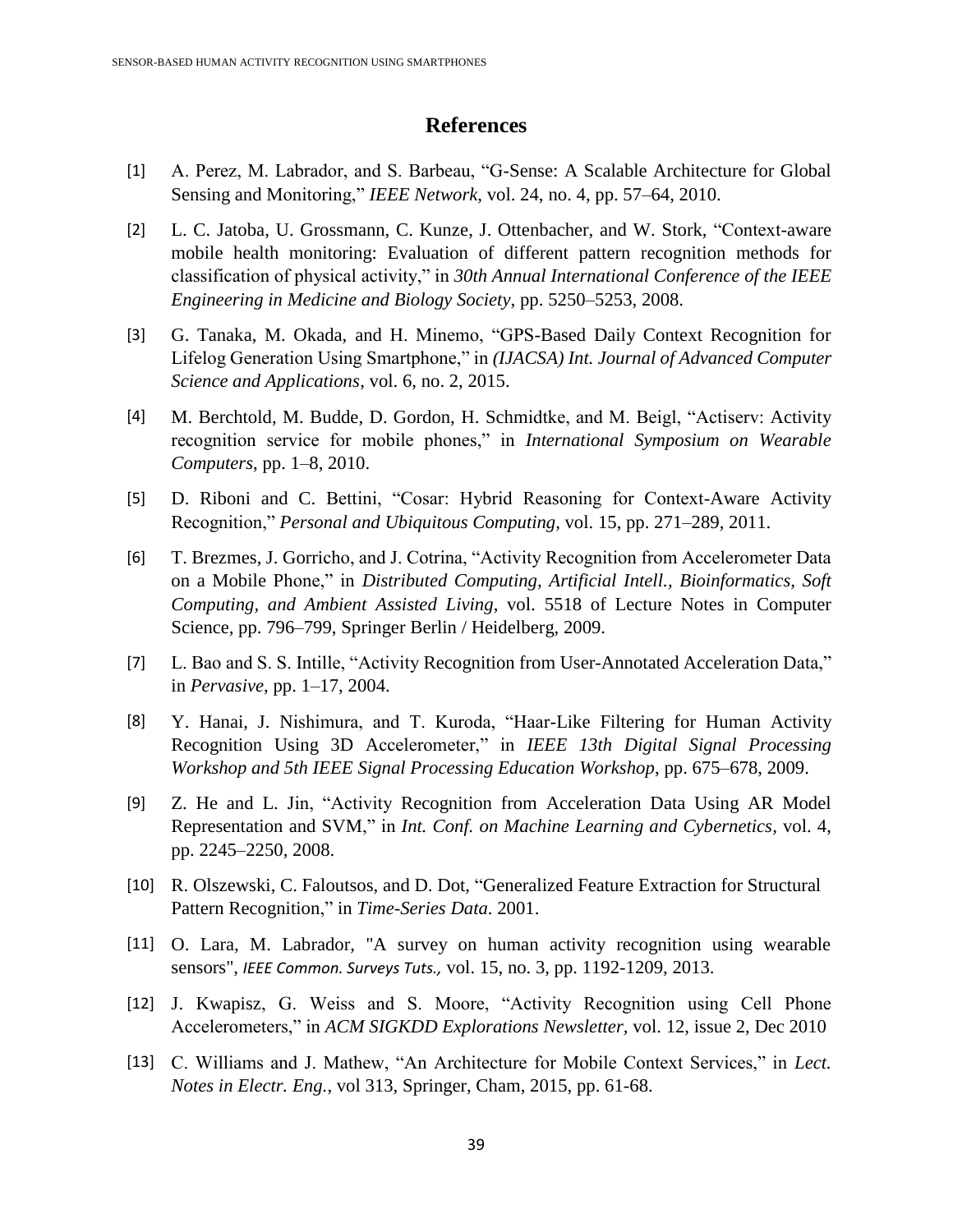- [14] Z. Wei, R.H. Deng, J. Shen, J. Zhu, K. Ouyang, and Y. Wu, "Multidimensional Context-Awareness in Mobile Devices," *MultiMedia Modeling: 21st Int. Conf. MMM 2015*, pp. 38-49, Jan. 2015.
- [15] U. Maurer, A. Smailagic, D. P. Siewiorek, and M. Deisher, "Activity recognition and monitoring using multiple sensors on different body positions," in *Int. Workshop on Wearable and Implantable Body Sensor Networks*, (Washington, DC, USA), IEEE Computer Society, 2006.
- [16] E. Tapia, S. Intille, W. Haskell, K. Larson, J. Wright, A. King, and R. Friedman, "Realtime recognition of physical activities and their intensities using wireless accelerometers and a heart monitor," in *Int. Symposium on Wearable Computers*, 2007
- [17] J. Parkka, M. Ermes, P. Korpipaa, J. Mantyjarvi, J. Peltola, and I. Korhonen, "Activity classification using realistic data from wearable sensors," in *IEEE Trans. on Inf. Technol. in Biomedicine*, vol. 10, no. 1, pp. 119–128, 2006.
- [18] A. Khan, Y.-K. Lee, S. Lee, and T.-S. Kim, "A triaxial accelerometer-based physicalactivity recognition via augmented-signal features and a hierarchical recognizer," in *IEEE Trans. on Inf. Technol. in Biomedicine*, vol. 14, no. 5, pp. 1166–1172, 2010.
- [19] S. Reddy, M. Mun, J. Burke, D. Estrin, M. Hansen, and M. Srivastava, "Using mobile phones to determine transportation modes," *ACM Trans. on Sensor Networks,* vol. 6, no. 2, pp. 1–27, 2010.
- [20] O. D. Lara, A. J. Perez, M. A. Labrador, and J. D. Posada, "Centinela: A human activity recognition system based on acceleration and vital sign data," *Journal on Pervasive and Mobile Computing*, 2011.
- [21] K. L. Huang, S. S. Kanhere, and W. Hu, "Preserving privacy in participatory sensing systems," *Computer Communications*, vol. 33, no. 11, pp. 1266–1280, 2010.
- [22] I. J. Vergara-Laurens and M. A. Labrador, "Preserving privacy while reducing power consumption and information loss in lbs and participatory sensing applications," in *IEEE GLOBECOM*, 2011.
- [23] M. Berchtold, M. Budde, H. Schmidtke, and M. Beigl, "An extensible modular recognition concept that makes activity recognition practical," in *Advances in Artificial Intelligence*, Lecture Notes in Computer Science, pp. 400–409, Springer Berlin / Heidelberg, 2010.
- [24] O. D. Lara and M. A. Labrador, "A mobile platform for real-time human activity recognition," in *IEEE Conference on Consumer Communications and Networks*, 2012.
- [25] C. Zhu and W. Sheng, "Human daily activity recognition in robot-assisted living using multi-sensor fusion," in *IEEE International Conference on Robotics and Automation*, pp. 2154–2159, 2009.